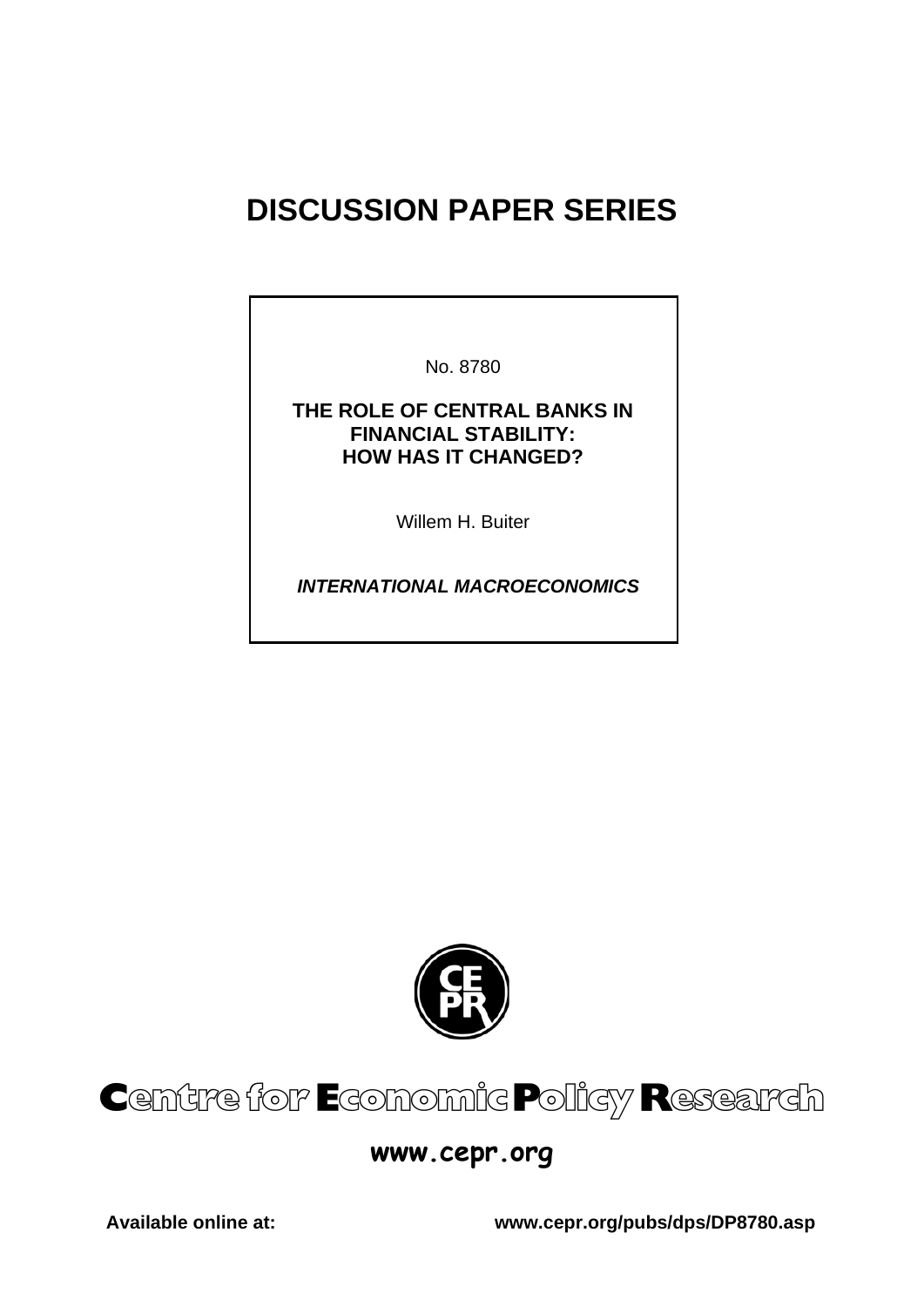# **THE ROLE OF CENTRAL BANKS IN FINANCIAL STABILITY: HOW HAS IT CHANGED?**

### **Willem H. Buiter, London School of Economics and CEPR**

Discussion Paper No. 8780 January 2012

Centre for Economic Policy Research 77 Bastwick Street, London EC1V 3PZ, UK Tel: (44 20) 7183 8801, Fax: (44 20) 7183 8820 Email: cepr@cepr.org, Website: www.cepr.org

This Discussion Paper is issued under the auspices of the Centre's research programme in **INTERNATIONAL MACROECONOMICS**. Any opinions expressed here are those of the author(s) and not those of the Centre for Economic Policy Research. Research disseminated by CEPR may include views on policy, but the Centre itself takes no institutional policy positions.

The Centre for Economic Policy Research was established in 1983 as an educational charity, to promote independent analysis and public discussion of open economies and the relations among them. It is pluralist and nonpartisan, bringing economic research to bear on the analysis of medium- and long-run policy questions.

These Discussion Papers often represent preliminary or incomplete work, circulated to encourage discussion and comment. Citation and use of such a paper should take account of its provisional character.

Copyright: Willem H. Buiter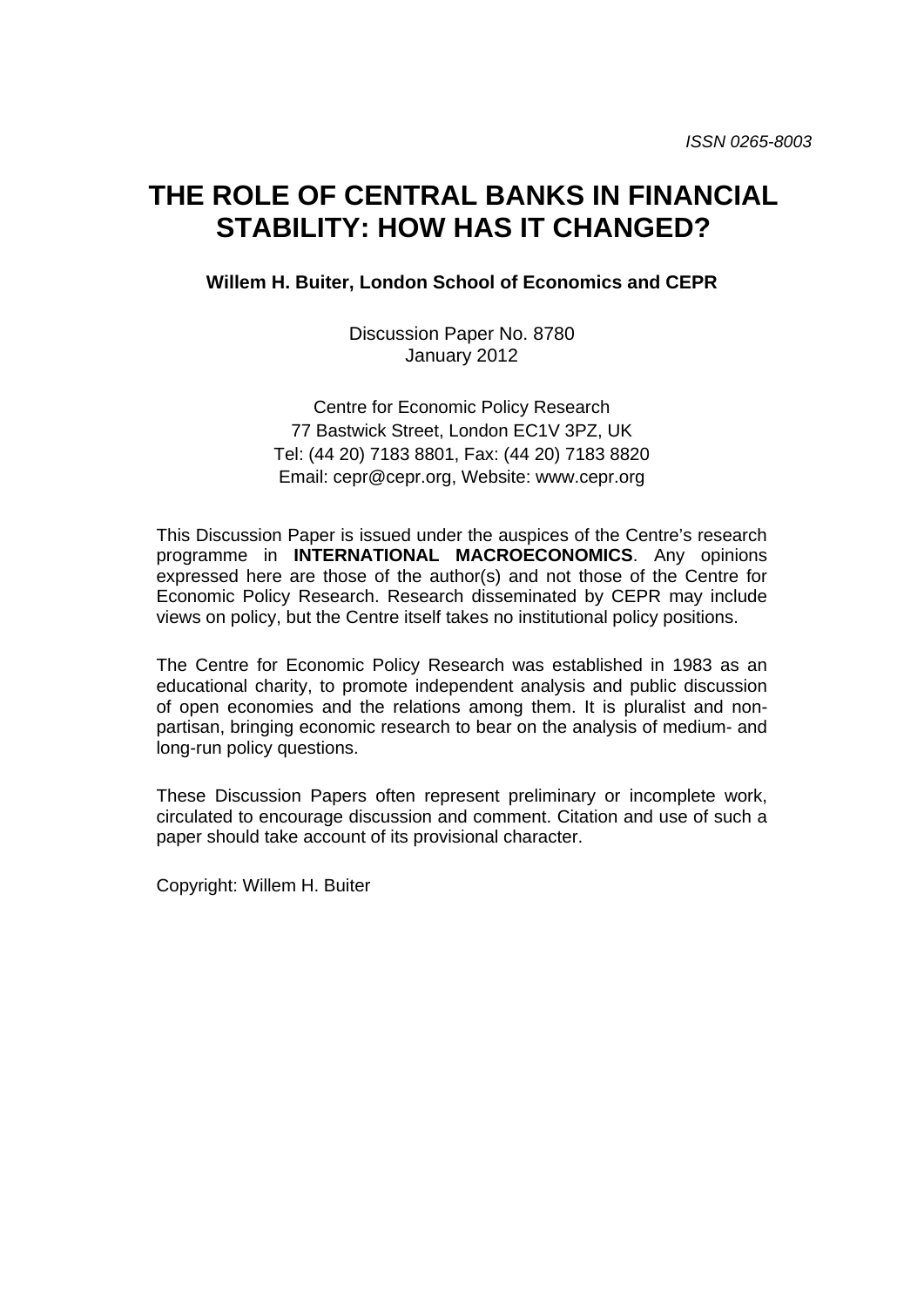CEPR Discussion Paper No. 8780

January 2012

### **ABSTRACT**

### The Role of Central Banks in Financial Stability: How has it changed?\*

The roles of central banks in the advanced economies have expanded and multiplied since the beginning of the crisis. The conventional monetary policy roles - setting interest rates in the pursuit of macroeconomic stability and acting as lender of last resort and market maker of last resort to provide funding liquidity and market liquidity to illiquid but insolvent counterparties have both been transformed. With official policy rates near or at the effective lower bound, the size of the central bank's balance sheet and the composition of its assets and liabilities have become the new, 'poor man's', monetary policy instruments. The LLR and MMLR roles have expanded to include solvency support for SIFIs and, in the euro area, the provision of liquidity support and solvency support for sovereigns also.

Concentrating too many financial stability responsibilities, including macroprudential and micro-prudential regulation, in the central bank risks undermining the independence of the central bank where it is likely to be useful -- the conventional monetary policy roles.

The non-inflationary loss-absorption capacity (NILAC) of the leading central banks is vast. For the ECB/Eurosystem we estimate it at no less than EUR3.2 trillion, for the Fed at over \$7 trillion. This is tax payers' money that is not under the effective control of the fiscal authorities. The central banks have used their balance sheets and their NILACs to engage in quasi-fiscal actions that have been essential to prevent even greater financial turmoil and possible disaster, but that also have important distributional impacts between sectors, financial institutions, individuals and nations. The ECB was forced into this illegitimate role by the fiscal vacuum at the heart of the euro area; the Fed by the fiscal paralysis of the US Federal government institutions.

JEL Classification: E41, E52, E58, E63, G01 and H63 Keywords: accountability, central banks, financial stability and non-inflationary loss absorption capacity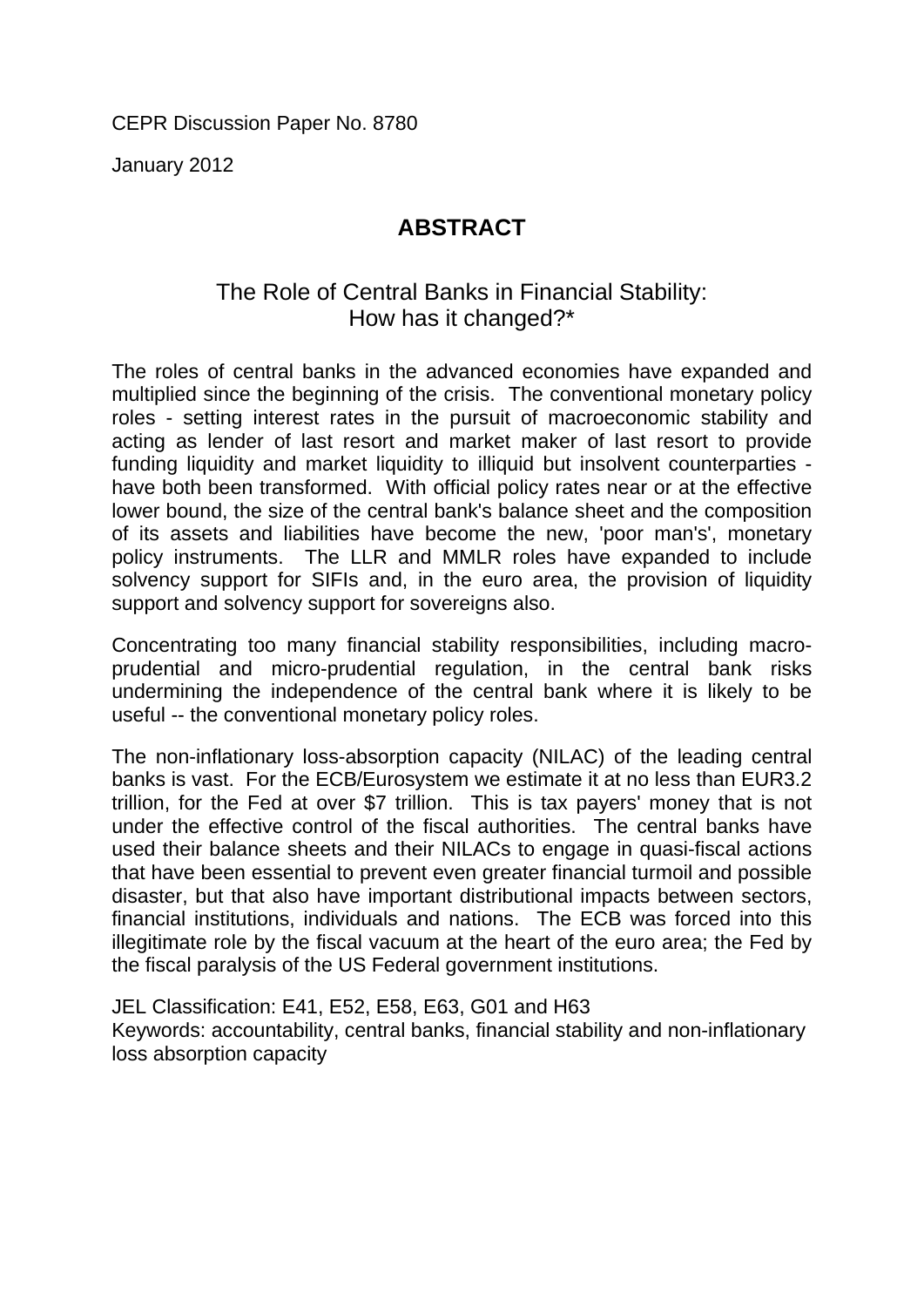Willem H. Buiter **Citigroup** Citigroup Centre 33 Canada Square Canary Wharf London E14 5LB Email: willem.buiter@citi.com

For further Discussion Papers by this author see: www.cepr.org/pubs/new-dps/dplist.asp?authorid=100351

\* Paper based on a presentation given at the Fourteenth Annual International Banking Conference organised by the Federal Reserve Bank of Chicago and the European Central Bank on November 10‐11, 2011 in Chicago, Ill. I would like to thank Anne Sibert and Ebrahim Rahbari for many helpful discussions on this subject and Deimante Kupciuniene and Antonio Montilla for valuable research assistance.

This paper was written in a personal capacity. The views and opinions expressed are those of the author and cannot be attributed to Citigroup or to any other organisation I am affiliated with.

Submitted 10 January 2012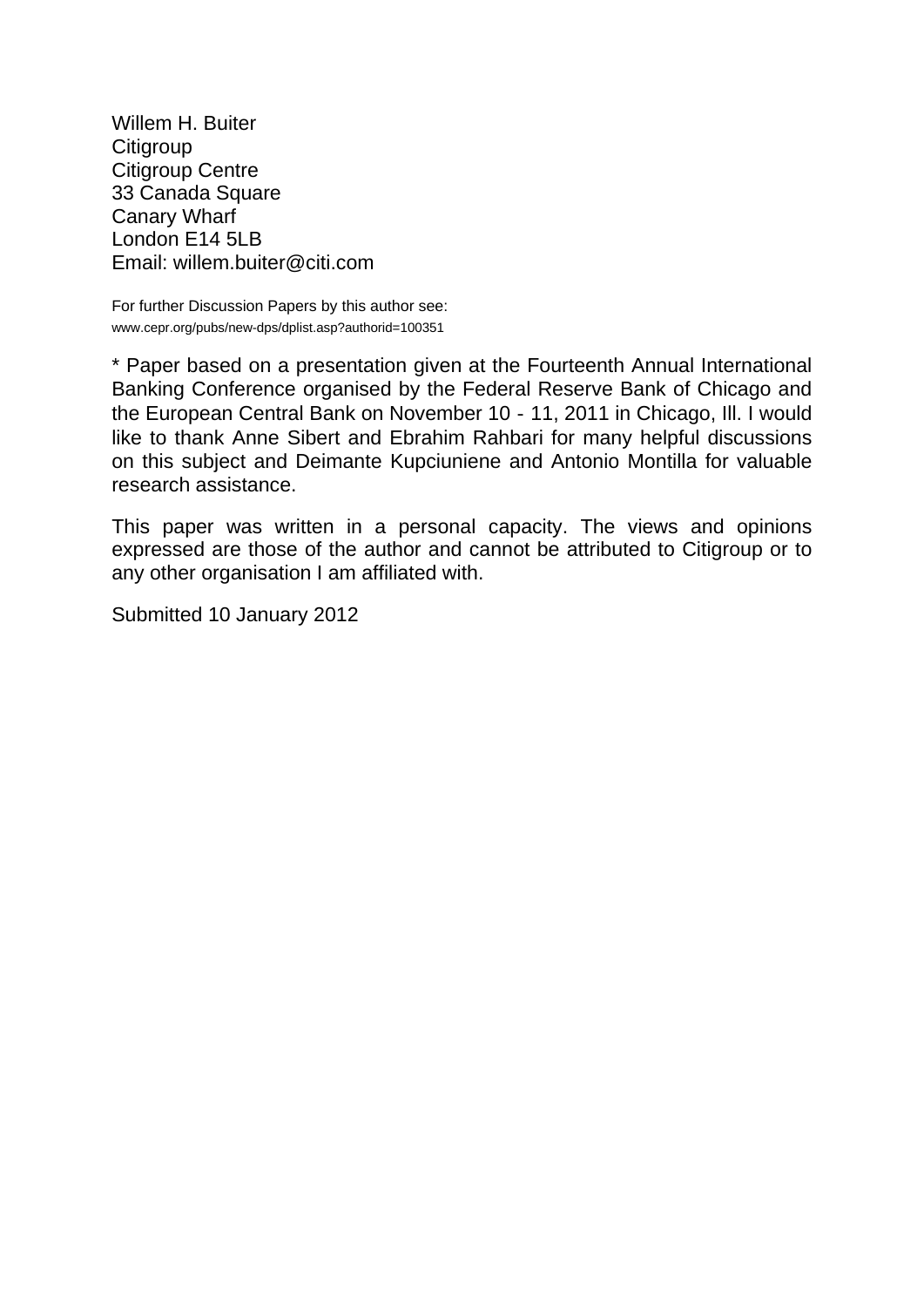# **(I) The Rediscovery of Financial Stability by the Central Banking Community of the Advanced Economies**

A long time ago, in a galaxy far*,* far away, most academic monetary economists working on advanced economies and quite a few central bankers believed that the sum total of central banking was captured by an operationally independent central bank setting short term interest rates to pursue a one‐ or two‐dimensional macroeconomic stability objective. The macroeconomic stability objective was often just price stability, typically defined as the pursuit of some target rate of inflation for some broadly defined index of goods and services. Some countries had dual objectives, involving both price stability and some real activity objective, like employment, unemployment or output. The Fed has a triple macroeconomic stability mandate, involving maximum employment, stable prices and moderate long‐term interest rates. An exchange rate objective sometimes substituted for or complements the price stability objective.

When the north‐Atlantic financial crisis erupted in August 2007, the economics profession in the advanced economies and some central bankers rediscovered financial stability. Those working in and on emerging markets and developing countries of course never fell victim to the 'central bank independence and (flexible) inflation targeting' blind spot. The lesson has been sharp: there can be little doubt that, for any central bank faced with a potential conflict between price stability (or macroeconomic stability) on the one hand and systemic financial stability on the other, the primacy of financial stability has been rediscovered with a vengeance. Systemic financial stability trumps price stability or macroeconomic stability every time ‐ anywhere. This has been true even for the European Central Bank (ECB ). I expect that, by the time the European sovereign and banking crises are over, the financial stability role of the ECB will have been enhanced to a scale not seen elsewhere since the crisis started in 2011. If it is not, there will at most be a rump euro area (EA), consisting essentially of a 'greater Deutschmark zone', when the dust of history settles on the EA crises.

## **(II) Financial stability: what is it?**

I view policies to promote financial stability as having four dimensions

The first is the prevention and/or mitigation of asset and credit booms, bubbles and busts. There is a long-standing debate, often referred to as lean vs. clean, between the BIS, led by William While (2006a,b) and most of the rest of the economics profession, led by Alan Greenspan (2008) and by Ben Bernanke and Mark Gertler (Bernanke and Gertler (1999, 2001), Bernanke (2002, 2005)). The BIS favours using interest rates to lean against the wind in asset and credit markets, raising rates when booms or bubbles threaten, even when the general price level and the level of economic activity are on target. The Greenspan‐Bernanke school favours letting credit and asset booms and bubbles run their course and using monetary policy aggressively after a bubble bursts to minimize the damage caused by these financial upheavals.

The second dimension of financial stability policy is the prevention and/or mitigation of funding liquidity crises for systemically important financial institutions (SIFIs) and for the sovereign. This is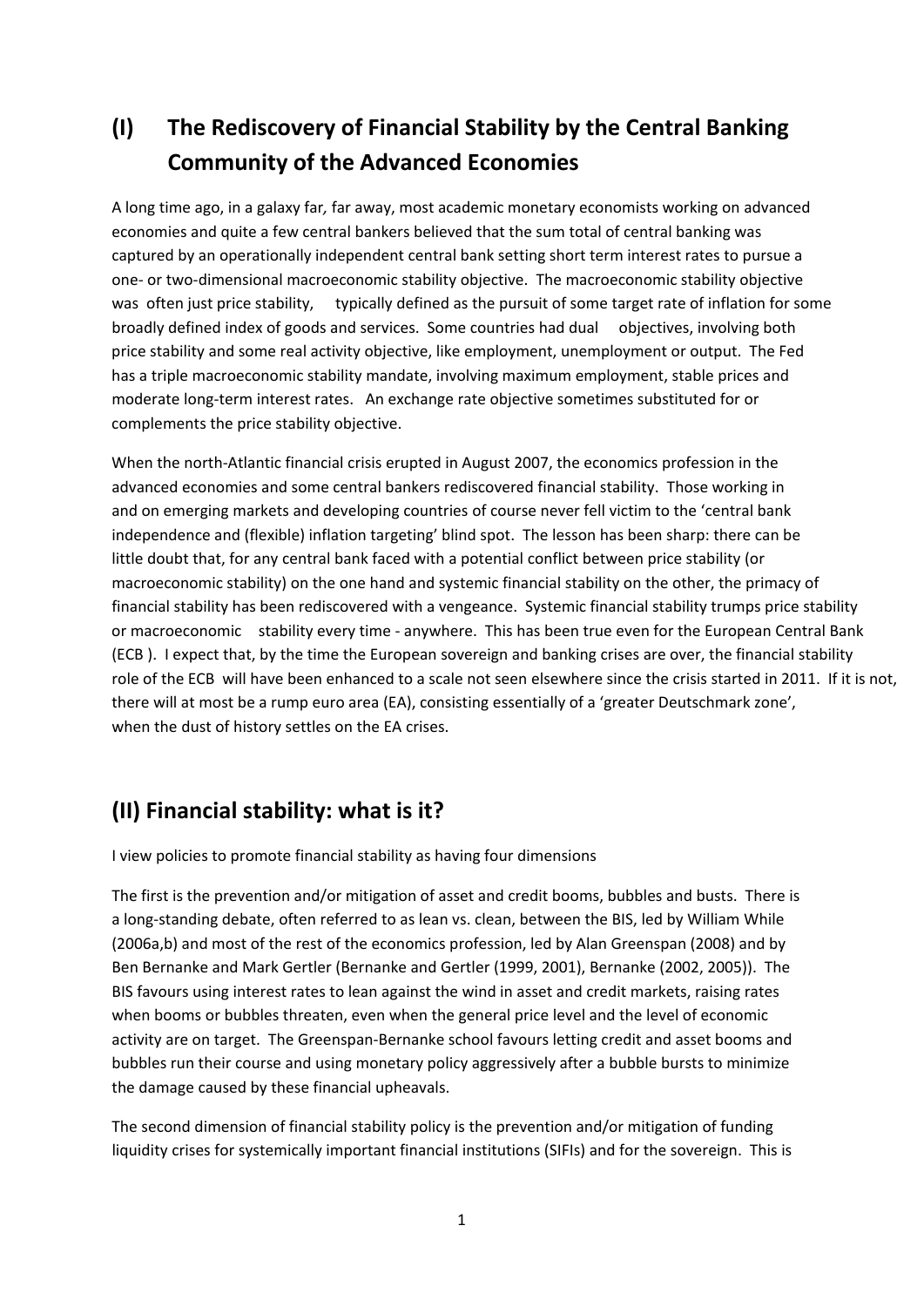the lender of last resort (LLR) role of central banks. A lender of last resort provides liquidity to solvent but illiquid counterparties. In the classic Bagehot approach, this liquidity is provided against good collateral and at a penalty rate (Bagehot (1873)). The Bagehot approach is, however, too restrictive and I shall use the term lender of last resort role just in the sense of lending to solvent but illiquid counterparties. I recognise, of course, that illiquidity is almost always the product of fear of insolvency.

The central bank as LLR is an essential financial stability prop not only for the private sector but also for the sovereign. Like banks, sovereigns suffer from maturity and liquidity mismatch among their assets and liabilities. Sovereigns with non-trivial financial deficits and a sizeable stock of sovereign debt with a range of maturities outstanding have regular funding needs. The main assets of the sovereign are highly illiquid: the net present discounted value (NPV) of future taxes and the NPV of future cuts in public spending. So even if the sovereign is solvent provided it can get funded at yields that reflect the market's belief that the sovereign *is* solvent, it could be tripped into a fundamentally unwarranted payments default should the market instead adopt the 'self‐fulfilling fear equilibrium belief' that the government is not solvent. A lender of last resort capable of issuing unquestionably liquid instrument (base money) in any amount is necessary to trump the 'fear equilibrium' or 'sovereign debt run equilibrium' that always threatens the sovereign, just as the LLR is necessary to prevent solvent but illiquid banks from succumbing to a bank run. The truth of this proposition has been underlined several times since the start of 2010 in the case of the euro area with its multiple sovereigns. It is equally true, however, in the case of the US, where a single sovereign faces the central bank.

The third dimension of financial stability is the prevention and/or mitigation of market liquidity crises involving markets for systemically important financial instruments. This is the market maker of last resort (MMLR) role of central banks, first elaborated in Buiter (2008).

Fourth is the prevention and/or mitigation of solvency crises for systemically important financial institutions. This includes recapitalisation of SIFIs through a variety of mechanisms – by raising capital in the markets, by selling assets, by running down maturing loan books or through other forms of deleveraging, through the tax payers or one of their agents (which may result in majority public ownership or full nationalisation), by the mandatory conversion of unsecured creditors, including senior unsecured creditors into shareholders and, ultimately, by the mandatory conversion of secured creditors into shareholders.

Solvency gaps can only be filled through an unrequited transfer of resources. This means that either the fiscal authority will have to be involved or that the central bank will act in a quasi‐fiscal manner. The fiscal and quasi‐fiscal roles of the central bank are a key focus of this essay.

The prevention or mitigation of market illiquidity and funding illiquidity crises is not just intended to address problems caused by and for private actors. Even in the modern, post-World War II era, recurrent sovereign debt crises in emerging markets have reminded us of the potential fragility of sovereign finances. The insolvency crises faced by the Greek, Portuguese and Irish sovereigns, the liquidity crises rocking Italy, Spain and, lurking behind them, Belgium, France and Austria, the growing spreads over Bunds now encountered even for the Netherlands and Finland and, finally, the failed German sovereign debt auction of 23<sup>rd</sup> November 2011 and the fact that the CDS spread on 5year German sovereign debt has in recent months exceeded 100 basis points, all suggest that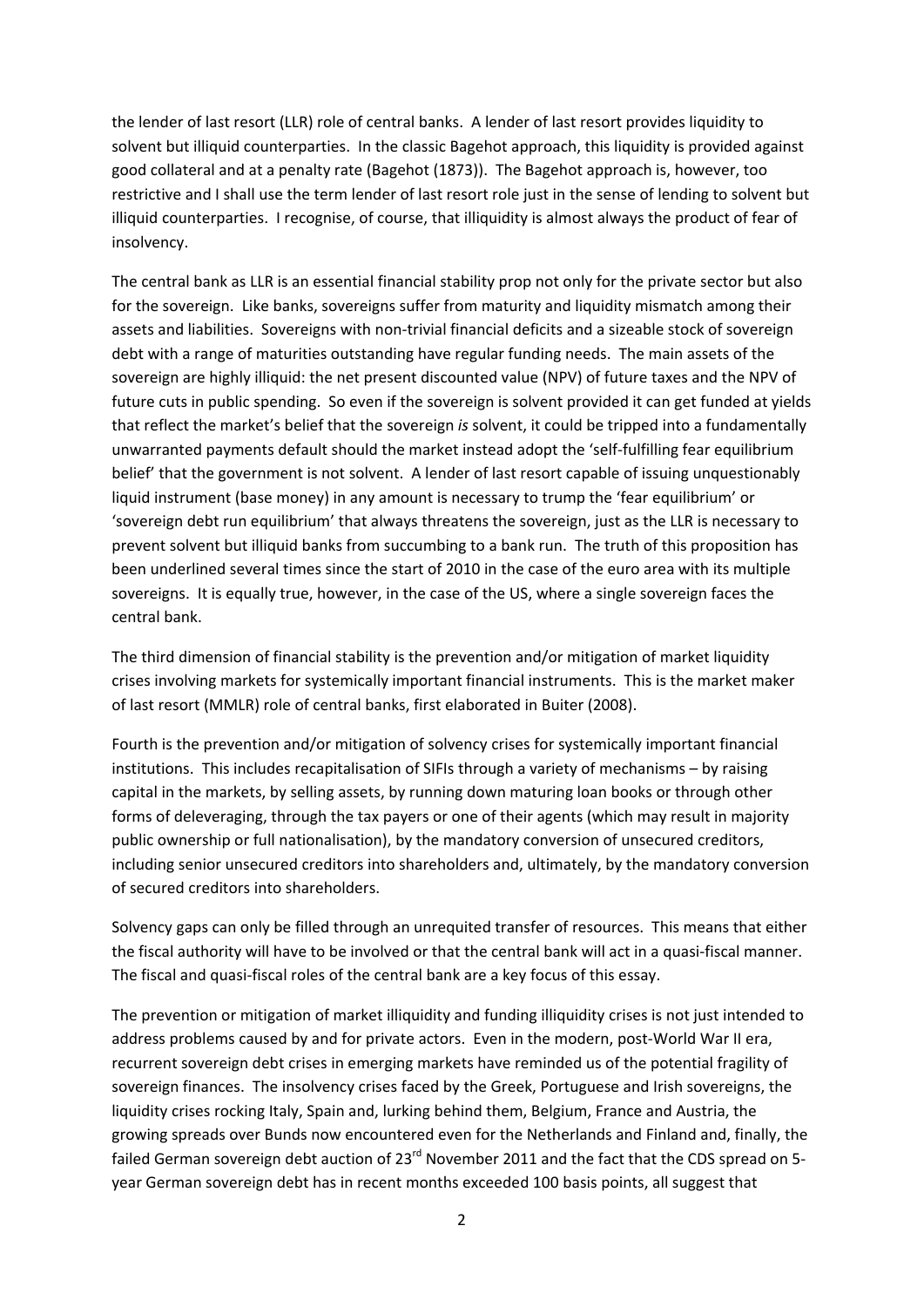financial stability is a sovereign concern throughout the euro area. I would argue that, although the US Federal government continues to be the beneficiary of a global safe haven demand for its debt, the protective buffer against the bond market vigilantes provided by the global reserve currency status of the US dollar, by the size of the US economy, the independence of its courts and the depth, breadth and liquidity of its financial markets, the size of this buffer against normal market discipline is finite, not open-ended. More than that, I suspect that the US federal government buffer against the bond market vigilantes is in the process of being eroded by a steady sequence of unsustainable federal deficits and by a growing suspicion, in the US and in the global capital markets, that the US federal fiscal institutions and policy making processes may not be up to the job of achieving federal fiscal sustainability.

### **(III) Prevention**

Prevention requires foresight. The record of the leading central banks in this regard has been woeful during the decade leading up to the financial crisis that erupted in August 2007.

Both the current and the previous Chair of the Federal Reserve Board were cheerleaders for deregulation and financial innovation, including subprime mortgage securitisation – that deadly concoction of social engineering and financial engineering (see Greenspan (2004, 2005a,b) and Bernanke (2006, 2007a,b)).

In April 2005, Greenspan asserted: *"Innovation has brought about a multitude of new products, such as subprime loans and niche credit programs for immigrants. Such developments are representative of the market responses that have driven the financial services industry throughout the history of our country. With these advances in technology, lenders have taken advantage of credit‐scoring models and other techniques for efficiently extending credit to a broader spectrum of consumers … The mortgage‐backed security helped create a national and even an international market for mortgages, and market support for a wider variety of home mortgage loan products became commonplace. This led to securitization of a variety of other consumer loan products, such as auto and credit card loans."* (Greenspan (2005a)).<sup>1</sup>

As late as November 1, 2006, Bernanke stated: *"The growth of subprime mortgage lending is one indication of the extent to which access to credit has increased for all households, including those with lower incomes. In 1994, fewer than 5 percent of mortgage originations were in the subprime market, but by 2005 about 20 percent of new mortgage loans were subprime.<sup>1</sup> Indeed, the expansion of subprime lending has contributed importantly to the substantial increase in the overall use of mortgage credit. From 1995 to 2004, the share of households with mortgage debt increased 17 percent, and in the lowest income quintile, the share of households with mortgage debt rose 53 percent.*<sup>2</sup> "(Bernanke 2006). In fairness, he went on to warn: "Although the emergence of risk‐based pricing has increased access to credit for all households, it has also raised some concerns and questions, which are magnified in the case of lower‐income borrowers. For example, although

<sup>1</sup> In the same speech, Greenspan (2005a) also states: "*Improved access to credit for consumers, and especially these more‐recent developments, has had significant benefits. Unquestionably, innovation and deregulation* have vastly expanded credit availability to virtually all income classes. Access to credit has enabled families to *purchase homes, deal with emergencies, and obtain goods and services. Home ownership is at a record high,* and the number of home mortgage loans to low- and moderate-income and minority families has risen rapidly *over the past five years."*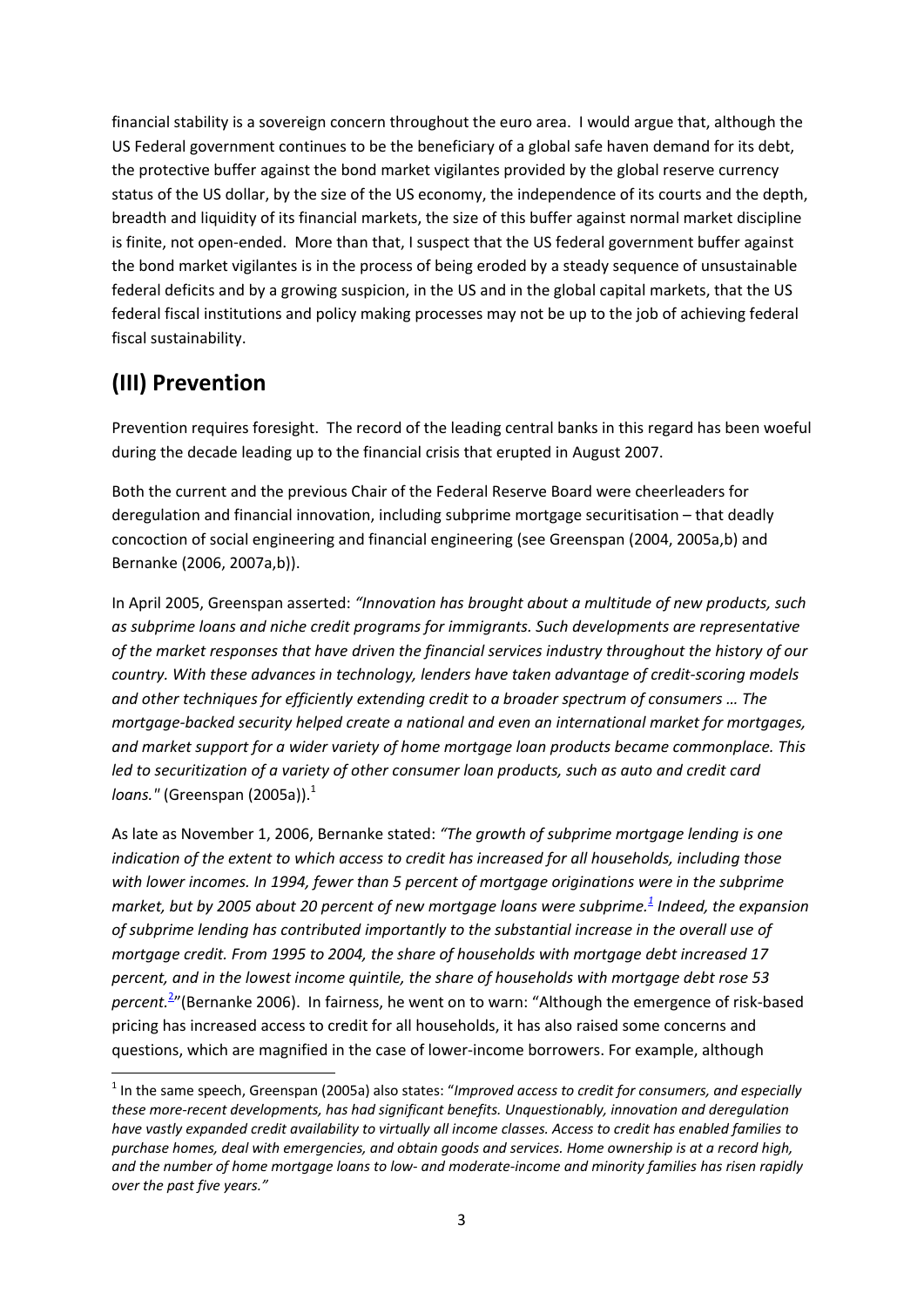subprime lending has grown substantially, are prime credit products sufficiently available and do lenders effectively compete in all communities, including historically underserved communities? " (Bernanke (2006)).<sup>2</sup>

On June 5 2007, Bernanke stated that: *"The troubles in the subprime sector seem unlikely to seriously spill over to the broader economy or the financial sector"* (Bernanke (2007a))*.* As late as August 2007, Bernanke was singing the only slightly qualified praises of mortgage securitisation.<sup>3</sup>

Early in the crisis, especially during the weeks between the first seizure of the wholesale funding markets in August 2007 and the bank run on Northern Rock that followed that bank's request for emergency funding from the Bank of England in September 2008, those in charge of the UK central bank did not recognise that, in order to be tough with banks, you need a special resolution regime (SRR) or orderly resolution regime for banks with prompt corrective action, bridge bank creation capacity and all that, and a well‐functioning deposit insurance regime. The UK had none of these.

The ECB even today does not know enough about the creditworthiness of its thousands of eligible counterparties to allow it to make informed decisions about their creditworthiness. Some national regulators and supervisors continue to deny the ECB the relevant information, sometimes because of national laws that prohibit passing on such information.

The Fed and the ECB understood, from the first, their lender-of-last resort responsibilities vis-à-vis banks and, in the case of the Fed, vis‐à‐vis non‐bank SIFIs like AIG. The Band of England did not. The ECB understood its market maker of last resort responsibilities well before the Fed and the Bank of England. This is ironic, as intermediation through financial markets is a much larger share of total intermediation in the UK and the US than in the euro area, where intermediation through banks remains the dominant form of intermediation.

The ECB, even today, denies that there is such a thing as the lender‐of‐last‐resort role of the central bank vis-à-vis the sovereigns of the euro area.<sup>4</sup> Its outright purchases of sovereign debt in the secondary markets under the Securities Markets Programme (SMP) are rationalised as part of the

<sup>2</sup> Bernanke's speech continues: *"How well are lower‐income borrowers matched with credit products and loan terms that* fit their circumstances? Are borrowers aware of the terms and conditions of their loans, and more generally, are consumers sufficiently well informed to be wary of potentially misleading marketing tactics and to shop effectively among lenders? Some evidence, including recent Federal Reserve research on consumers holding adjustable-rate mortgages, suggests that *awareness could be improved, particularly among borrowers with lower incomes and education levels.3 This research suggests the need for greater financial literacy and increased access to financial counselling…."* (Bernanke (2006)).

<sup>&</sup>lt;sup>3</sup> "In some ways, the new mortgage markets came to look more like a textbook financial market, with fewer *institutional "frictions" to impede trading and pricing of event‐contingent securities. Securitisation and the* development of deep and liquid derivatives markets eased the spreading and trading of risk. New types of *mortgage products were created. Recent developments notwithstanding, mortgages became more liquid instruments, for both lenders and borrowers."* (Bernanke (2007b)).

 $4$  In response to a question about whether, to keep the euro area in one piece, the ECB would consider becoming the lender of last resort to governments, the new ECB President, Mario Draghi, at his first press conference and Q&A session following the November 3, 2011 meeting of the Governing Council of the ECB answered: *"…what makes you think that the ECB becoming the lender* of last resort for governments is what is needed to keep the euro area together? No, I do not think that this is really within the remit of the ECB. The remit of the ECB is maintaining price stability over *the medium term."* Source: http://www.ecb.int/press/pressconf/2011/html/is111103.en.html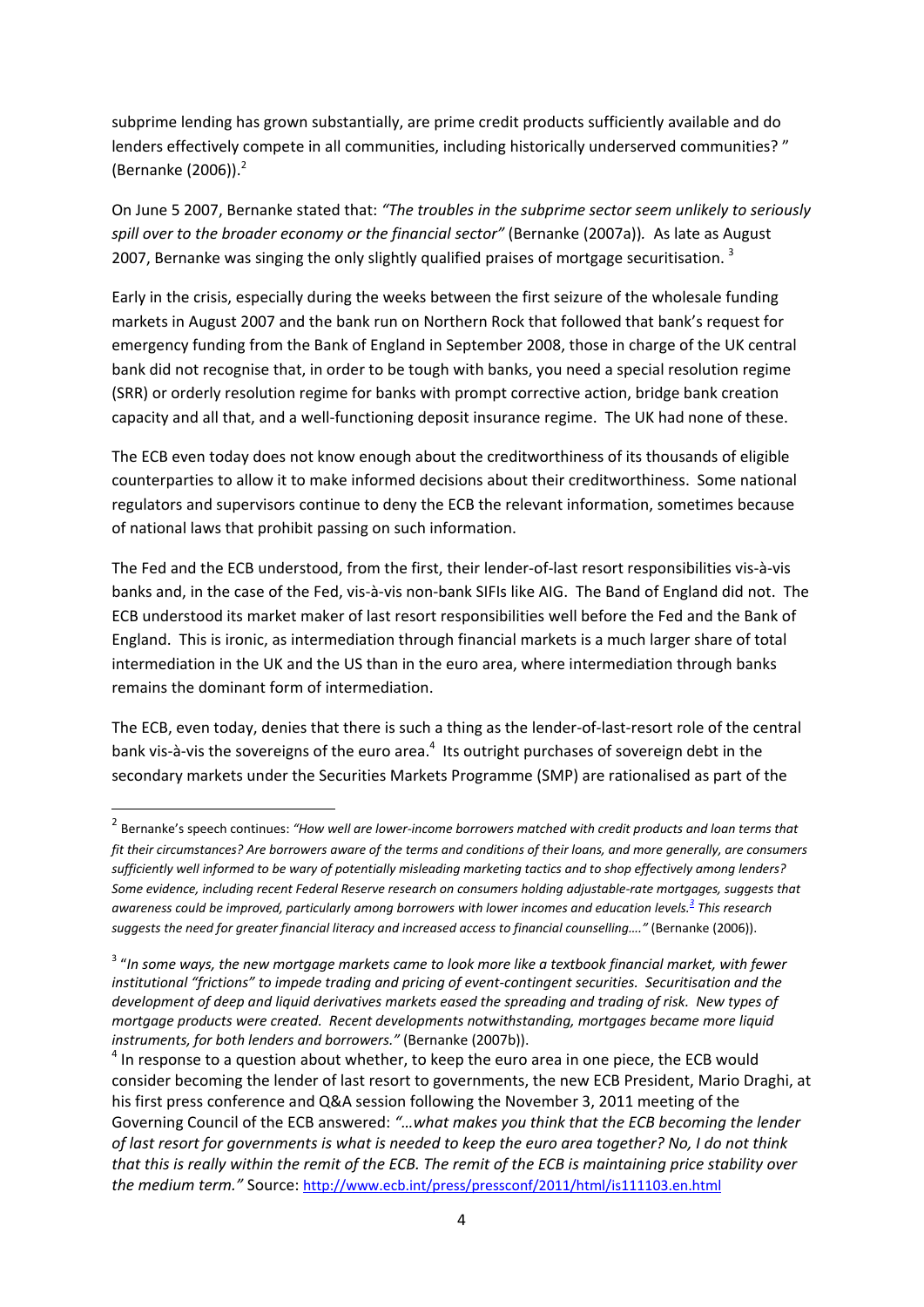job of central bank as MMLR. The argument is that, for the interest rate channel of the monetary transmission mechanism to work properly, key financial markets, including the sovereign debt markets, have to function in an orderly, transparent manner. Disorderly, illiquid sovereign debt markets impair the proper functioning of the monetary transmission mechanism and this constitutes a valid ground for central bank intervention in these markets, including through outright purchases of sovereign debt.<sup>5</sup>

Why did our central banks, regulators and supervisors fail to recognise the imbalances as they were building up? Regulatory capture is an important part of the answer. Defective economic analysis, produced by defective economic training for much of the generation of central bankers in charge since the beginning of this century accounts for much of the rest (see Buiter (2009a)).

Regulatory capture can be direct or cognitive. Whatever the incidence of *direct* capture (inducing regulators and supervisors to act in the interest of the industry they supervise or regulate rather than in the public interest they are committed to serve, by offering financial or positional rewards or by creating the expectation that such rewards may be forthcoming in the future), cognitive capture is the rule rather than the exception. In this crisis blind faith in the self-regulating properties of financial markets played a major role, with Alan Greenspan as the prophet of socially beneficial self‐ regulation and Ben Bernanke and many others providing the scholarly underpinnings. It was the triumph of market fundamentalist religion over science.

This suggests the desirability of having multiple, overlapping regulatory and supervisory bodies, properly staffed and funded, with regular turnover of the top personnel and a significant role for 'outsiders' and independent members in key decision making committees. These multiple regulators and supervisors should co-operate but also to some degree be in competition with each other. Only in this way can we minimize the risk of regulatory capture and groupthink. Instead we are at risk, in the UK, in the US and in the euro area, of concentrating far too much regulatory power in a single institution, the central bank.

Prevention requires early warning systems; indicators of financial stress and strain must be developed, updated and monitored constantly. At the most general level, financial stability is always the result of excessive leverage and excessive mismatch of duration, liquidity, currency denomination and other relevant characteristics. Despite the enduring role of leverage and mismatch, their manifestations in any particular place and time are forever changing. The combination of rapid financial innovation, and lack of transparency promote repeated failures of

 $5$  See e.g. the comment of Draghi, at the same press conference and Q&A session following the November 3, 2011 meeting of the Governing Council of the ECB: *"The Securities Markets Programme* (SMP) always has had, and was meant to have  $-$  as it has been stated since the very beginning  $$ three characteristics. First of all, it is temporary. Second, it is limited in its amount and, third, it is *justified on the basis of restoring the functioning of monetary policy transmission channels. So we* should keep this in mind because this in a sense answers all the questions that one might have. The *relationship with conditionality should be viewed from this perspective. We want our monetary policy to function. And I think that is where the main justification for the SMP lies."* Source: http://www.ecb.int/press/pressconf/2011/html/is111103.en.html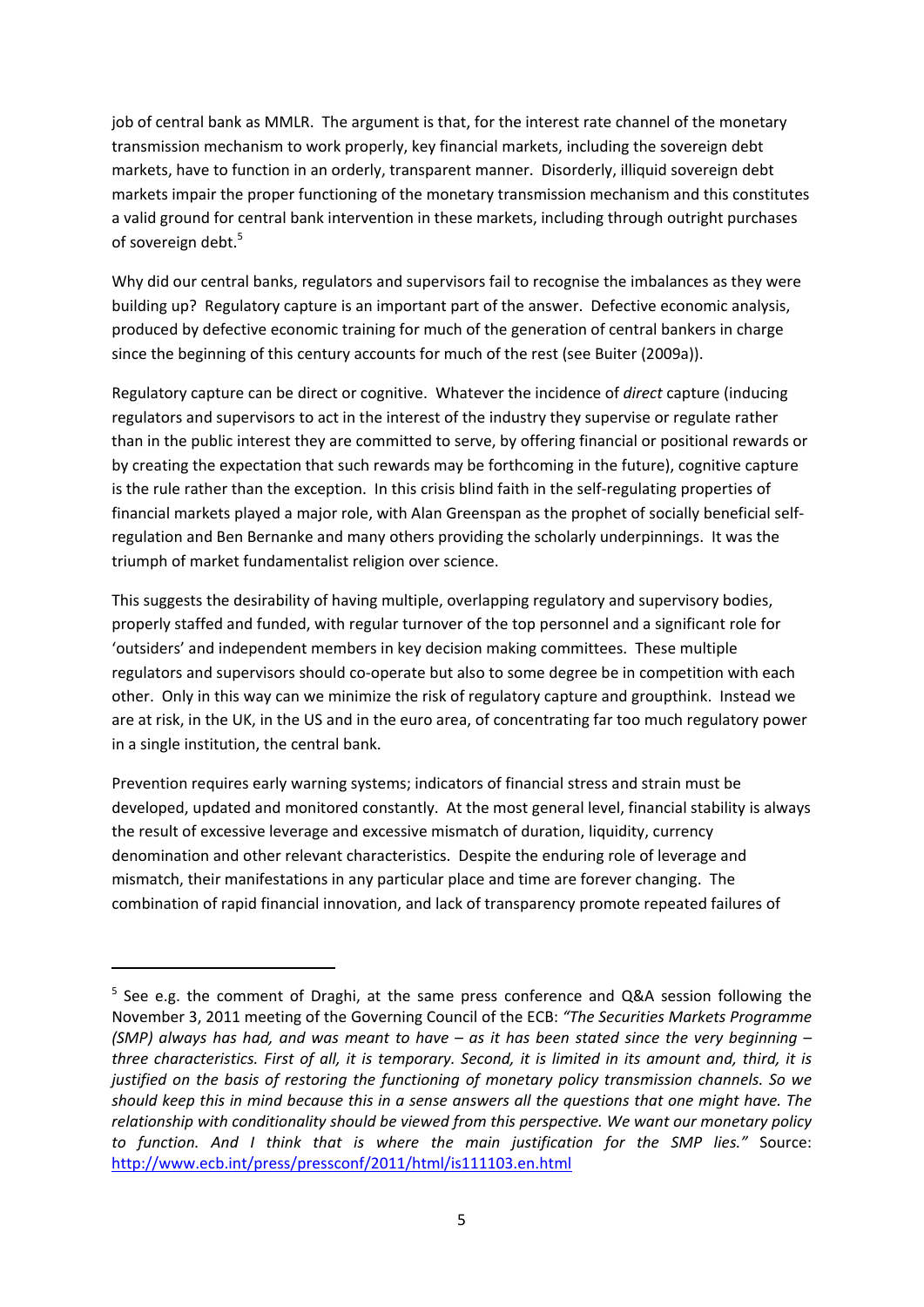supervisors and regulators to understand the risks embedded in the financial systems whose stability they are responsible for.

### **(IV) Regulate risky behaviour, not institutions**

Regulators and supervisors must monitor risky behaviour, risky products, practices and instruments, no matter where they occur. If a certain kind of behaviour passes the 'duck test' for posing excessive financial instability risk, it must be addressed, regardless of whether the entity or entities engaged in that behaviour call themselves banks, non‐bank financial institutions or non‐financial enterprises. The range of institutional victims and culprits in the financial crisis is long and very heterogeneous. Northern Rock in the UK was a home-loan bank funded 75 percent in the money markets, 25 percent through deposits. Bear Stearns and Lehman did not take deposits at all and were pure investment banks. AIG was an insurance company – one that operated a rogue investment bank in its UK subsidiary. Fannie and Freddie were government‐sponsored entities. IKB Deutsche Industriebank was a German industrial bank. WestLB and the other German Landesbanken were publicly owned regional banks. Commerzbank was a German universal bank. The Greek government is a sovereign.

I therefore like the feature of the new (post Dodd‐Frank) US financial regulatory regime that makes it possible to attach SIFI designation to non‐bank financial intermediaries also. Under the new regime, the Financial Stability Oversight Council (FSOC) is empowered to identify "systemically important" nonbank financial companies, to put such companies under regulation by the Federal Reserve, and to recommend higher prudential standards for the Federal Reserve to impose on these companies.

The key features shared by all these institutions, and by many others that failed or had to be rescued by the state were, as noted in Section III: excessive leverage, excessive mismatch and lack of transparency.

*Leverage* is a measure of the degree to which someone is exposed to the risk of an asset or instrument (price risk, default risk, counterparty risk etc.) without owning the instrument. Debt – borrowed money – is one of the oldest and still very common ways to increase leverage for an owner or equity investor. The risk can be on balance sheet or off‐balance sheet, it can be explicit or embedded in derivatives, including options, futures, margin and other financial instruments.

*Mismatch* of maturities, liquidity, currency denomination etc. is the second key characteristic of risk. Some degree of mismatch is clearly unavoidable, if any worthwhile investment project is to be undertaken. Maturity transformation by banks and other financial institutions is a key activity with considerable economic and social value. So is liquidity transformation, as when illiquid and non‐ tradable loans are securitised and made marketable and liquid. However, any privately profitable and potentially socially useful activity will, if taken to its logical extreme, result in dysfunctional behaviour. Examples include using overnight funding to finance long‐term assets traded in markets that could suddenly turn illiquid, or securitisation without the retention of a significant first-loss tranche by the originator of the securitised loans. This does not mean, of course, that the socially optimal scale of any activity that can be taken to excess is zero.

*Lack of transparency.* When entire asset classes and layers of financial intermediaries fail to appear on or disappear off the radar screen of the regulatory and supervisory authorities, the risk of systemic financial instability can rise sharply. Much financial innovation and financial engineering is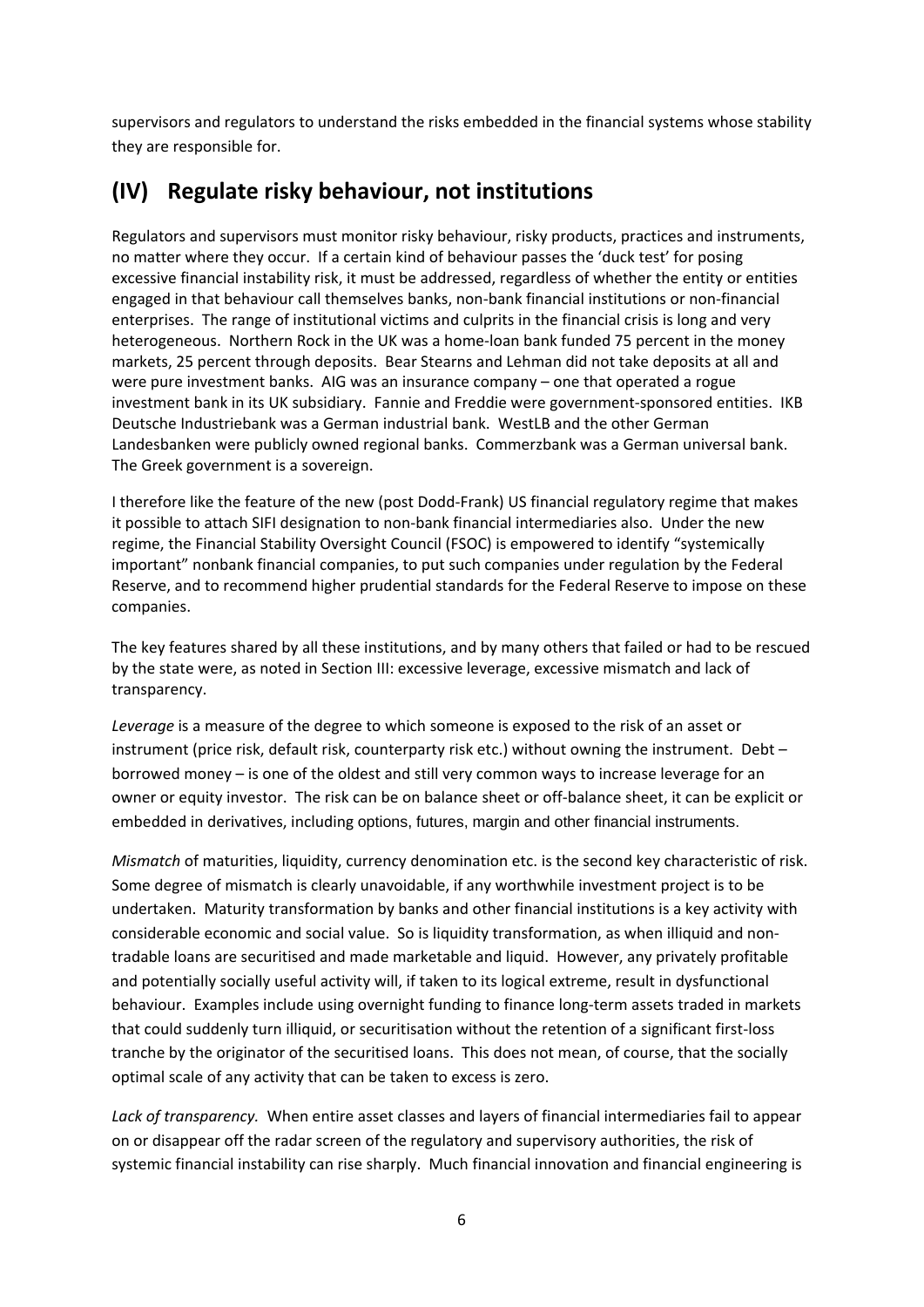motivated primarily by regulatory or tax arbitrage, and by the desire to be invisible or incomprehensible to regulators or supervisors.

Solutions to or at least mitigation of at least some of these financial instability problems are, in principle, not too difficult technically. They are, however, likely to run into strong political resistance. Obvious dos and don'ts are the following.

(1) Require banks and other SIFIs to hold much more capital, in the economic sense of unconditionally loss‐absorbing own resources.

Modigliani – Miller teaches us that capital structure does not matter. Incomplete markets, which create the possibility of bankruptcy, and the fact that bankruptcy is costly, put the first nail into the Modigliani‐Miller coffin: costly bankruptcy tells us we need more capital. The fact that all contract enforcement is imperfect and costly creates a further host of complications which I have no time to address here.

Modigliani-Miller relies crucially on the assumption that households can undo, through home-made increases or reductions in leverage, any change in leverage introduced by companies whose debt or equity they own. This home‐made leverage mechanism breaks down because only corporations have limited liability. Households don't. Distortionary taxes are another reason for Modigliani-Miller to fail. In particular, the fact that many countries have corporate tax systems in which interest on corporate debt is deductible from the corporate tax base but dividends and retained earnings are not, creates a bias towards excessive corporate debt issuance. Asymmetric information and limited liability creates agency problems with corporate managers, who may have an incentive to create excessive leverage if executive earnings are related to profits or share prices. This problem is even more acute if the equity stake of management itself is leveraged by being in the form of stock options.

- (2) End interest‐deductibility for corporate debt.
- (3) Relate executive pay to the value of the firm (equity plus debt) rather than just to equity. Don't pay top bank officials in share options.
- (4) Rethink limited liability for some financial institutions.

An example of this class of proposals is Kotlikoff's proposal for 'limited purpose banking' . Kotlikoff (2010) recommends unlimited liability for all leveraged financial institutions. Limited liability would apply only to pure pass-through mutual funds. Although interesting, this proposal has (at least) two weaknesses. First, how does one differentiate a financial institution from a non-financial enterprise? Every non‐financial enterprise has a financial balance sheet. The treasury department of a commodities trader can easily turn into a derivatives trading platform and from there into an investment bank. That's how Enron started off. GE started off as a manufacturer. Second, there is the 'too big to fail' problem or the 'too politically connected to fail' problem which does not go away when there is unlimited liability. An unlimited liability highly leveraged entity could grow too big or could become too interconnected with other financial entities to be allowed to fail. Limited liability does not solve the too big to fail problem.

(5) Don't confuse liquidity and funding with capital and, specifically, don't turn liquidity into a private good.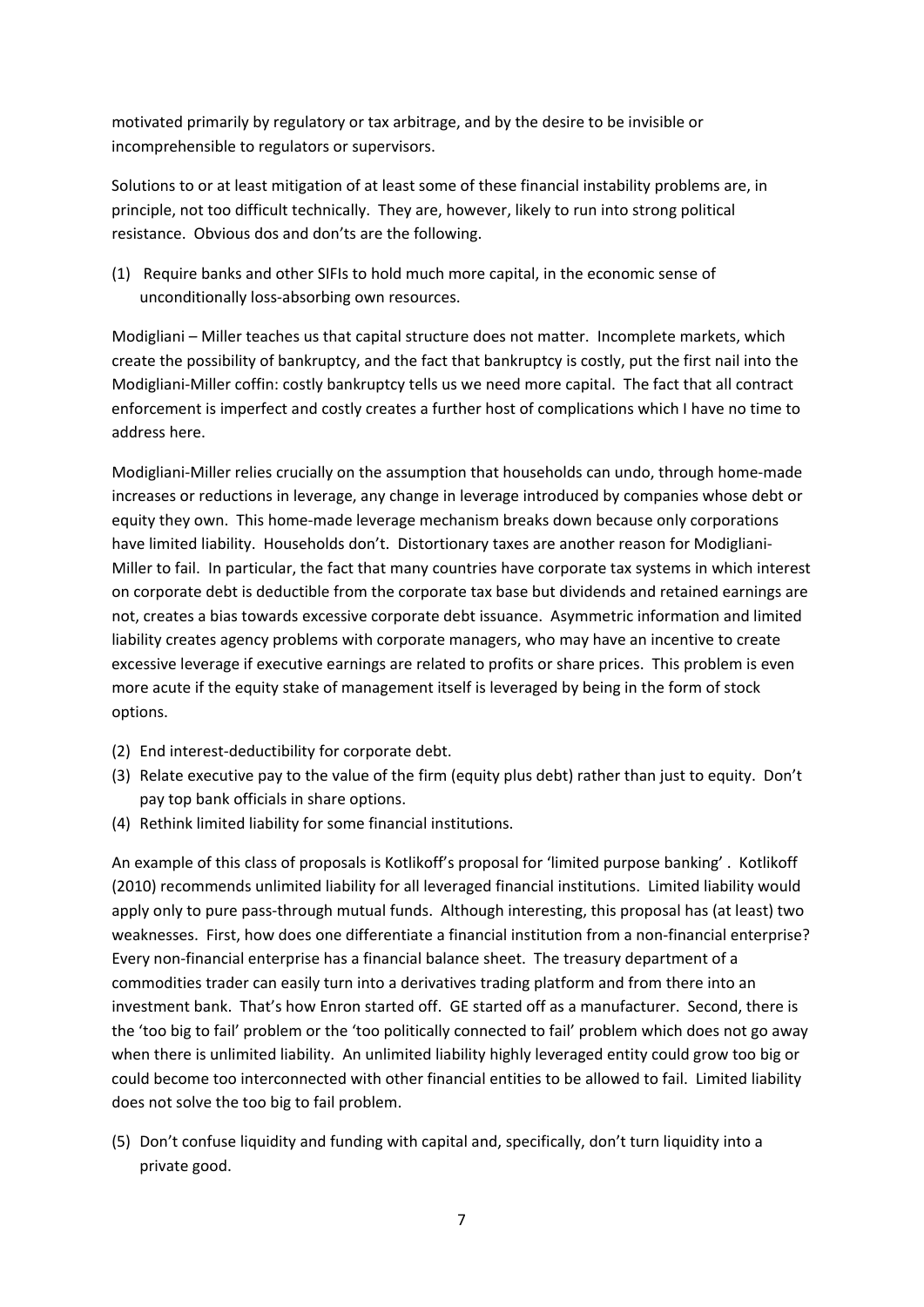Liquidity is not a substance but a property of financial instruments. It is subject to network‐ externalities, and is fundamentally a matter of beliefs and trust. With confidence, optimism and trust, any security will be liquid. Without these, nothing is liquid. Therefore, for both funding liquidity and market liquidity, the provider of the ultimate, unquestioned source of (domestic currency) liquidity is a necessary participant in any socially efficient arrangement. The central bank must always be ready to act as the ultimate source of funding liquidity (as lender of last resort) and as the ultimate provider of market liquidity (as maker maker of last resort (see Buiter (2008)). It is unwise and inefficient to force private financial institutions to hold emergency or stress level stocks of liquid assets during normal times. The Liquidity Coverage Ratio and the Net Stable Funding Ratio of the new Basel III arrangements risk forcing unnecessary levels of liquidity on banks and other financial institutions. This would be especially damaging if, as I suspect, domestic sovereign debt will be declared a suitable source of liquidity for all seasons in most countries. This will permit regulators and sovereigns to conspire to use financial repression to stuff large amounts of unwanted public debt into the portfolios of captive, regulated entities at below fair yields, in the name of prudence, liquidity management and financial stability.

(6) Create a special resolution regime for banks and other SIFIs that can restructure about‐to‐fail SIFIs at the speed of light, say by applying good bank – bad bank model at speed of light.

Prompt corrective action and bridge bank constructions should be readily available. All unsecured creditors, subordinated, junior and senior, of banks must know that they are at risk of hair cuts or of mandatory conversion of their debt into equity. All unsecured debt is cocos, either ex-ante, or expost. Living wills operate at a different frequency from crisis management, but are an integral part of it. Where possible, the SRR and Living Wills should be introduced at an international level. Ideally, there would be a global SRR regime for Global SIFIs (GSIFIs). Europe can at least make a start with a European Resolution Authority for EU cross-border SIFIs.

(7) Introduce Islamic finance for all.

There is too much debt in the public sector, the banking sector and the household sector. Rather than running this down painfully by asset sales and by running financial surpluses, the excessive debt should be either written down or converted into equity. Once the stock problem has been solved, new debt issuance should be subject to much tighter limits than before, for financial institutions, households and sovereigns. Although non-financial corporates were not part of the excessive debt problem this time, limits on indebtedness should also be designed for them.

For households, the main debt problem concerns excessive mortgage debt characterised by negative equity. The existing household mortgage debt that is in negative equity could, at the request of the household, be converted into an Islamic‐style mortgage, with the negative equity transferred explicitly to the mortgage lender. The mortgage payment would be changed into a fixed rent component and an equity purchase component, which the household could speed up, slow down or even reverse (selling equity back to the bank), subject to certain verifiable conditions being satisfied. All new residential mortgages would have the features of an Islamic mortgage.

For banks and other financial institutions, excessive leverage can, for near-insolvent entities, be reduced by converting unsecured subordinated, junior and senior debt into equity. Even for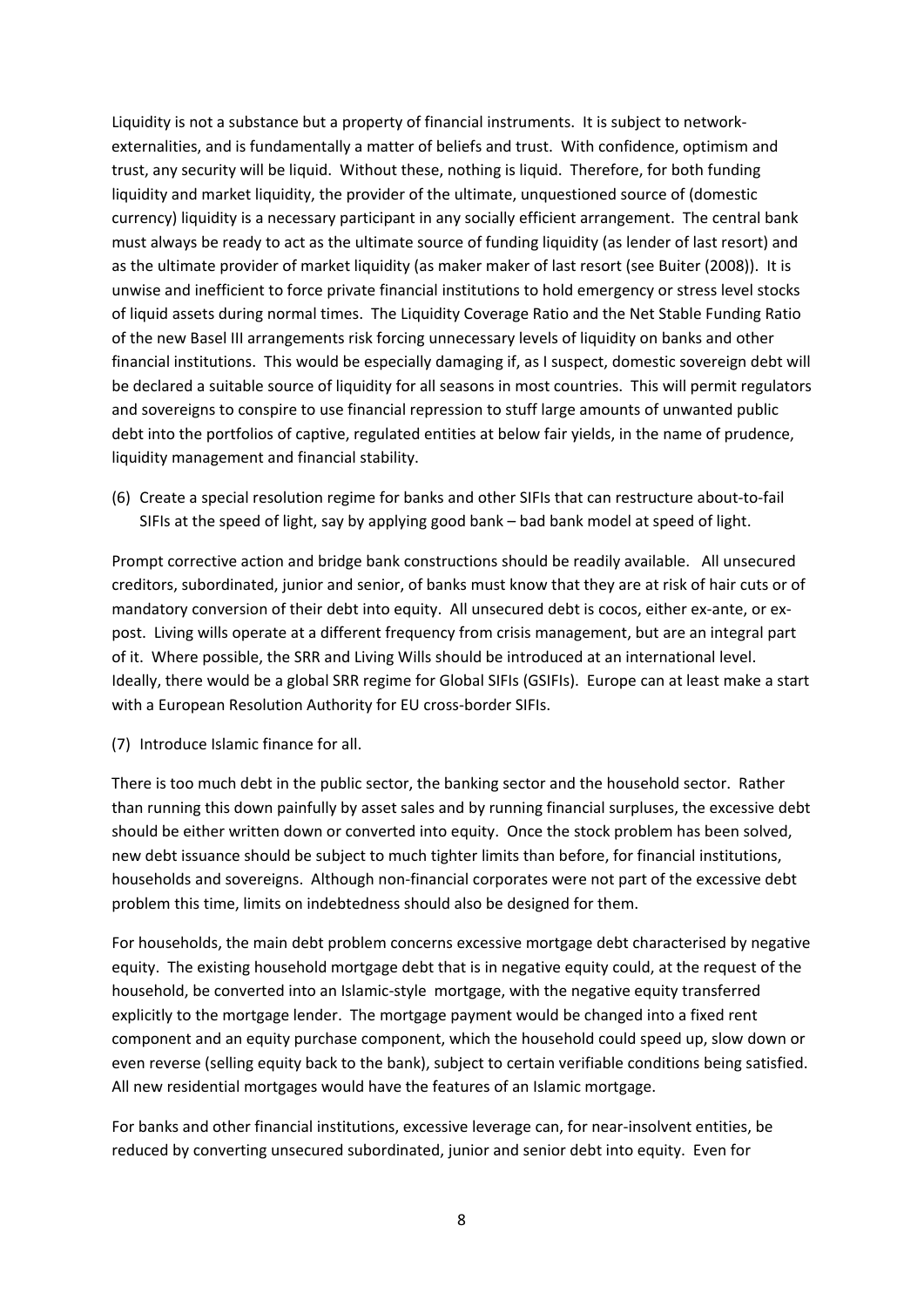systemically important institutions, the principle should be adhered to, that the last unsecured creditor is fully written down or converted into equity before a cent of public money goes in.

For public debt, equitise the public debt outstanding, if necessary by a 'voluntary' restructuring into securities like real GDP growth warrants or floating rate debt where the nominal interest rate is some constant plus the growth rate of nominal GDP. With declining real GDP and/or deflation, this would allow the sovereign to amortise its debt when the public finances are at their most vulnerable, rather than being faced with a fixed interest burden. Robert Shiller (2003) has proposed a range of useful risk‐sharing liabilities for the sovereign.

## **(V) Regulation and resolution need to be global in scope**

Central banks coordinated well in cutting rates and making currency swap lines available. The Fed was generous in allowing US subsidiaries of foreign banks access to many of its special facilities. But this was improvised, messy and mostly unaccountable to the ultimate beneficial owners of the central bank ‐ tax payers and other citizens ‐ until the Fed was forced, by lawsuits or by Congressional action, to reveal the information. We need global agreements on host country and home country responsibilities for branches and subsidiaries of SIFIs.

As pointed out in the previous Section, in addition to internationally harmonised and preferably uniform and uniformly enforced regulation and supervision, we need cross‐border resolution regimes for all GSIFIs. A case can be made that there should be further restrictions on cross ‐border financial activities by GSIFIs, whether through subsidiaries or branches, unless there is a proper cross‐border resolution regime and a cross‐border living wills.

Of course, resolution of cross‐border GSIFIs may require an international fiscal burden sharing regime if adequate capital resources cannot be found elsewhere. A cross‐border TARP ‐ or tax‐payer funded SIFI recapitalisation fund or regime – is hard to visualise, except possibly for the European Union, which is likely to achieve banking sector union (with its necessary minimum fiscal backup necessary for bank recapitalisation) long before it achieves significant wider and deeper fiscal union in other dimensions.

### **(VI) Macroprudential instruments**

### **Leaning against the wind in asset markets and credit markets**

Here Bernanke et. al. are right (Bernanke and Gertler (1999, 2001)). Short‐term interest rates, even if you have the world's greatest communication policy to leverage the announcement effects of future short-term interest rates, are not very powerful instruments for influencing asset valuations and credit growth. You need macroprudential instruments. We need these even more to mitigate the pro‐cyclical consequences of many aspects of the current and likely future regulatory regimes, including Basel 2, 2.5 and 3.

Among the many macroprudential countercyclical instruments that have been proposed are countercyclical capital requirements for banks (either through countercyclical capital surcharges or through countercyclical risk weights), Spanish‐style dynamic provisioning, countercyclical loan‐to‐ value ratios and debt‐to‐income ratios in residential mortgage markets, countercyclical margin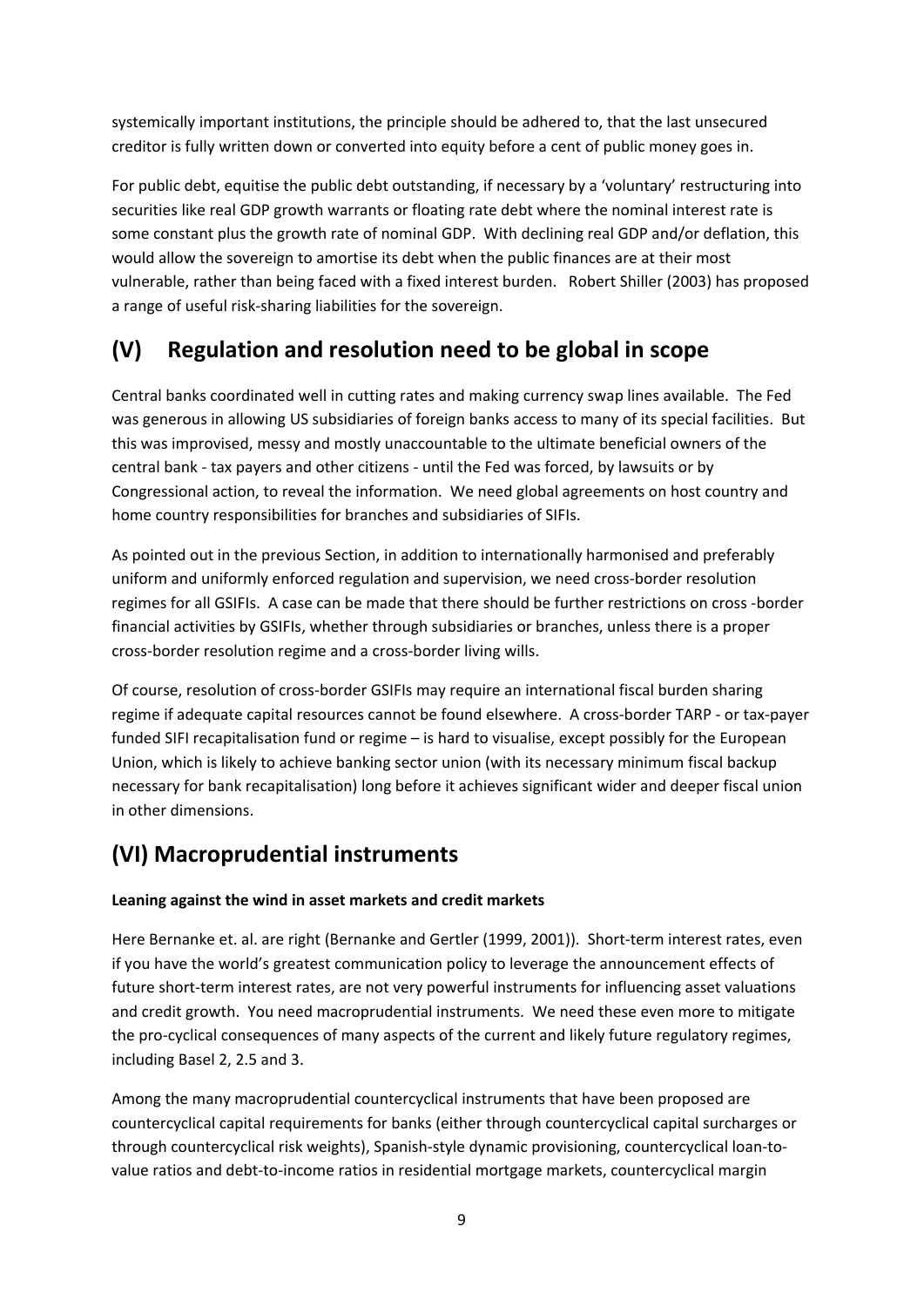requirements in equity markets, countercyclical variations in margins or haircuts in repo markets or a countercyclical land tax. Very little is known about the operating characteristics of these instruments, as most of them have never been implemented.

An important issue concerns the control of these new macroprudential instruments. Some of them are quasi-fiscal or explicitly fiscal in nature. It would be politically difficult to entrust them to an operationally independent central bank. At the same time, it would be necessary to coordinate the usual instruments of monetary policy with the setting of the macroprudential instruments, and a separate macroprudential regulator might make this difficult logistically and politically.

### **(VII) The fiscal role of the central bank**

There is an unavoidable fiscal dimension to a central bank's activities. Central banking is an immensely profitable monopoly, especially in a fiat economy. The net present value of its future seigniorage, even if it faithfully executes, say, an inflation target mandate of 2 percent per annum, can be vast. Extremely conservative estimates made by us for the ECB/Eurosystem of the NPV of future non‐inflationary currency issuance range from around €2 trillion to multiples of that amount. For the Fed, it is easy to come up with conservative estimates of the NPV of future seigniorage in excess of \$ 7 trillion. That NPV gets distributed to the proximate beneficial owners, the Treasury, after deducting the cost of running the central bank. Through the Treasury, the seigniorage revenues of the central bank end up with the ultimate beneficial owners of the central bank: the citizens and residents of the country, as tax payers and beneficiaries of public spending.

In addition to the generation of seigniorage revenue, central banks manage significant and often complex portfolios. By taking on credit risk, often at less than ex-ante fair rates of remuneration, central banks during this crisis have risked distributing the NPV of its future seigniorage to the parties that succeeded in offloading the credit risk on it, instead of to Treasury. In a well‐functioning political‐economic system, with proper accountability for all agents of the state, the taking on of credit risk by the central bank should occur subject to agreement from the tax payers, or their Trustee, the Treasury or the Parliament or Congress to which both the central bank and the Treasury are ultimately accountable. There has been no prior approval by the appropriate Parliament/Congress of the taking on of material credit risk by the central bank either in the case of the ECB or for the Fed. Nor has there been, thus far, proper ex-post accountability by these two central banks for the way in which this risk was taken on and managed. Under the Dodd‐Frank Act, both the ex-ante authorisation of risky portfolio management decisions and other quasi-fiscal actions, and the ex‐post accountability of the Fed will be enhanced. No such enhancement in governance for and accountability of the ECB is in the works.

### **(A) A little seigniorage arithmetic**

As noted, the traditional contribution of the central bank to the sovereign's funding needs are seigniorage, the stream of profits earned by the central bank through its ability to issue base money. In a modern fiat money economy, base money, *M*, is the sum of the stock of currency, *C*, and commercial bank reserves held with the central bank, *R*, the sum of required reserves, *R*<sup>*r*</sup> and excess reserves,  $R^e$ . It pays an interest rate that is typically below the risk-free market rate of interest. Currency typically pays a zero interest rate,  $i^c = 0$  . The interest rate on required reserves,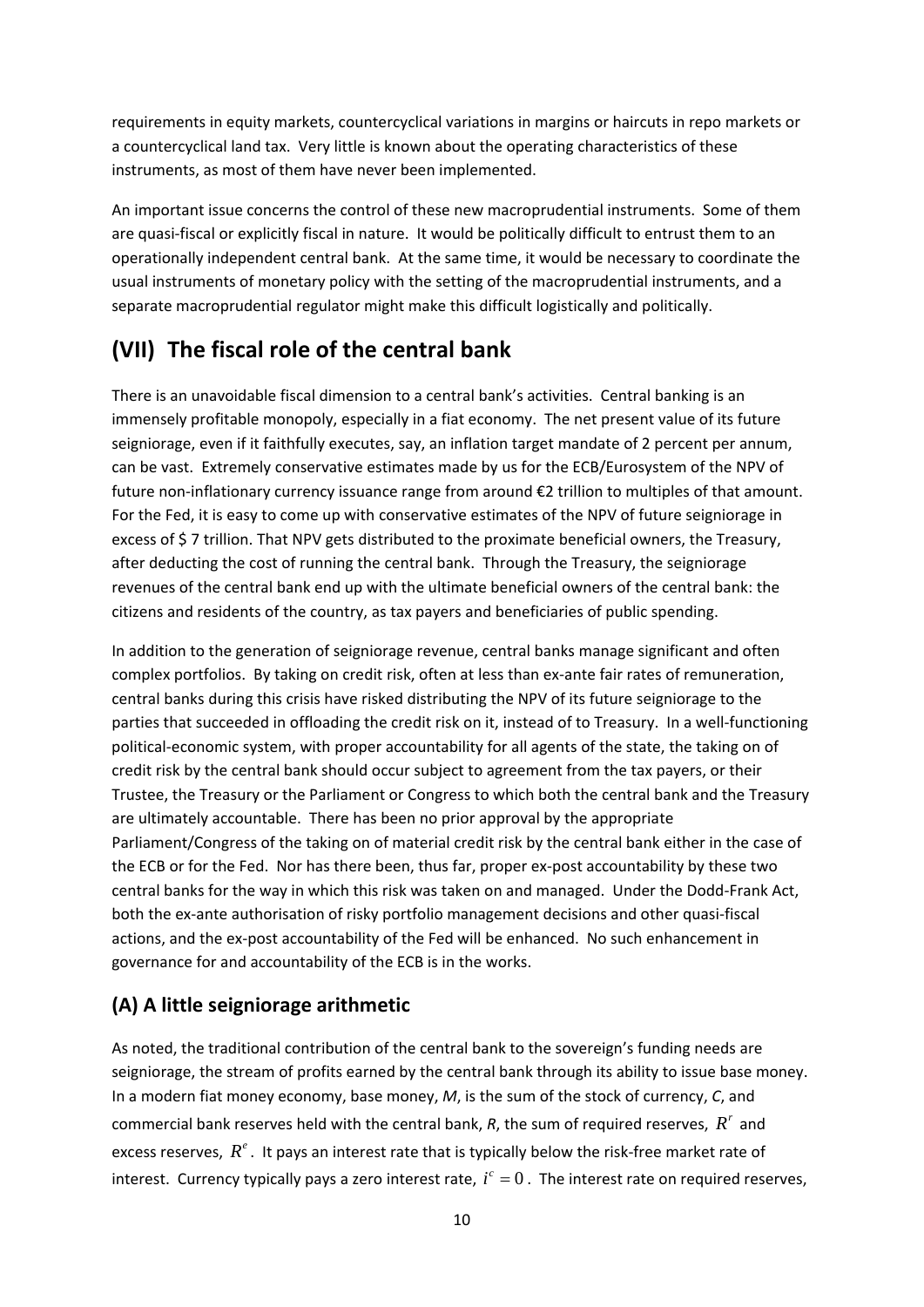$i^r$  , and on excess reserves,  $i^e$  is set by the central bank. In addition, currency is irredeemable – the holder of a given amount of currency has no other claim on the issuer than for the same amount of currency. For all practical purposes, the stock of bank reserves can also be viewed as irredeemable – at most the holder can insist on redemption in the form of currency.

So

$$
M = C + R \tag{1}
$$

$$
R = R^r + R^e \tag{2}
$$

I will define seigniorage in period *t*,  $S_t$ , as the flow of period *t* profits derived from base money issuance. Let  $M_t$  be the stock of base money at the end of period t, with similar notation for all other asset stocks;  $\Delta$  is the backward difference operator.

$$
S_{t} = M_{t} - (1 + i_{t}^{c})C_{t-1} - (1 + i_{t}^{r})R_{t-1}^{r} - (1 + i_{t}^{e})R_{t-1}^{e}
$$
  
=  $\Delta M_{t} - i_{t}^{c}C_{t-1} - i_{t}^{r}R_{t-1}^{r} - i_{t}^{e}R_{t-1}^{e}$  (3)

We can rewrite **(3)** more compactly in terms of the (weighted) average interest rate on the monetary base,  $i^m$ , as follows

$$
S_t = \Delta M_t - i_t^m M_{t-1} \tag{4}
$$

where

$$
i_t^m = i_t^c \left( \frac{C_{t-1}}{M_{t-1}} \right) + i_t^r \left( \frac{R_{t-1}^r}{M_{t-1}} \right) + i_t^e \left( \frac{R_{t-1}^e}{M_{t-1}} \right)
$$
(5)

Let *Y* denote real GDP and *P* the GDP deflator. The proportional growth rate of real GDP in period *t* is denoted  $\gamma_t = \frac{I_t - I_{t-1}}{I}$ 1  $\frac{1}{t} = \frac{I_t - I_t}{V}$ *t*  $\gamma_{t} = \frac{Y_{t} - Y_{t-}}{Y_{t-1}}$  $\alpha=\frac{Y_t-Y_{t-1}}{Y_t}$  and the rate of inflation of the GDP deflator is denoted  $\pi_t=\frac{P_t-P_{t-1}}{Y_t}$ 1  $\frac{1}{t} = \frac{I_t - I_t}{D}$ *t*  $P_{t} - P_{t}$ *P*  $\pi_{\cdot} = \frac{I_{t} - I_{t-}}{I_{t-}}$  $\overline{a}$  $=\frac{P_{t}-P_{t-1}}{P_{t-1}}$ . Seigniorage as a share of GDP,  $s_t = \frac{B_t}{Dt}$ *t t*  $s_{\scriptscriptstyle t} = \frac{S_{\scriptscriptstyle t}}{P_{\scriptscriptstyle t} Y_{\scriptscriptstyle t}}$  , is therefore given by:

$$
s_{t} = \frac{\Delta M_{t}}{P_{t}Y_{t}} - \frac{i_{t}^{M}}{(1 + \gamma_{t})(1 + \pi_{t})} m_{t-1}
$$
\n(6)

where  $m_t = \frac{m_t}{D}$ *t t*  $m_{_t} = \dfrac{M_{_t}}{P_{_t}Y_{_t}}$  is the monetary base as a share of GDP, the reciprocal of the income velocity of circulation of base money.

The net present discounted value of current and future seigniorage at the beginning of period *t,* denoted  $NPV<sub>r</sub>(S)$ , is defined as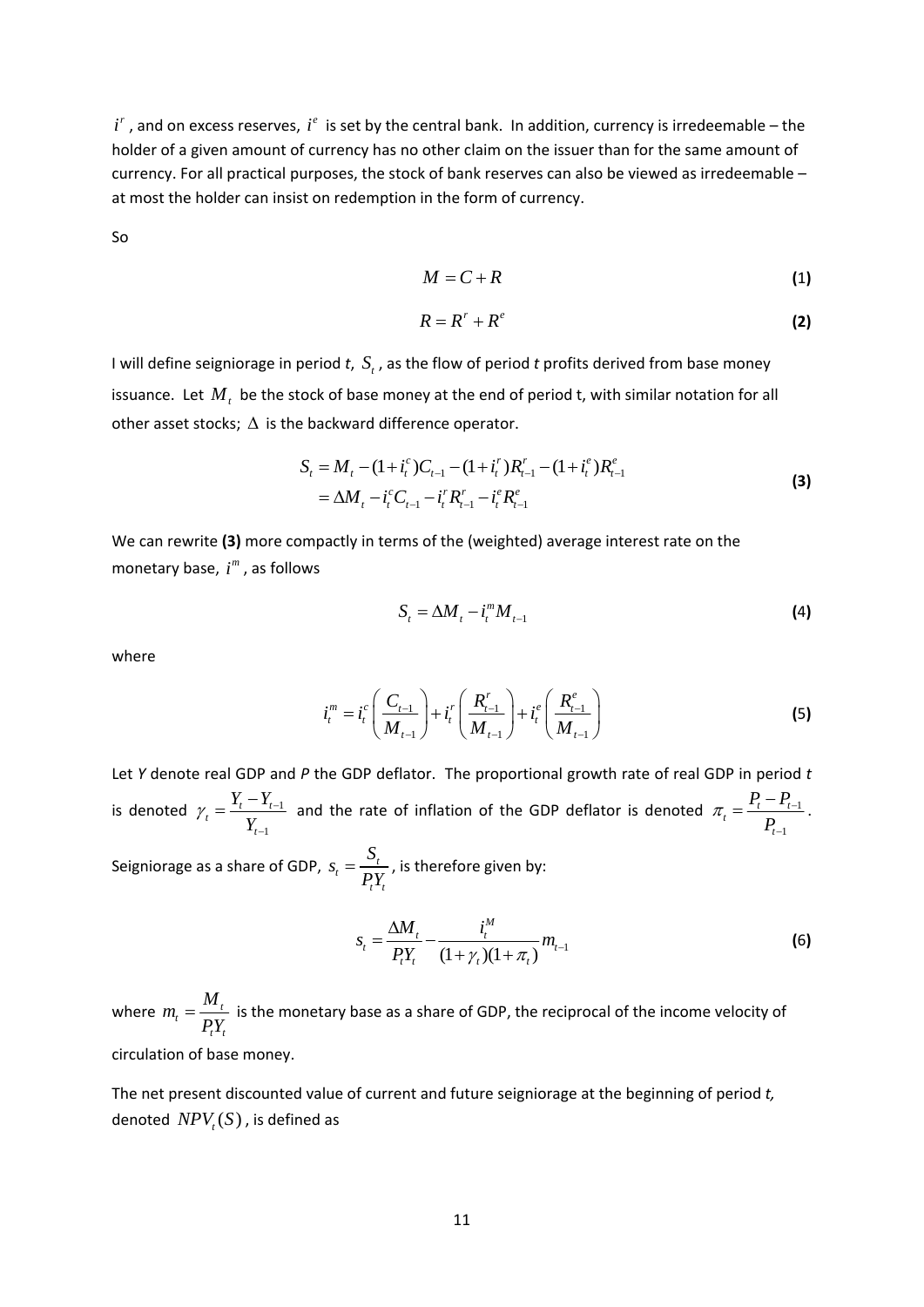$$
NPV_t(S) = E_t \sum_{j=t}^{\infty} I_{j,t} \left( M_j - (1 + i_j^m) M_{j-1} \right)
$$
 (7)

where  $E_t$  is the expectation operator conditional on information at time *t* and  $I_{i,t-1}$  is the (stochastic) nominal discount factor between periods *j* and *t,* defined by

$$
I_{j,t} = \prod_{k=t+1}^{j} I_{k,k-1} \text{ for } j > t
$$
  
= 1 \tfor  $j = t$  (8)

The one‐period risk‐free nominal interest rate in period *t*, *<sup>t</sup> i* , is defined by

$$
\frac{1}{1+i_{t}} = E_{t}I_{t+1,t}
$$
\n(9)

An empirical implementation of equation **(7)** is a heroic task, which we tackle by making the heroic simplification of stationarity. Specifically, we assume that the proportional growth rate of the monetary base is a constant  $\mu$  and that the short nominal interest rate is a constant  $i$ . I also restrict the consideration of the monetary base to the currency component, omitting required and excess reserves issuance as a source of seigniorage. This means that we set  $M = C$  and  $i_j^m = 0$  in equation **(7)**. I therefore err on the size of underestimating the size of the NPV of future seigniorage.

It follows that, in this stationary environment, the NPV of current and future currency issuance is given by:

$$
NPVt(S) = \left(\frac{1+i}{i-\mu}\right)\mu C_0
$$
\n(10)

Where  $C_0$  is the initial value of the stock of currency.

A standard Cagan‐style demand function for currency take the form

$$
\frac{C}{P} = kY^{\alpha}e^{-\beta(i-i^{c})}
$$
\n
$$
k, \alpha, \beta > 0
$$
\n(11)

where  $P$  is the general price level and  $Y$  some scale variable like real GDP. With  $i^c$  , the interest rate on currency zero (because of historical accident and the lack of imagination of our central bankers), it follows that, at a constant nominal interest rate, the growth rate of the stock of currency,  $\mu$ , the rate of inflation,  $\pi$  and the growth rate of real GDP,  $\gamma$  are related as follows:

$$
1 + \mu = (1 + \pi)(1 + \gamma)^{\alpha}
$$
\n<sup>(12)</sup>

The NPV of current and future currency issuance can therefore be written as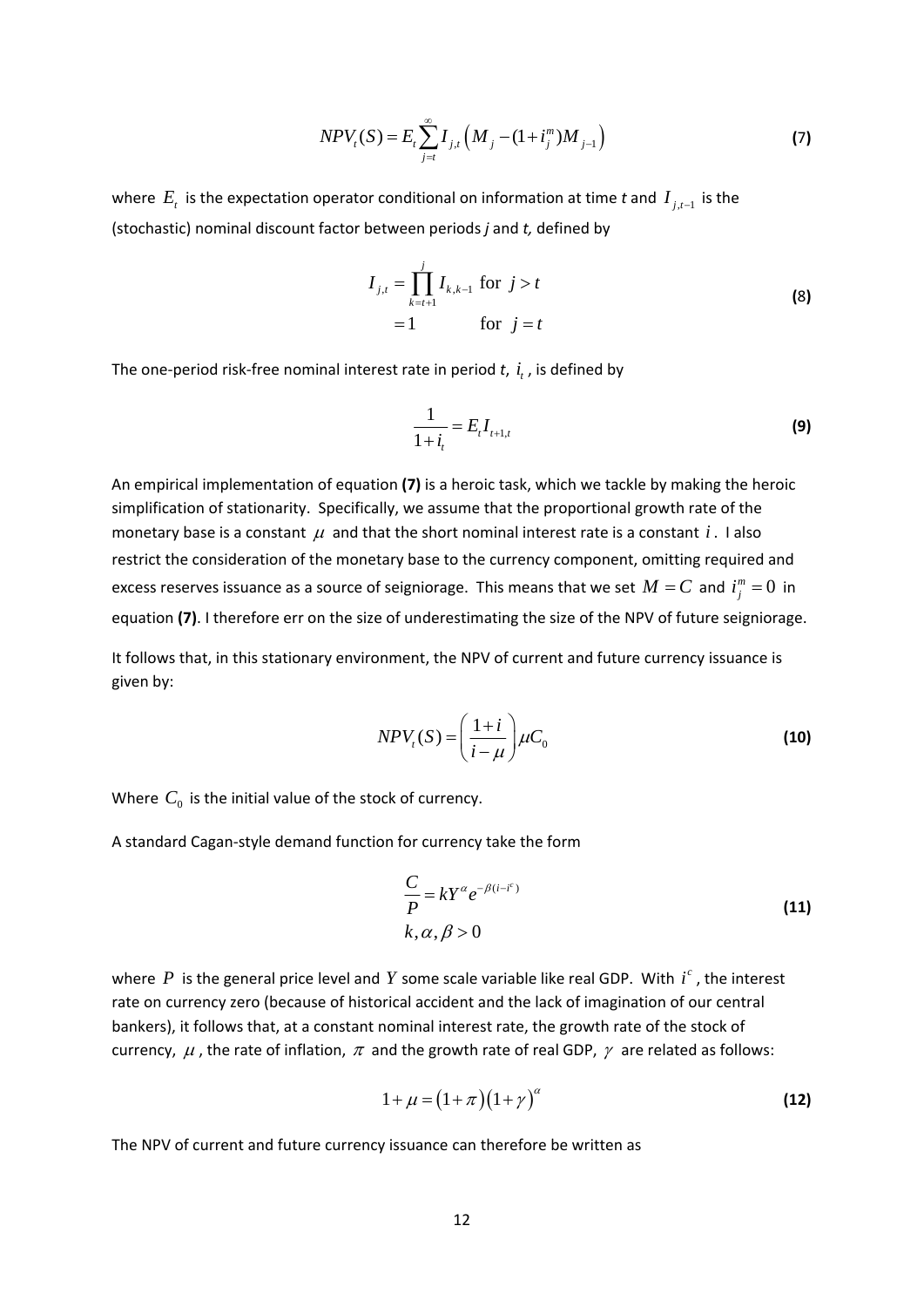$$
NPV(S) = \left(\frac{1+i}{1+i - (1+\pi)(1+\gamma)^{\alpha}}\right) \left((1+\pi)(1+\gamma)^{\alpha} - 1\right) C_0
$$
\n(13)

The Global Economics team at Citi have recently produced estimates of long-run currency demand functions for the euro, the US dollar, the Pound Sterling and the Japanese Yen, based on equation **(11)**, allowing for non‐stationarity, common trends and structural breaks in the relevant series.

The estimation yields a very robust estimate for the output elasticity of currency demand for the euro (and for the three other currencies) of around 0.8, implying that every one percent increase in real output calls forth a 0.8% increase in real money balances held. The interest rate semi‐elasticity of currency demand is somewhat less precisely estimated. The average coefficient value estimated is around 3 for the euro area (but considerably higher for the US and for Japan), implying that a 1% increase in a short-term nominal market interest rate (our opportunity cost measure) implies a 3% decrease in currency balances.<sup>6</sup> To arrive at estimates of the present discounted value of seigniorage, we need to combine our estimated coefficients with assumptions about future real growth rates for the euro area and discount rates for the stream of seigniorage revenue. Reasonable conservative estimates for the former would be around 1%pa, on average for the euro area, while a 4% nominal discount rate may be appropriate for the latter.

Figure 1 presents the estimates for the value of Eurosystem seigniorage based on these benchmark assumptions as well as a number of alternative assumptions for growth rates and interest rates. As the table indicates, the resulting value would be just over €2trn at a 1% average real growth rate and with a discount rate of 4%. Raising the average growth rate of real GDP to 1.5% almost doubles the estimate of the value of seigniorage. Note that the relevant growth rate here is the average growth rate in the future, with the horizon being very long (infinite, actually).

| EUR (bn)<br>Real Growth Rate (y) | 3.5%     | 4.0%    | Interest/Discount Rate (i)<br>4.5% | 5.0%   | 5.5%   |
|----------------------------------|----------|---------|------------------------------------|--------|--------|
|                                  |          |         |                                    |        |        |
| 0.5%                             | €1.886   | €1.273  | €956                               | €763   | €632   |
| 1.0%                             | €3.717   | €2.065  | €1.421                             | €1.078 | €865   |
| 1.5%                             | €13.090  | €3.817  | €2.216                             | €1.553 | €1,189 |
| 2.0%                             | Infinite | €10.966 | €3.888                             | €2.345 | 1,670  |

**Figure 1**

Above, we noted that the output elasticity of currency demand is estimated extremely precisely and robustly, including across different samples, different statistical methodologies, and different countries. There is therefore little need to dwell on the impact of different assumptions about this elasticity. The interest rate semi‐elasticity is less precisely estimated. However, the quantitative impact of different values for this elasticity are rather limited, reducing the estimated value of seigniorage in our benchmark case (for a real growth rate of 1% and a nominal interest rate of 4%) by 3% if the elasticity is 4 rather than 3 and raising it by 3% if the elasticity is 2.

 $6$  Full details of the data used, the estimation methodology and the result will be made available in a forthcoming publication.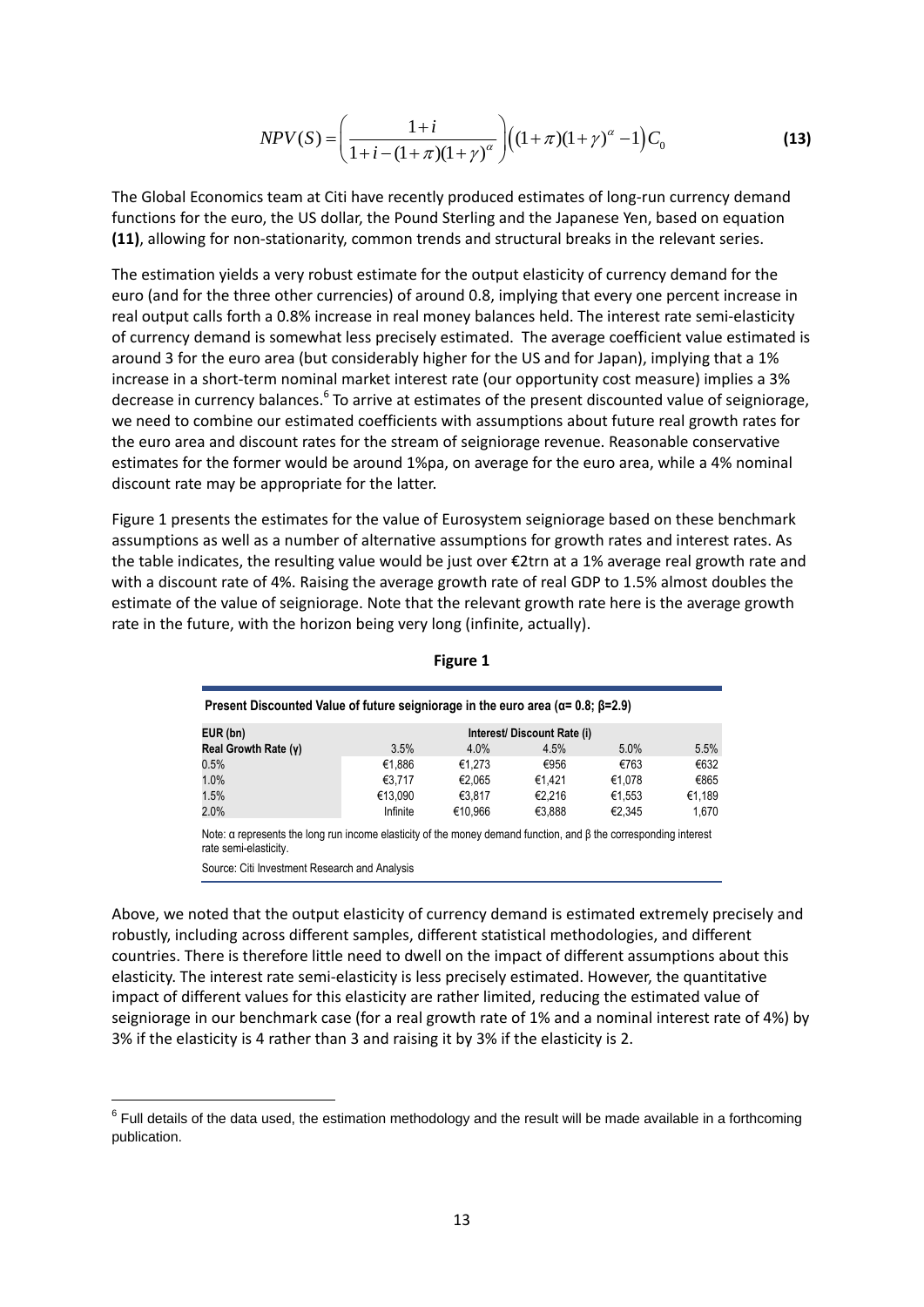The corresponding estimates and calculation for US dollar, Sterling and Yen currency demand are given in Figures 2, 3 and 4, respectively.

#### **Figure 2**

#### **Present Discounted Value of future seigniorage in the United States (α= 0.8; β=7.2)**

| USD(hn)              | Interest/Discount Rate (i) |         |         |         |         |
|----------------------|----------------------------|---------|---------|---------|---------|
| Real Growth Rate (g) | 3.5%                       | 4.0%    | 4.5%    | $5.0\%$ | 5.5%    |
| 0.5%                 | \$1,727                    | \$1,150 | \$849   | \$664   | \$540   |
| $1.0\%$              | \$3,186                    | \$1.795 | \$1,226 | \$918   | \$724   |
| $1.5\%$              | \$8.669                    | \$3,096 | \$1.839 | \$1.285 | \$974   |
| 2.0%                 | Infinite                   | \$7.077 | \$3,005 | \$1.864 | \$1,329 |

Note:  $\alpha$  represents the long run income elasticity of the money demand function, and β the corresponding interest rate semi-elasticity

Source: Citi Investment Research and Analysis

#### **Figure 3**

#### **Present Discounted Value of future seigniorage in the United Kingdom (α= 0.8; β=1.7)**

| GBP (bn)             | Interest/Discount Rate (i) |      |      |      |      |
|----------------------|----------------------------|------|------|------|------|
| Real Growth Rate (q) | 3.5%                       | 4.0% | 4.5% | 5.0% | 5.5% |
| 0.5%                 | £98                        | £67  | £51  | £41  | £34  |
| 1.0%                 | £182                       | £105 | £74  | £56  | £46  |
| 1.5%                 | £514                       | £183 | £111 | £79  | £62  |
| 2.0%                 | Infinite                   | £432 | £183 | £116 | £85  |

Note: α represents the long run income elasticity of the money demand function, and β the corresponding interest rate semi-elasticity

Source: Citi Investment Research and Analysis

#### **Figure 4**

#### **Present Discounted Value of future seigniorage in Japan (α= 0.7; β=12.1)**

| Yen (trn)            | Interest/ Discount Rate (i) |      |      |      |      |  |
|----------------------|-----------------------------|------|------|------|------|--|
| Real Growth Rate (y) | 3.5%                        | 4.0% | 4.5% | 5.0% | 5.5% |  |
| 0.5%                 | ¥136                        | ¥90  | ¥65  | ¥50  | ¥40  |  |
| 1.0%                 | ¥225                        | ¥131 | ¥89  | ¥66  | ¥51  |  |
| 1.5%                 | ¥457                        | ¥203 | ¥125 | ¥88  | ¥66  |  |
| 2.0%                 | ¥2,438                      | ¥360 | ¥185 | ¥120 | ¥86  |  |

Note: α represents the long run income elasticity of the money demand function, and β the corresponding interest rate semi-elasticity Source: Citi Investment Research and Analysis

By any standards, these estimates of the NPV of non‐inflationary seigniorage are large numbers. For the euro area, at 2 percent inflation, 1 percent real GDP growth and a 4 percent nominal interest rate, it comes to more than €2 trillion (see Figure 1). For the US, with 2 percent inflation, real GDP growth at 2 percent and a 4 percent nominal discount rate, the NPV of future non‐inflationary seigniorage is more than \$7 trillion.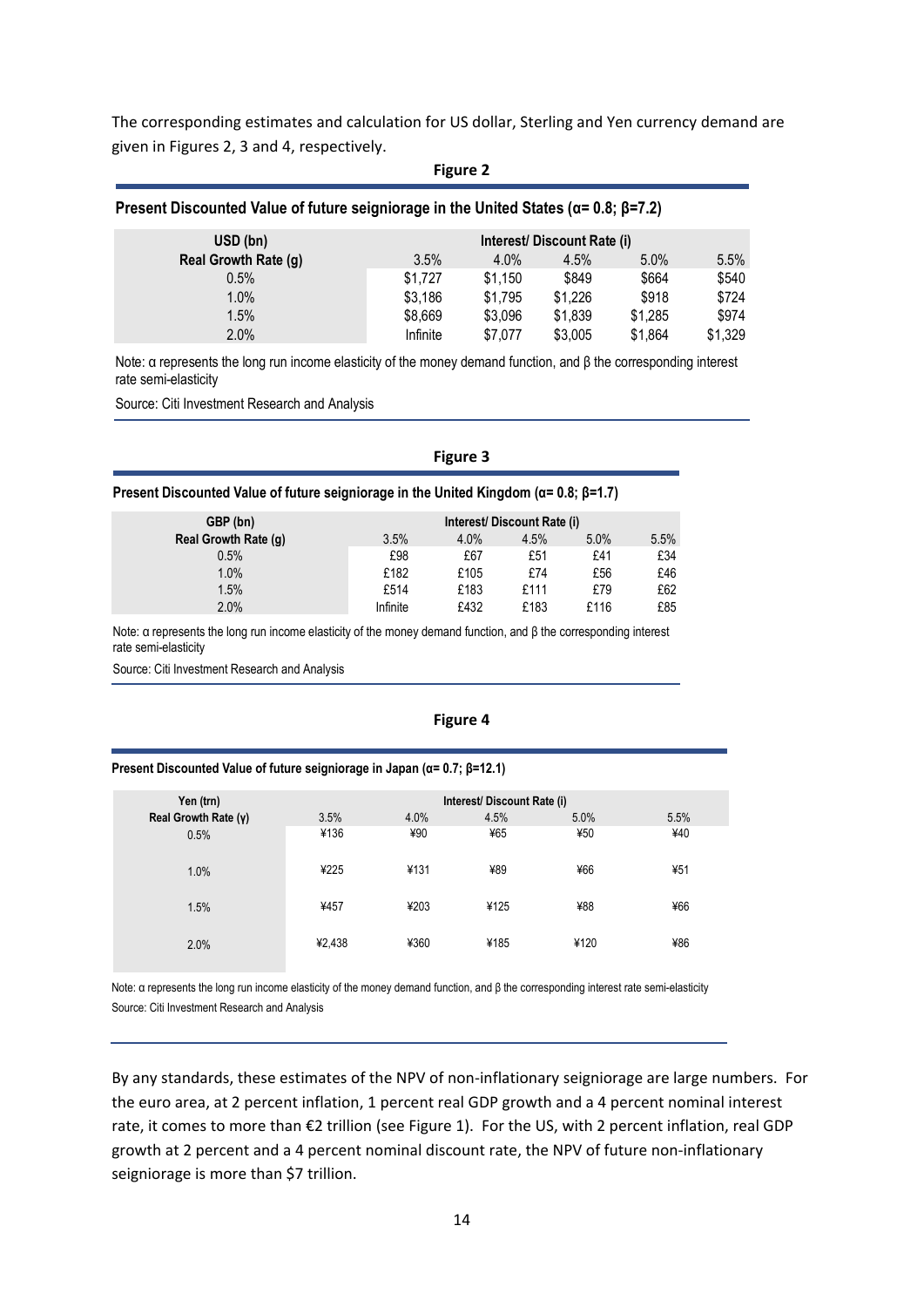These numbers underestimate the non‐inflationary loss‐absorbing capacity or *NILAC* of the central bank for a number of reasons. First, it ignores required reserves or assumes they are paid the market opportunity cost and therefore don't represent a source of profit to the central bank. Even if this were correct currently, it is at the discretion of the central bank, which sets both the reserve requirement and the rate of remuneration on required reserves. The required reserve ratio for the euro area was recently (on December 8, 2011) lowered to 1 percent of eligible deposits from 2 percent.

Second, it ignores excess reserves or assumes they too are paid their market opportunity cost. Again, their remuneration rate, as well as the remuneration rate on all the central bank's nonmonetary liabilities are instruments of the central bank, although the availability of private and other sovereign substitutes limits the ability of the central bank to extract rents from these liabilities.

Third, it ignores the conventional loss-absorption capacity of central banks. In the case of the Eurosystem – about €81 bn of capital plus reserves plus probably around €320 bn of gold and foreign exchange revaluation gains.

Finally, as shown in Buiter (2007b), the intangible asset that has to be added to the conventional balance sheet of the central bank to obtain its non-inflationary loss absorption capacity due to the monopoly of currency issuance is not just the NPV of future currency issuance but the sum of the NPV of future currency issuance and the initial stock of base money, about €875bn for the euro area. This means that the non‐inflationary loss‐absorption capacity of the Eurosystem with *γ* = 1%, *π* = 2% and *i* =4% : is at least €3.2 trillion – enough to get excited about. These resources are, of course, tax payers' resources and should be accounted for properly.

# **(VIII) How different is the fiscal role of the central bank in the US from that in the euro area?**

### **(A)The ability and willingness to use the anticipated and unanticipated inflation taxes**

As regards the *ability,* that is, the technical or instrumental capacity of the central bank to fund government budget deficits or inflate away the real net present value of servicing the outstanding stock of public debt, there is no significant difference between the Fed and the ECB/Eurosystem. The ECB can, from a purely technical, instrumental perspective, use seigniorage or the anticipated inflation tax to fund the deficits of any, some or all of the 17 sovereigns that are part of the euro area, just as the Fed can for the US Federal government (and indeed for any of the 50 state governments and any of the countless local government entities). The ECB cannot purchase sovereign debt in the primary issue markets or lend to sovereigns directly, but it can purchase any amount of sovereign debt in the secondary markets – although it has thus far restricted its outright purchases of sovereign debt (mainly periphery sovereign debt through the Securities Market Programme (€211bn outstanding on December 30, 2011) to levels much below that of the other leading central banks.

The ECB also has the same technical capacity as the Fed (or the Bank of England) to use unanticipated inflation to reduce the real NPV of servicing the euro-denominated sovereign (and private) debt in the euro area. The US certainly holds an advantage over the UK as regards its ability to impose a capital levy on government bond holders through unanticipated inflation. The average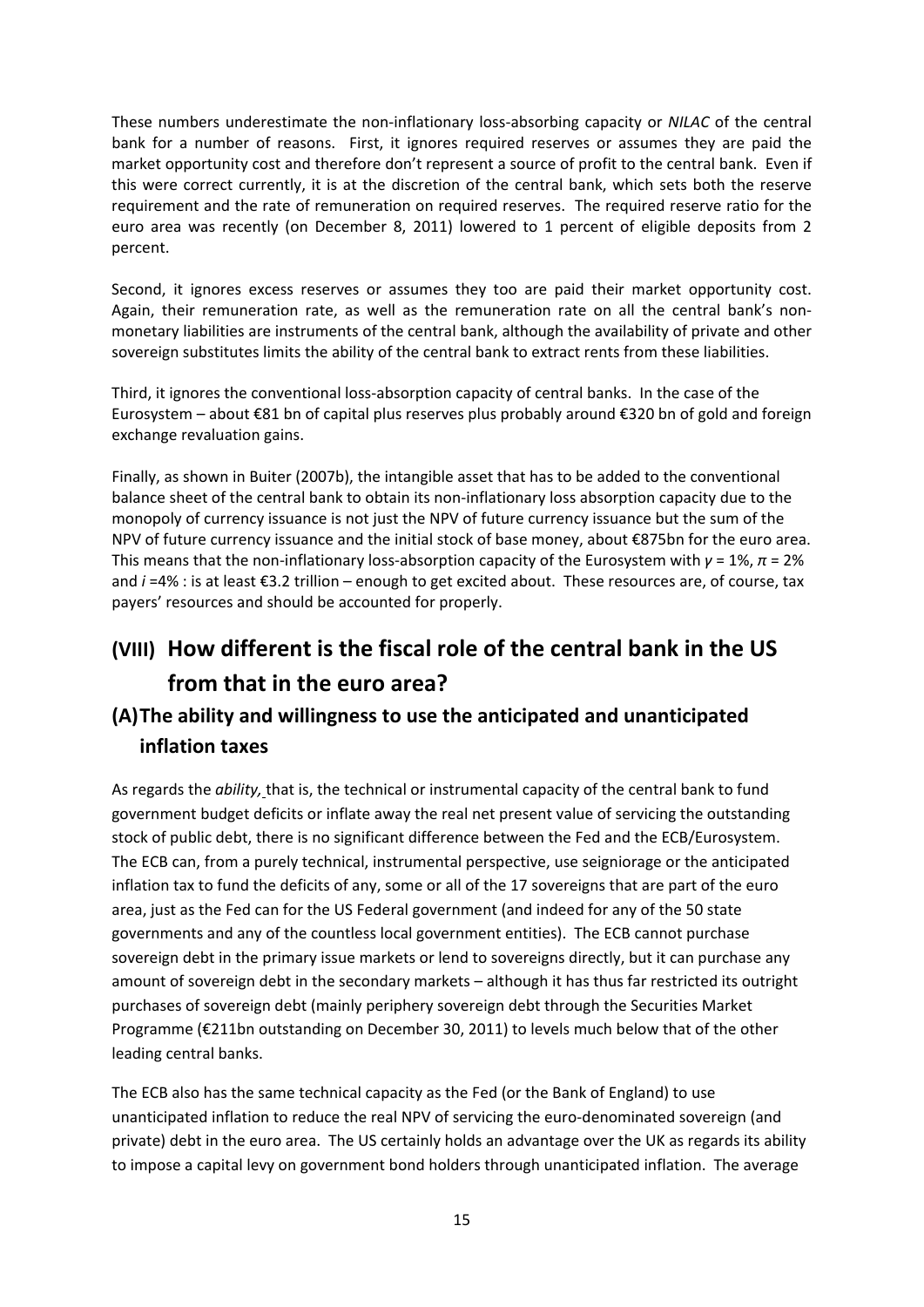maturity of the outstanding stock of US Treasury debt is only around 5 years, while in the UK it is just over 13 years.<sup>7</sup> The euro area average maturity is around 6.3 years. This means that the inflation surprise would have to be larger in the US if it is to achieve the same absolute or percentage reduction in the real cost of sovereign debt service on the outstanding debt. Both in the euro area and in the US, the share of index-linked or foreign-currency-denominated sovereign debt in total sovereign debt is small. Of the \$15.5 trillion Federal debt outstanding at the end of fiscal year 2011, of which \$9.9 trillion was held by the public, only 3.5 percent (5.6 percent) was index-linked.<sup>8</sup> Less than one percent of euro area sovereign debt is denominated in non‐Euro currencies.

In comparing the Fed and the ECB, the real issues are, first, the *legal or constitutional ability* of these two central banks to use seigniorage or the unanticipated inflation tax improve the solvency of their sovereigns, and, second, their *political ability* or *willingness* to act as lender of last resort for their sovereigns, and/or to impose an unanticipated capital levy on the holders of their sovereign's debt.

It is clear that, as far as the EU Treaty is concerned, there are only minor, insignificant legal constraints on the ability of the ECB/Eurosystem to act as lender of last resort for the 17 sovereigns of the euro area. The primary objective of the ECB is price stability. However, the ECB/Eurosystem is also mandated to support financial stability.<sup>9</sup> If excessive sovereign debt and/or excessive sovereign deficits threaten financial stability, acting as lender of last resort for one or more of the sovereigns and/or inflating away the burden of the sovereign debt may be the lesser evil, if deflation and financial collapse are the alternative.

As noted, the Treaty also forbids the ECB from lending directly to any sovereign or from purchasing its debt in the primary issuance markets. However, there is no Treaty impediment to outright purchases of sovereign debt in the secondary markets. Since the Securities Market Programme was activated in May 2010, the Eurosystem has purchased outright around €211 bn of euro area sovereign debt. Every euro area member state's central bank held sovereign debt outright on its balance sheet even before the EMU was created. And of course, the individual member states' central banks prior to 1999, as well as the Eurosystem since 1999, have accepted hundreds of billions of euro worth of euro area sovereign debt as collateral in repos and other collateralised transactions with eligible counterparties. As the counterparties in these transactions included (and include) banks that were either insolvent (kept alive by regulatory forbearance and by the willingness of the ECB/Eurosystem to fund insolvent banks that offered as collateral securities issued by or guaranteed by insolvent sovereigns) or at risk of insolvency should the sovereigns whose debt they offered as collateral turn out to be insolvent, these collateralised loans were at times economically equivalent to outright purchases of sovereign debt.

The ECB rejects a role as lender of last resort to sovereigns. It has, however, already gone far beyond that role. A lender of last resort lends to entities that are illiquid but most likely solvent. As noted earlier, in the pure Bagehot (1873) model of the lender of last resort, the LLR lends only against good collateral and at a penalty rate. Instead, in its first interventions in support of illiquid sovereigns, the ECB purchased debt issued by sovereigns (Greece, Ireland and Portugal) that were

<sup>&</sup>lt;sup>7</sup> For euro area, the source is Eurostat, for the US and the UK, the source is the IMF. <sup>8</sup> Source: US Treasury. 9 See Article 127.5 FTEU.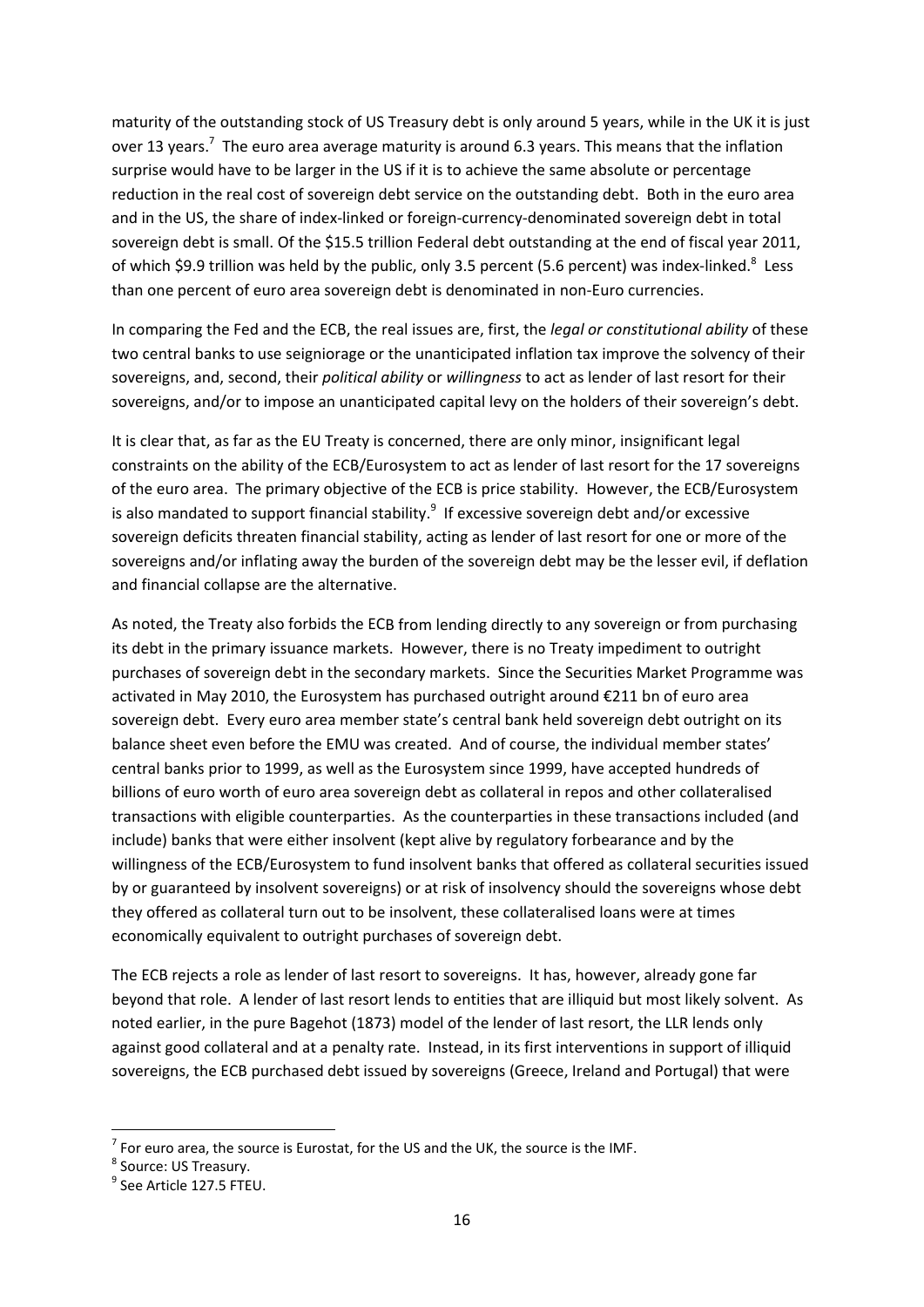not just illiquid but almost certainly insolvent as well. Funding into insolvency means going well beyond a lender of last resort role vis‐à‐vis sovereigns.

Such restrictions as the Treaty imposes on the balance sheet of the central bank apply only to the asset side of the balance sheet – the ban on direct lending to the sovereigns by the ECB and the NCBs and the prohibition of sovereign debt purchases in the primary markets by the ECB and the NCBs. There are no Treaty restrictions on the liability side of the central bank. Specifically, there is no restriction on 'monetary financing' by the Eurosystem of euro area sovereign debt nor is there a requirement that purchases of sovereign debt in the secondary markets by the Eurosystem be sterilised. There is a lot of popular mythmaking to the contrary, and there are non-specific references to the 'spirit of the Treaty', but the truth of the matter is that there was no agreement on these issues among the authors of the Treaty and that this lack of agreement is reflected accurately in the open-ended and ultimately permissive approach of the Treaty to sovereign debt purchases by the central bank and to the monetisation of sovereign debt. It is a classic EU fudge that does not rule out any course of action.

The notion that the US sovereign is not at risk of default because it can always force the Fed to monetise its debt and deficits is politically naive and technically incorrect. It is true that the Fed is 'a creature of Congress'. The Fed is governed by the Federal Reserve Act which can be repealed or amended by the Congress. But for the members of the Board of Governors and of the FOMC to vote by majority in favour of a deliberately inflationary resolution of the US sovereign debt problem, an 'inflationist' majority would have to be found among the 7 Board members and the 5 voting Regional Fed Governors. The Congress would therefore have to be able to pack the Board with inflationist members. The current members certainly would not oblige. In addition, amendments to the Federal Reserve Act and to the Full Employment and Balanced Growth Act (better known as the Humphrey–Hawkins Full Employment Act) would likely be required, as both include stable prices or stable purchasing power of money among the objectives of the Fed.

Such packing of the Board of Governors and the FOMC with inflationists and/or the passing of inflationist amendments to the Federal Reserve Act and the Full Employment and Balanced Growth Act are possible but politically highly unlikely. The legal changes would require either an inflationist majority in both Houses of Congress and an inflationist President or an inflationist super‐majority in the Congress capable of overcoming a Presidential veto. The personnel changes on the Board would require that the President nominate and the Senate confirm inflationist appointments<sup>10</sup>

So, while it is true that the Fed is 'a creature of Congress', and that the institution is constrained by, and indeed at times appears to live in fear of, anticipated Congressional reactions to its actions, the political conditions that would have to be satisfied for the US sovereign to be able to compel or induce the Fed to monetise its debt and deficits are unlikely to be satisfied any time soon. It is difficult to envisage circumstances under which either both the Congress and the Executive/White House would be dominated by parties that consider sovereign default to be more harmful than monetisation and inflation, or under which there is a supermajority in the Congress that holds the

 $10$  The seven members of the Board of Governors are appointed by the President and confirmed by the Senate for a14-year term.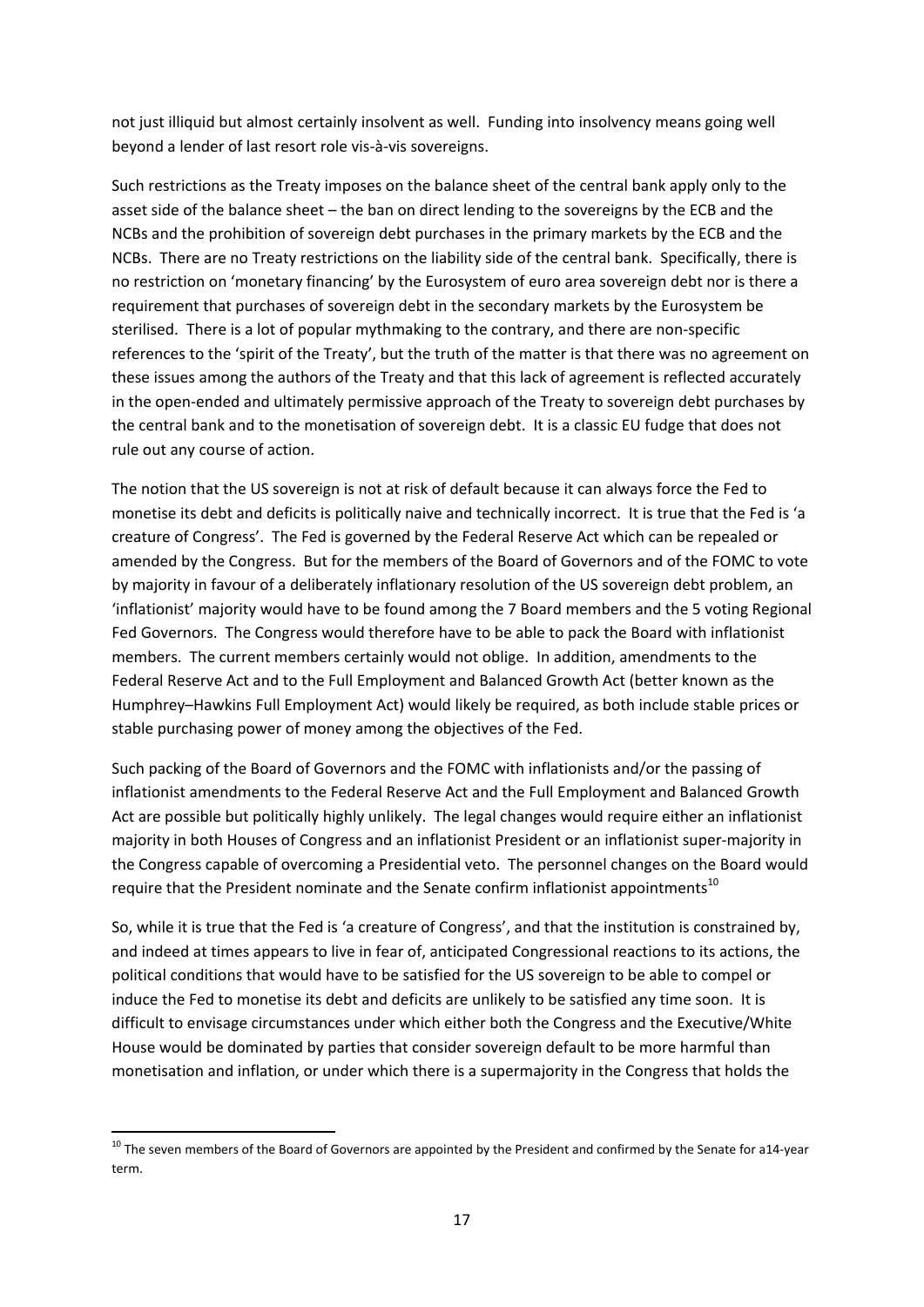view that sovereign default is worse than inflation and that can override a Presidential veto of Congressional legislation to instruct the Fed to monetise the Federal debt and deficit.

In fact, the most vocal elements in Congress on issues of monetisation, QE and debauching the currency are as rabidly anti‐monetisation of sovereign debt and deficits as any those of any parliament in the euro area. One candidate for the Republication nomination for the US Presidency, Governor Rick Perry of Texas, has come very close to accusing the Chairman Ben Bernanke of treason because of Bernanke's support for  $QE<sup>11</sup>$  Another candidate for the Republican nomination, Congressman Ron Paul, wants to abolish the Fed (which he considers to be an immoral institution) and replace it with a Gold Standard. Rather than being inflationist, the US body politic appears to have a surprisingly large quota of anti-inflation nutters. I therefore conjecture that the likelihood of an attempt at an inflationary resolution of the US Federal fiscal problems is not significantly greater than an inflationary resolution of the sovereign debt problems of the euro area member states.

### **(B)Technical/economic obstacles to an inflationary solution of the US and euro area sovereign debt problems: the seigniorage Laffer curve**

Unanticipated inflation can be used to reduce or even wipe out the real net present value of servicing the outstanding public debt, as long as this debt is not price index-linked or exchange rateindexed. The rates of inflation may be high, but it can be done.

However, even if the entire stock of sovereign debt were wiped out, there would remain sizeable non‐interest sovereign deficits or primary deficits in the US. For the US, the IMF estimate of the general government structural or cyclically corrected deficit as a share of GDP in 2010 is 5.1 percent. The corresponding euro area figure for 2010 is 1.6 percent.

Although it is complicated to do a real-time analysis of the maximum amount of seigniorage revenue that can be extracted once inflation is fully anticipated, it is rather easy to provide a steady‐state or long‐run benchmark. The currency demand function in equation **(11)** can be written as  $c = kY^{\alpha-1}e^{-\beta i}$  where  $c = C/(PY)$  is the ratio of currency to GDP – the reciprocal of the income velocity of circulation of currency. There can be a steady state or balanced growth path only if currency demand is proportional to GDP, that is,  $\alpha = 1$ . For the US, the point estimate for  $\alpha$  is 0.8 and is statistically insignificantly different from 1 at conventional significance levels. Assuming  $\alpha$  to be too high biases the results towards overestimating the amount of seigniorage that can be extracted.

With  $\alpha = 1$ , the long-run base money demand function becomes

$$
c = k e^{-\beta i} \tag{14}
$$

In the long run, if  $\alpha = 1$ , the growth rate of the nominal stock of base money, equals the growth rate of the nominal GDP (see equation **(12)**). Also, when the actual and anticipated rates of inflation

<sup>&</sup>lt;sup>11</sup> "If this auy prints more money between now and the election, I dunno what y'all would do to him in Iowa but we would treat him pretty ugly down in Texas. Printing more money to play politics at this particular time in *history is almost treasonous in my opinion."* Governor Rick Perry on Monday, August 15 2011, Burns & Haberman in Politico.com http://www.politico.com/news/stories/0811/61448.html .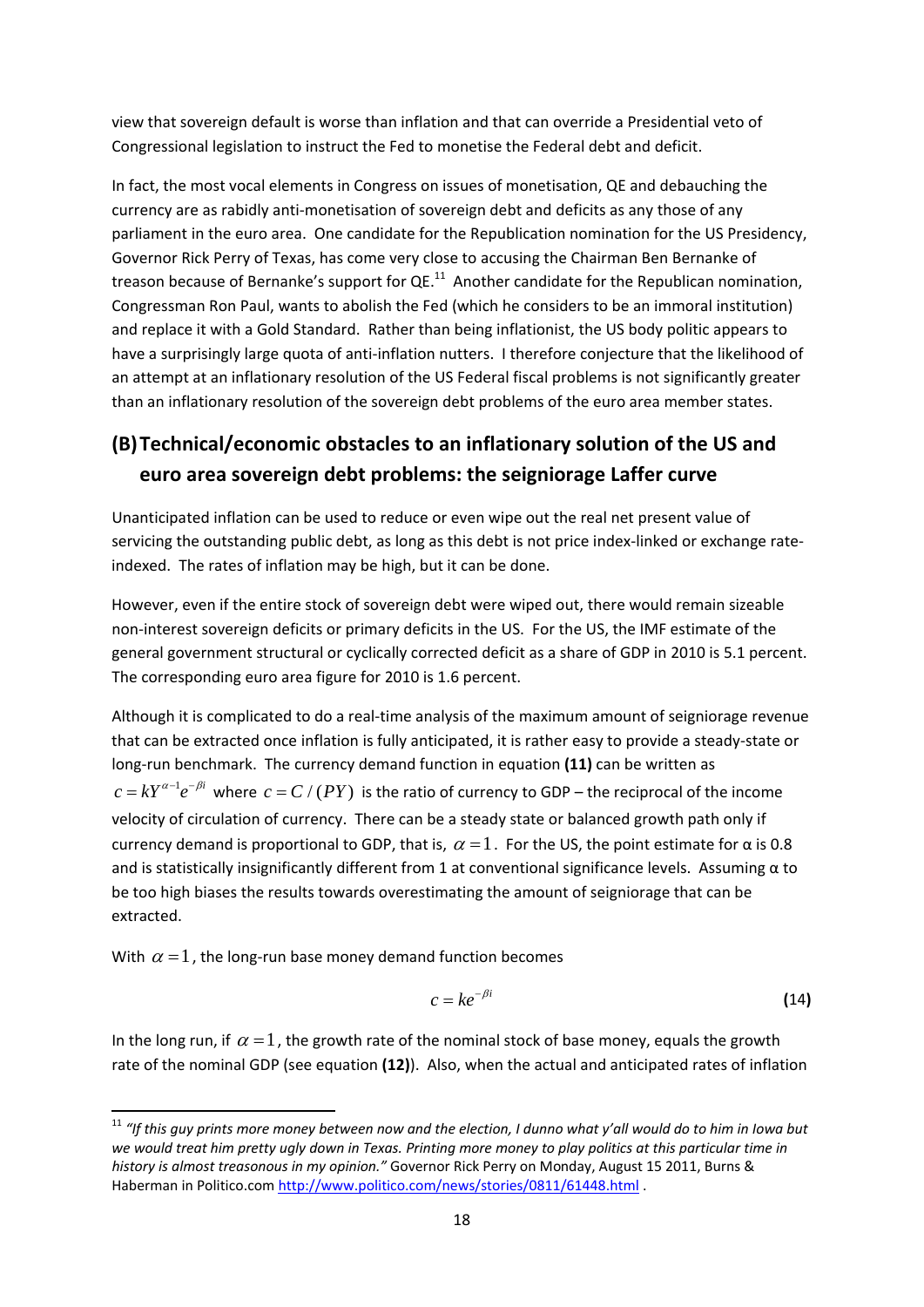are the same, the nominal interest rate, the real interest, *r*, and the inflation rate are related as follows:  $1+i = (1+r)(1+\pi)$ . It follows that seigniorage as a share of GDP can be written as:

$$
s = ((1 + \pi)(1 + \gamma) - 1)ke^{-(1+r)(1+\pi)-1}
$$
\n(15)

Assume that the long-run growth rate of GDP and the long-run real interest rate are independent of the fully anticipated rate of inflation. It follows that the inflation rate that maximises long-run seigniorage as a share of GDP.  $\hat{\pi}$  is given by

$$
\hat{\pi} = \left(\frac{1}{\beta} - \gamma\right) \left(\frac{1}{1+\gamma}\right) \tag{16}
$$

The maximum long-run share of seigniorage in GDP.  $\hat{s}$  is therefore given by

$$
\hat{s} = \frac{1}{\beta} ke^{-\left[\frac{r-\gamma}{1+\gamma} + \frac{1}{\beta}\left(\frac{1+r}{1+\gamma}\right)\right]}
$$
(17)

The long-run real interest rate for the US is probably not all that different from the long-run growth rate of real GDP. Assuming  $r = \gamma$ , we have

$$
\hat{s} = \frac{1}{\beta} k e^{-\frac{1}{\beta}}
$$
 (18)

The US estimates for  $\beta$ , (minus) the semi-elasticity of real base money demand with respect to the financial opportunity cost of holding base money (some nominal interest rate minus the own return on base money – zero for currency) tend to be high – the point estimate reported earlier was  $\beta$  = 7.2, although it is statistically poorly determined. I will further flatter the conclusion in favour of a high‐revenue yielding inflation tax also considering the case where the interest semi‐elasticity is as low as ‐2.0.

Note that *k* is the long‐run ratio of the monetary base to GDP when the nominal interest rate is zero. The opportunity cost of base money, or at least the opportunity cost of holding currency has been just about zero in the US since the beginning of 2009. As of November 2, 2011, there was just over \$1.0 trillion worth of Federal Reserve notes outstanding; \$ 1.5 trillion worth of commercial bank overnight deposits (reserves) were also held with the Federal Reserve System. US nominal GDP for 2011 is likely to be around €15.0 trillion. This gives us an estimate of *k* based on currency alone of 0.067, that is, the long-run stock of US currency at a zero nominal interest rate is 6.7 percent of GDP. If we were to consider instead an estimate of *k* for the entire stock of base money our estimate of *k* would be 0.167 or 16.7 percent of GDP.

When  $\beta = 7.2$ , maximum long-run seigniorage as a share of GDP considering only currency issuance is therefore only 0.8 percent of GDP. Considering both currency issuance and commercial bank reserves held with the Fed, and assuming (1) that base money demand tracks currency demand and (2) that the Fed pays a zero interest rate on both required and excess reserves, the estimate of maximum long‐run seigniorage as a share of GPD is just 2.0 percent of GDP. The cyclically adjusted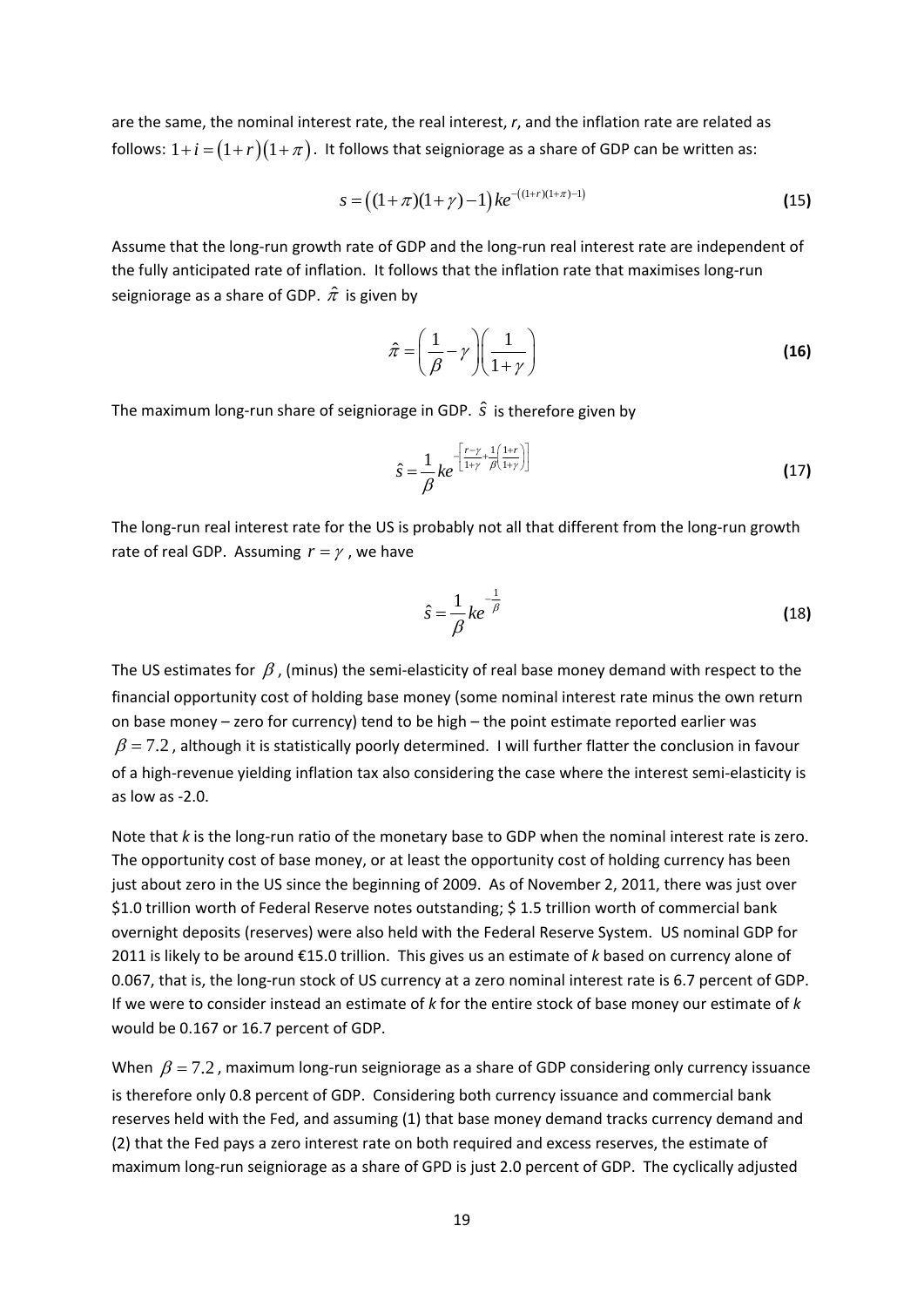primary deficit of the US general government for 2010 is, as we noted earlier, estimated to be 5.1 percent of GDP. Seigniorage cannot fill that gap. Assuming a 2.5 percent per annum real GDP growth rate in the long run, this insufficient maximal seigniorage would be extracted at an inflation rate of 11.1 percent per annum.

If we assume instead (and counterfactually) that  $\beta = 2.0$ , maximum long-run seigniorage as a share of GDP considering only currency issuance is just over 2.0 percent of GDP. Considering both currency issuance and commercial bank reserves held with the Fed (and making the same assumptions about reserve demand and remuneration as before) the estimate of maximum long-run seigniorage as a share of GPD is 5.1 percent of GDP. Because the cyclically adjusted primary deficit of the US general government for 2010 is estimated to be 5.1 percent of GDP, seigniorage can just fill that gap if the broad seigniorage definition is used. Assuming a 2.5 percent per annum real GDP growth rate in the long run, this seigniorage would be extracted at an inflation rate of 46.3 percent per annum.

No doubt, at near 50 percent inflation, either the Fed would have to compensate excess reserves, or excess reserves would vanish rapidly, reducing the maximum amount of seigniorage that could be extracted to something much closer to the 2 percent of GDP that we estimate as the inflation tax yield from currency issuance alone. Noting that these calculations are based on estimates of the income elasticity of base money demand and of the interest semi‐elasticity of base money demand that are deliberately slanted to exaggerate the likely revenues yielded by the anticipated inflation tax, it is clear that the US sovereign could not fund anything like its existing cyclically corrected primary deficit through money issuance alone. Any attempt to do so would lead to accelerating inflation and, ultimately, hyperinflation.

For the euro area, 2011 GDP is likely to come out at around €9.8 trillion (IMF estimate). On October 11, euro currency outstanding was around €863 bn and bank reserves held with the Eurosystem €775 bn. The currency‐based estimate of *k* for the euro area is therefore around 8.8 percent of GDP and the base money estimate is 16.7 percent of GDP. Assume that for the euro area the real interest rate is 2.0 percent and the growth rate of real GDP 1.0 percent. With  $\beta = 2.9$  (the estimate used in Figure 1) the maximum long-run currency-based estimated of seigniorage as a share of GDP for the euro area is therefore 2.1 percent, higher than the 0.8 percent obtained for the US with  $\beta = 7.2$ . The base money-based estimate for the euro area is 4.0 percent of GDP, also higher than its US counterpart when  $\beta = 7.2$ . If we redo the calculations for the euro area with  $\beta = 2.0$ , the currency‐based estimate is 2.6 percent of GDP. The broad base money‐based estimate is close to that for the US, at 5.0 percent of GDP. If the IMF's estimate of the cyclically corrected primary general government balance for the euro area in 2010 of 1.6 percent is correct, seigniorage alone could fill the primary gap in the euro area. Assuming a trend growth rate of real GDP of 1.0 percent per annum, and a real interest rate of 2.0 percent it would do so at an annual inflation rate of around 22 percent based on the currency only calculation, or just under 10 percent based on the broad base money definition.

### **(IX) Quasi‐fiscal activities of the central bank**

In addition to the overtly and unavoidable fiscal activities of the central bank associated with the distribution of seigniorage revenues, central banks are involved in a wide range of transactions and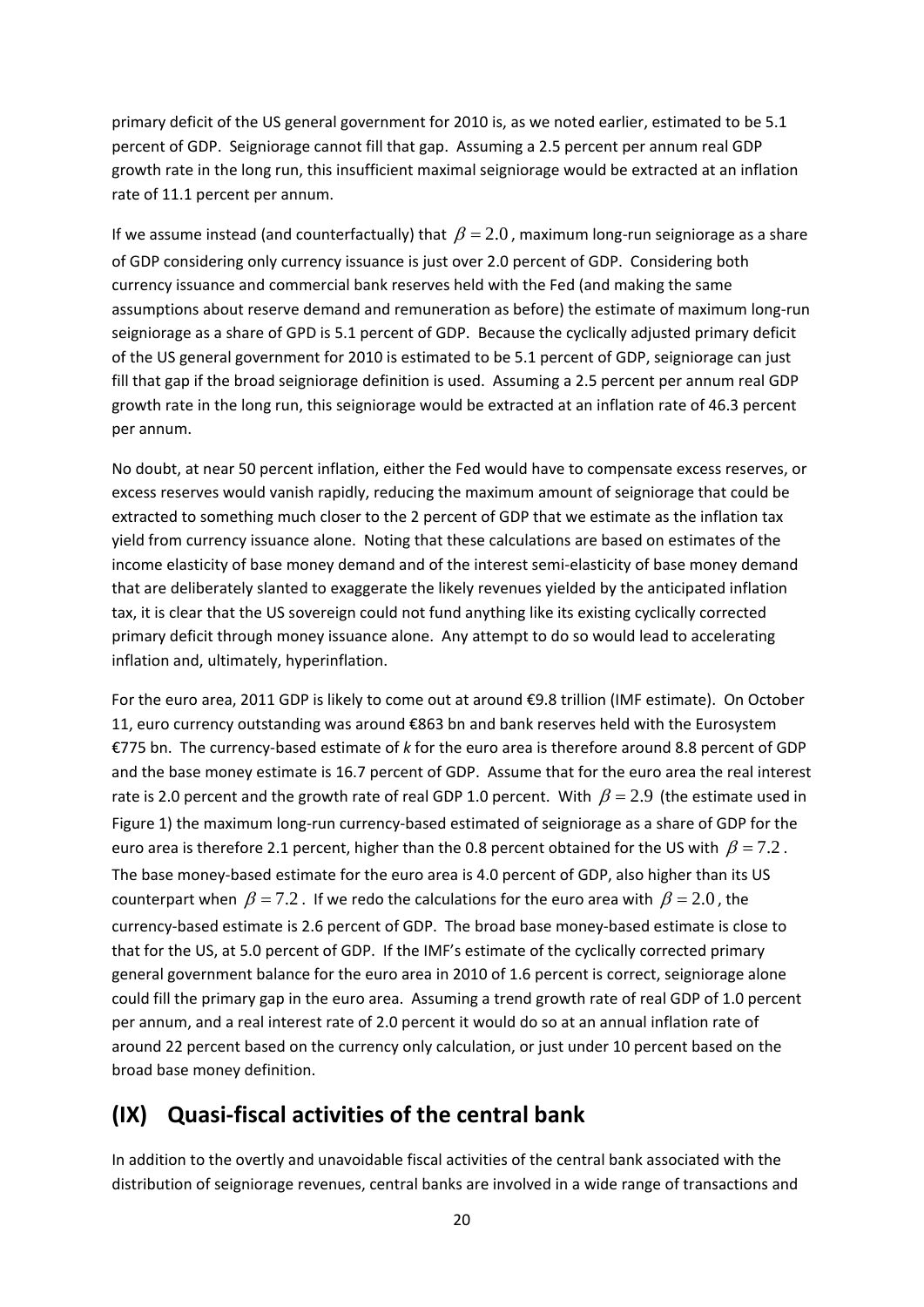other activities that are ex‐ante or ex‐post equivalent from an economic perspective to subsidies or taxes, even if they are not formally or legally labelled as such and even though they generally are not subject to the same parliamentary/congressional scrutiny and oversight as explicit taxes, transfers and subsidies. These quasi-fiscal activities of the central bank can involve private, public, domestic or foreign entities.

Among the quasi‐fiscal instruments used by central banks during the financial crisis are the following:

- The level of required reserves for eligible deposits.
- The remuneration of both required and excess reserves.
- The terms and conditions on which central banks purchased illiquid assets from private, public, domestic and foreign counterparties
- The terms and conditions on which central banks have accepted illiquid and other hard-tovalue collateral from eligible counterparties, including the valuation of the collateral and the haircuts imposed on these valuations.

Central banks have taken on significant credit risk during the crisis. If this was not priced properly ex-ante, that is, if the risk-adjusted expected return to the assumption of private and public sector credit risk by the central bank did not at least cover the appropriate opportunity cost of funds to the central bank, such actions involve an ex‐ante quasi‐fiscal subsidy. Even if the central bank took on credit risk on the correct terms ex‐ante, the ex‐post realisation of risk could still result in ex‐post quasi‐fiscal transfers or taxes. It is a key question whether even taking on properly priced credit risk is a legitimate task of the central bank. I believe it is not. Unfortunately, when the political arena within which a central bank operates is crooked and badly distorted, such quasi-fiscal activities by the central bank may constitute the lesser evil.

The Bank of England followed a clear policy under which purchases or acceptance as collateral of anything but high-grade financial instruments could only be done with a full guarantee or indemnity from the UK Treasury. As long as the UK Treasury is most likely solvent, that is indeed the proper division of labour.

Both the Fed and the ECB have taken on massive credit risk during the crisis. The Fed has taken on only private credit risk (as long as the US sovereign is most likely solvent); the ECB has taken on both private credit risk and the credit risk of potentially insolvent sovereigns from the euro area periphery. The Fed parked much of its risky private exposures in off-balance-sheet SPVs like Maiden Lane and Maiden Lane 2. The TALF could potentially have exposed the Fed to up to a\$1 trillion of risky private assets with a US Treasury indemnity of at most \$100bn. The ECB/Eurosystem now holds €211bn worth of risky EA periphery sovereign debt outright on its balance sheet. By lending to (near‐) insolvent banks that offer as collateral instruments issued by or guaranteed by (near‐) insolvent sovereigns, the ECB/Eurosystem is exposed to many hundreds of billions of euro worth of convoluted private and public credit risk. The ELAs (Emergency Liquidity Assistance facilities) are notionally an exposure of national central banks (guaranteed by the national sovereign), not of the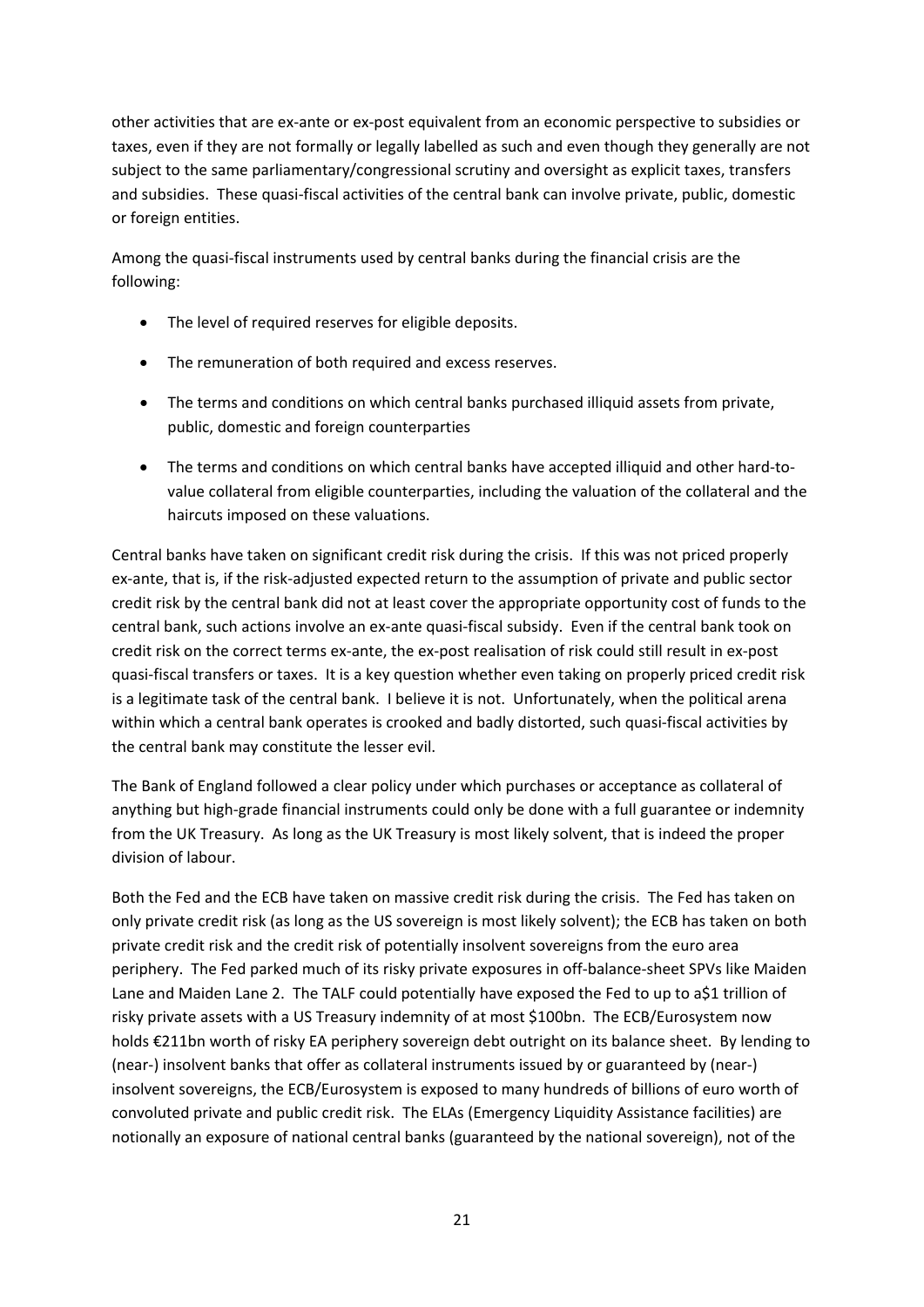Eurosystem or the ECB, but if the national sovereign involved is itself insolvent, ELA exposure becomes ECB/Eurosystem exposure nevertheless.

Secrecy is one of the traditional hallmarks of central banking. In this crisis, the opaqueness of central banks' actions has set new records. Some of it may be necessary, at least temporarily so as to ensure that market‐sensitive and other confidential information does not become public prematurely or in a distorting or unfair manner. Most of it appears to be motivated by the all-toohuman desire to maximise power and minimise accountability and the risk of being asked difficult or embarrassing questions about the form and substance of central bank interventions during the crisis. Central banks, most notably the ECB and the Fed, have been stonewalling all attempts to produce greater openness, transparency and accountability. In the case of the Fed, it was only the threat of lawsuits<sup>12</sup>, the continuing threat of legislative initiatives like Representative Ron Paul's 'Audit the Fed' proposals and the heavy hand of the Dodd‐Frank Bill that have forced the US monetary authorities to begin to come clean on their interventions on behalf of domestic and foreign financial institutions since late 2007.

The ECB thus far has refused to disclose, even after the passing of an appropriate time interval, exactly what securities it has bought outright under the SMP programme and at what prices. It has also refused to make public either the valuation methods it uses to price illiquid financial instruments it is offered as collateral, or the actual valuations assigned to the illiquid instruments it has accepted as collateral. The haircuts applied to these valuations are supposed to be in the public domain, but many market observers believe that the actual haircuts imposed on Greek banks offering Greek sovereign debt as collateral at the Greek central bank are higher than the posted official haircuts.

The identities of the counterparties in the Eurosystem's and ELAs' transactions is also not revealed, even after the passing of a suitable period of time. This complete lack of openness, transparency and accountability for the ECB's and NCBs' use of public resources – ultimately resources belonging to the tax payers and other citizens of the euro area ‐ is extraordinary. With a Eurosystem balance sheet of around €2.1 trillion and a non‐inflationary loss absorption capacity (NILAC) of at least €3.2 trillion, one would have hoped that the European Parliament, to which the ECB is formally accountable (mainly through the quarterly hearings with its Committee on Monetary and Economic Affairs (ECON)), would have insisted on a full accounting for the quasi‐fiscal activities of the ECB/Eurosystem. Thus far, however, the ECON has been something of a toothless paper tiger.

### **(X) Instruments of the modern central bank**

 $12$  When the Fed refused to identify the recipients of almost \$2 trillion of emergency loans or the nature and provenance of the troubled assets it had accepted as collateral, Bloomberg News requested details of the Fed lending under the U.S. Freedom of Information Act and filed a federal lawsuit Nov. 7 2008 seeking to force disclosure. The Bloomberg lawsuit was Bloomberg LP v. Board of Governors of the Federal Reserve System, 08‐CV‐9595, U.S. District Court, Southern District of New York (Manhattan). On August 25, 2009, the Court ruled in favour of Bloomberg News.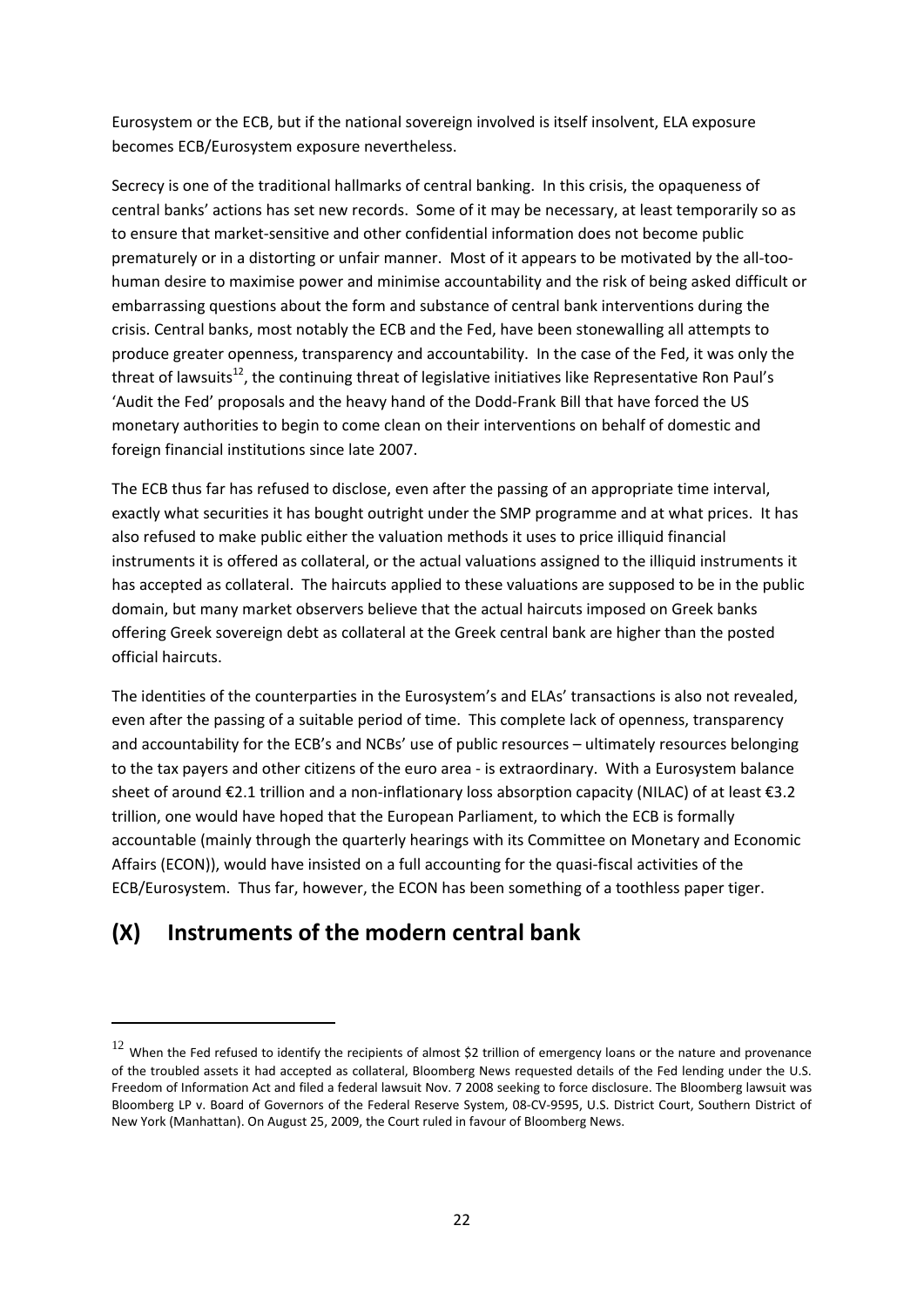The financial crisis has provided a timely reminder that the policy instruments of the central bank extend beyond the setting of some short-term nominal interest rate. Even before the crisis struck, it was common knowledge that the announcement effects of monetary policy decisions were likely to be more significant drivers of economic activity that the monthly setting of some overnight rate. Providing projections of future policy interest rate paths or publishing contingent rules for setting future interest rates is now part of the 'acquis central bancaire'.

The size and composition of both sides of the balance sheet of the central bank (and the proliferation of off‐balance sheet assets and liabilities like swaps and many other contingent claims and derivatives) have greatly expanded the central bank's instrumentarium. The Fed and the Bank of England conduct (or have conducted) many of their rescue operations through off‐balance sheet special purpose vehicles (SPVs) like the Maiden Lane SPVs of the Fed mentioned before, or the Special Liquidity Scheme (now closed for new business) and Asset Purchase Facility of the Bank of England.

Quantitative easing (or Large Scale Asset Purchases), credit easing (aka qualitative easing), enhanced credit support and operation twist have entered the central bank dictionary since the official policy rate has reached levels so low that it could not be cut further, either because of the availability of a zero nominal interest rate store of value (currency) or because of the extreme psychological discomfort this would cause for central bankers unable to contemplate (indirectly) imposing negative nominal interest rates on commercial bank depositors.

All the unconventional measures mentioned in the previous paragraph are 'poor man's monetary policy'. QE at the zero lower bound (ZLB) or the effective lower bound (ELB), when the assets the central bank purchases are traded in orderly markets, has very little effect on anything. The Fed's and Bank of England's assertion that there is evidence of significant impacts (at least in asset markets) (see D'Amico and King (2010), Joyce, Stevens and Tong (2010), Hamilton and Wu (2011) and Swanson (2011)) is quite unconvincing, and has recently be refuted quite convincingly in a BIS study (Meaning and Zhu (2011)). Inevitably all these studies rely on high‐frequency event studies, which are inherently incapable of demonstrating the presence or absence of *lasting* effects, even if the identification if the impact effect were to be convincing.

Nothing happens when the economy is at the ELB on the liability side when the central bank engages in QE. Excess reserves held by commercial banks just sit there idly. QE, credit easing or enhanced credit support have significant effects, at the ELB, if you intervene, on the asset side, in disorderly markets. Examples are purchases of securitised mortgages during the subprime mortgage‐backed securities crisis or purchases of securities issued by most likely solvent but most certainly illiquid sovereigns like Spain and Italy during 2011 and 2012. In the future, central bank purchases (or acceptance as collateral) of securitised commercial loans, including SME loans, the Wilshire stock index, REITs etc. could play a similar role.

This brings me to the inevitable conclusion that it is time to get serious about abolishing the zero lower bound or effective lower bound on risk-free short nominal interest rates. It is only the hidebound conservatism of our central bankers that prevents them from undertaking the minor institutional and practical innovations that would make it as easy, operationally, to set the central bank's official policy rate at minus 5 percent as at plus five percent.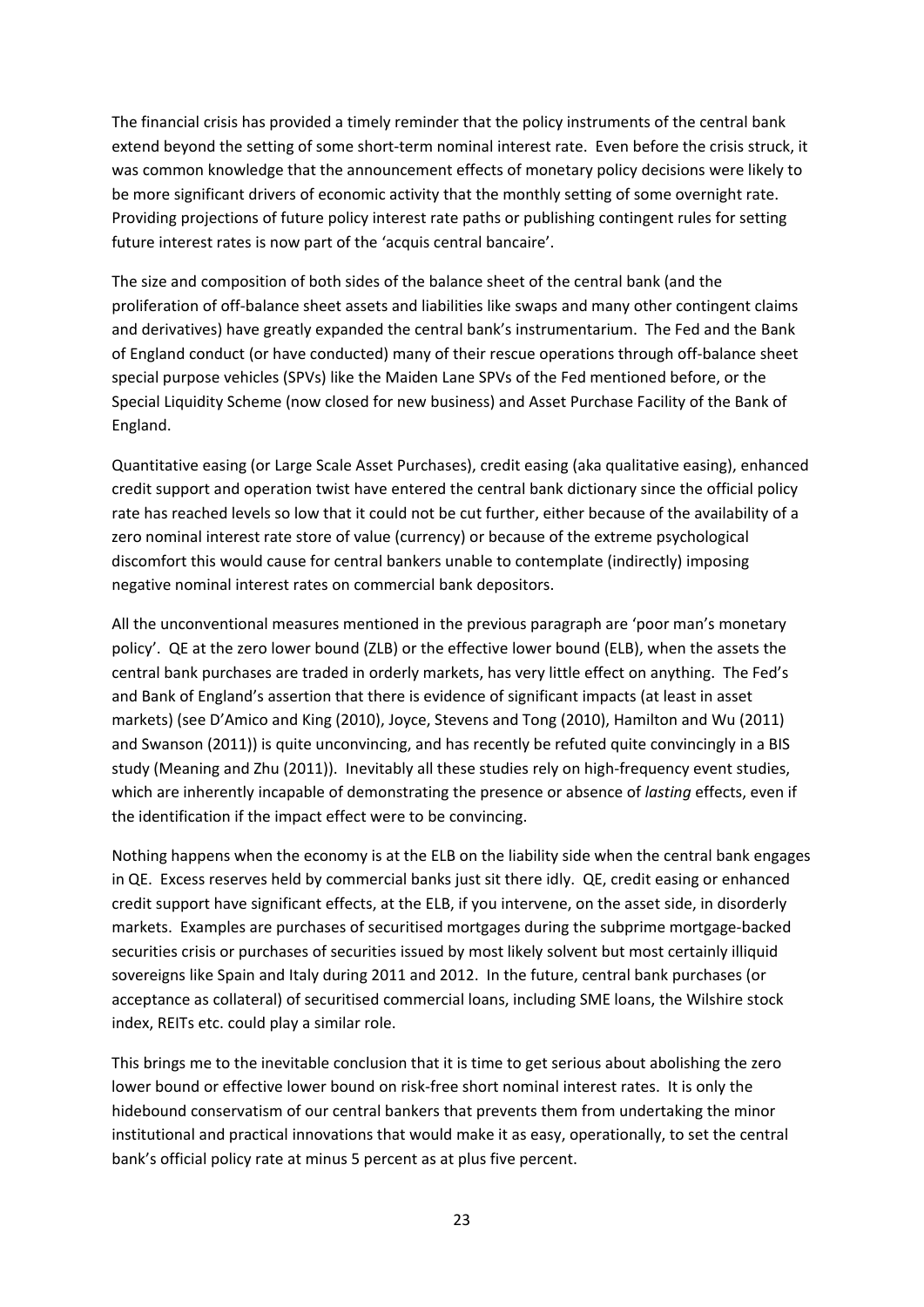I have written extensively on this subject (see Buiter and Panigirtzoglou (2001), Buiter (2003, 2005, 2007a, 2008, 2009b, 2010a), Hall (1997), Goodfriend (2000), Fukao (2005), Eisler (1932), Gesell (1916), Gaitskell (1969)). The socially most efficient way of getting rid of the ELB would be by doing away with currency completely. An alternative due to Gesell (1916) would tax currency holdings. A third approach, due to Eisler (1932), decouples the numéraire or unit of account role of money from its medium of exchange or means of payment role. The central bank would introduce a potentially variable exchange rate between bank reserves with the central bank (the dollar) and a new currency (the rollad). There would be no physical dollar currency issued by the state. By setting the rollad at a forward discount relative to the dollar, the central bank can implement an arbitrarily large negative interest rate for the dollar.

## **(XI) The institutional division of labour for financial stability: who does what?**

Different countries organise the management of financial stability in different ways and there is a wide range of proposals for alternative arrangements. When it comes to deciding which institution does what, two key points have to be kept in mind.

First, the Treasury (the sovereign) has to be the central player on the financial stability team whenever tax payers' money is put at risk. Second, don't fall into the common trap of thinking that centralisation is the solution to every coordination problem – avoid the 'central planning fallacy'.

The Bank of England is a prime example of this central planning fallacy. Under the new regime proposed by the UK government, the Bank of England would have control over interest rates through the MPC, which has a majority of internal or Executive Bank of England members; it would have control of macroprudential oversight through the Financial Policy Committee (FPC), which would also have a majority of executive Bank of England members; it would have control over microprudential oversight, through the Prudential Regulation Authority (PRA); it would run the Resolution Authority. Every aspect of financial regulation and supervision, except market conduct, aka the protection of widows and orphans, will be under the control of the Bank of England. The Governor of the Bank of England chairs the MPC, the FPC, and the PRA. He will also be in charge of the UK Resolution Authority. To top it off, he is also a Vice‐Chair of the European Systemic Risk Board – the EU proto‐macroprudential body. This adds up to an impossibly heavy work load. Even if it were feasible, it would not be desirable to concentrate so much power in one person.

I have no firm views on the relative merits of the twin peaks model (prudential and conduct of business), the three pillars model (banking, insurance and securities) or the integrated model, in which all supervision is concentrated in one organisation. I would just want to note that 'markets', that is, maintaining orderly, liquid and well‐functioning markets, is also a macro‐prudential issue, not just a conduct or widows and orphans issue, although of course some conduct issues arise in markets as well as in institutions.

The setting of the official policy rate (the Federal Funds target rate in the US, the Refi rate in the euro area and Bank Rate in the UK) could be delegated to an operationally independent body, the Monetary Policy Committee or MPC, say, outside the central bank. Presumably the MPC would set the usual trio of rates, a central rate, a (lower) deposit facility rate and a (higher) loan facility rate. Conventionally, this rate‐setting function is performed by a body that is part of the central bank,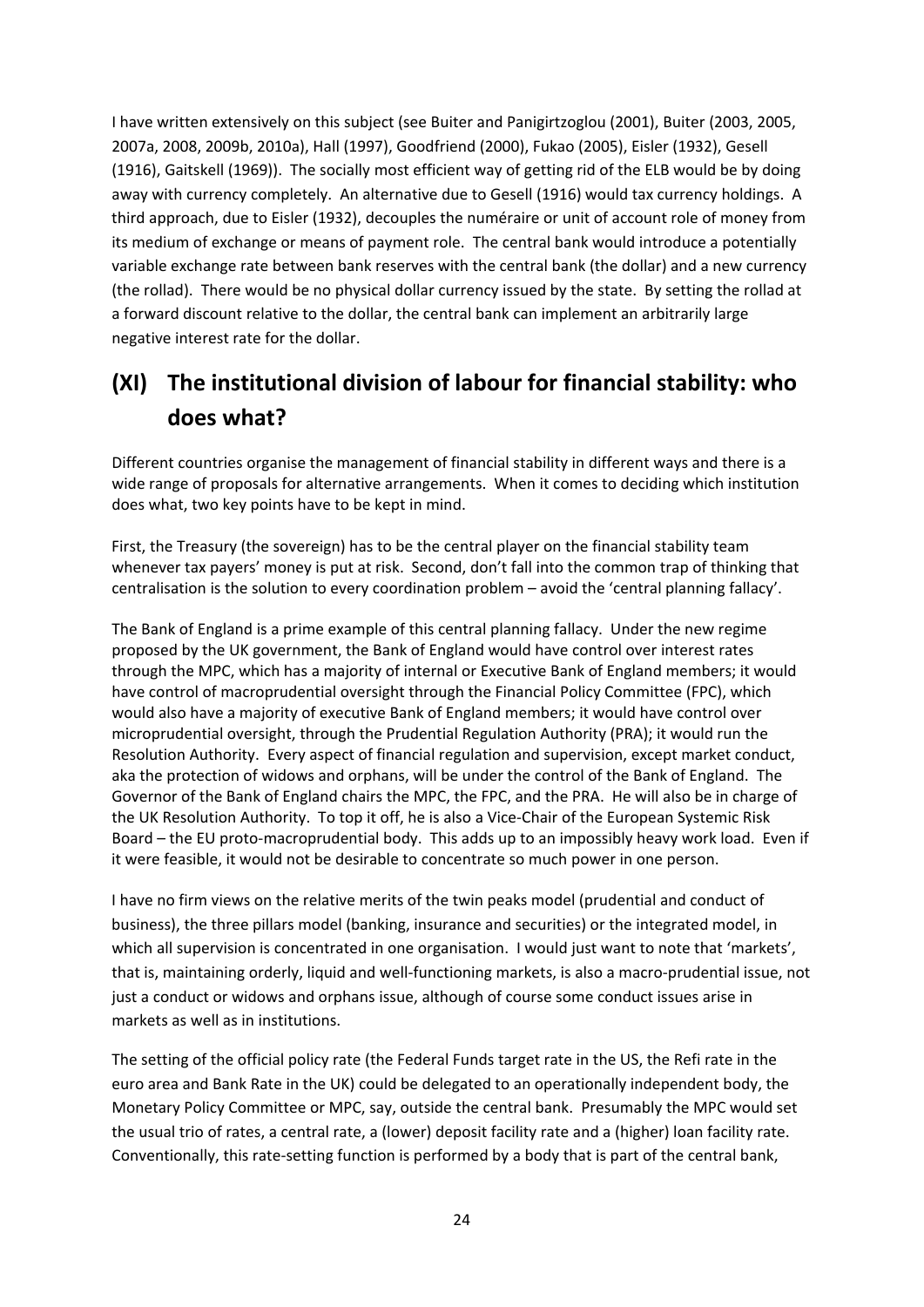often with a majority of its members drawn from among the central bank's executives. It is not clear why this is the best location for the MPC.

The exchange rate *regime* (fixed, floating, multiple exchange rates) is a political decision that has to be made by the Treasury. Exchange rate management within a regime (e.g. foreign exchange market interventions in sport or forward markets) should be the responsibility of the monetary authority – the central bank or, if the MPC is outside the central bank, the MPC and the central bank jointly. The stock of official gold and foreign exchange reserves should be transferred to the central bank as legal owner, not just as manager. The common practice of having the Treasury in charge of/responsible for exchange rate management, even within a given exchange rate regime – as is the case, for instance in the US and Japan ‐ is as incomprehensible as it is unhelpful to effective monetary and exchange rate management. Anyone who has tried to explain this arrangement in a world with a floating exchange rate and perfect international capital mobility to a class full of undergraduates will know what I am talking about.

The lender of last resort and market maker of last resort roles – the provision of funding liquidity and market liquidity – can only be the responsibility of the central bank. The size and composition of the balance sheet of the central bank, including its collateral policy, are matters for the central bank, constrained of course by the interest rates set by the MPC, and subject to the constraint that if the central bank takes on credit risk greater than that of its sovereign, it should only be able to do so with a full guarantee or indemnity of the sovereign, and therefore only subject to the consent of the sovereign.

Macro-prudential policy (countercyclical capital requirements, loan-to-value ratios, margin requirements, even a countercyclical land tax or property tax) should be conducted by a macro‐ prudential regulator which need not be the central bank. If it is the central bank, the central bank should not be in charge of micro‐prudential regulation, to avoid obvious conflicts of interest. If the central bank is not in charge, the macro‐prudential regulator has to work closely with the central bank and the MPC, and with the Treasury whenever tax payers' money is at risk.

Micro‐prudential policy should really not be led by the central bank, even if the central bank is not the lead‐macro‐prudential agency. The central bank's unavoidable LLR and MMLR roles are too likely to create conflicts of interest should the central bank also act as lead- micro-prudential regulator. Although the central bank should not be in the lead, it should work closely with the micro‐prudential regulator.

There is no reason for the central bank to be the bank or SIFI resolution authority. In the US, this task is performed by the FDIC. It will always require the approval of the Treasury for any decision that puts public money at risk.

More generally, solvency support for systemically important financial institutions needs to be decided by a body that includes representatives from the resolution authority, the macro‐prudential authority, the micro‐prudential authority, the LLR and MMLR, and the Treasury. The Treasury should have veto power in any decision to put public resources at risk in support of the solvency of individual private institutions.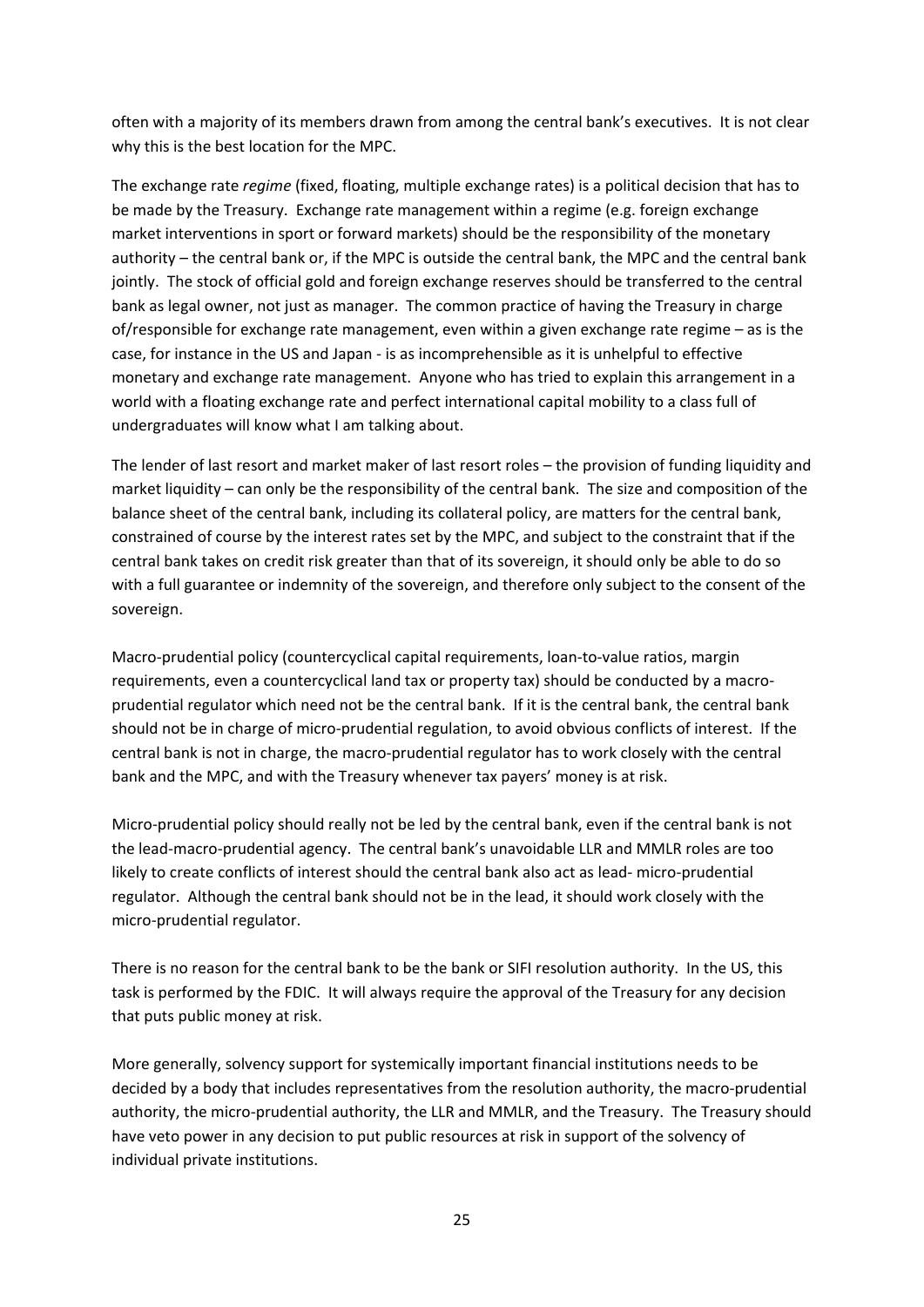The US, through FSOC (the Financial Stability Oversight Committee) brings all agencies involved in systemic financial stability together under the chairmanship of the Secretary of the Treasury. That seems a rather sensible arrangement. In the UK's new proposed arrangement, the central bank is all-powerful, although the Treasury, through its monopoly of the power to tax, will no doubt play an important, but not explicitly spelled out role. In the euro area, there is no EA-wide fiscal authority, only an EA‐wide quasi‐fiscal authority, the ECB/Eurosystem. This is reflected in the composition of the European Systemic Risk Board, which draws a majority of its voting members, including its Chair, from the ECB's Governing Council, and has no voting member that represents any Treasury, national or supranational.

### **(XII) Competence and independence**

The providers of macro‐prudential and micro‐prudential oversight will require a whole new set of skills. If central banks are going to play a significant role in these areas, they will need these skills. So far, central banks are dominated by monetary economists and macroeconomists, with a bit of finance (the asset-pricing variety, not corporate finance) thrown in. Where they have a regulatory or supervisory function, the ranks of the supervisors are made up of accountants and lawyers – box tickers. These skills and professions all have their uses, but need to be complemented by finance experts, including corporate finance experts, experts on micro market functioning, and on dysfunctional markets, experts on game theory and mechanism design, including auctions, and on industrial organisation.

More independent experts will have to be brought in and for shorter terms. Groupthink, cognitive capture and direct capture are ever‐present threats. An 8 year, non‐renewable term should be the maximum anyone can serve in any capacity as a regulator, supervisor or member of the MPC.

### **(XIII) Legitimacy, accountability, transparency**

Central banks have great powers, derived from their monopoly over the creation unquestioned domestic‐currency liquidity. From this they derive their roles as lender of last resort and market maker of last resort. As Figures 1 to 4 demonstrate, they command vast resources – tax payers' or citizens' money. With growing macro‐prudential and micro‐prudential powers, the influence of central banks will only grow further.

The people in charge of central banks are political appointees, unelected and without any real 'input legitimacy', except for the small amount conferred by their nomination and confirmation processes. It is therefore important that an institution led by unelected technocrats be properly accountable, formally and substantively.

*Formal* accountability is a key aspect of the mechanism through which the Agent (or Trustee) is held responsible for his actions. It involves the Agent/Trustee giving, *ex‐post*, a statistical or judicial explanation for events, actions and outcomes. Such formal accountability requires that those to whom account is given (the Principal) can properly monitor the actions of Agent. The Principal must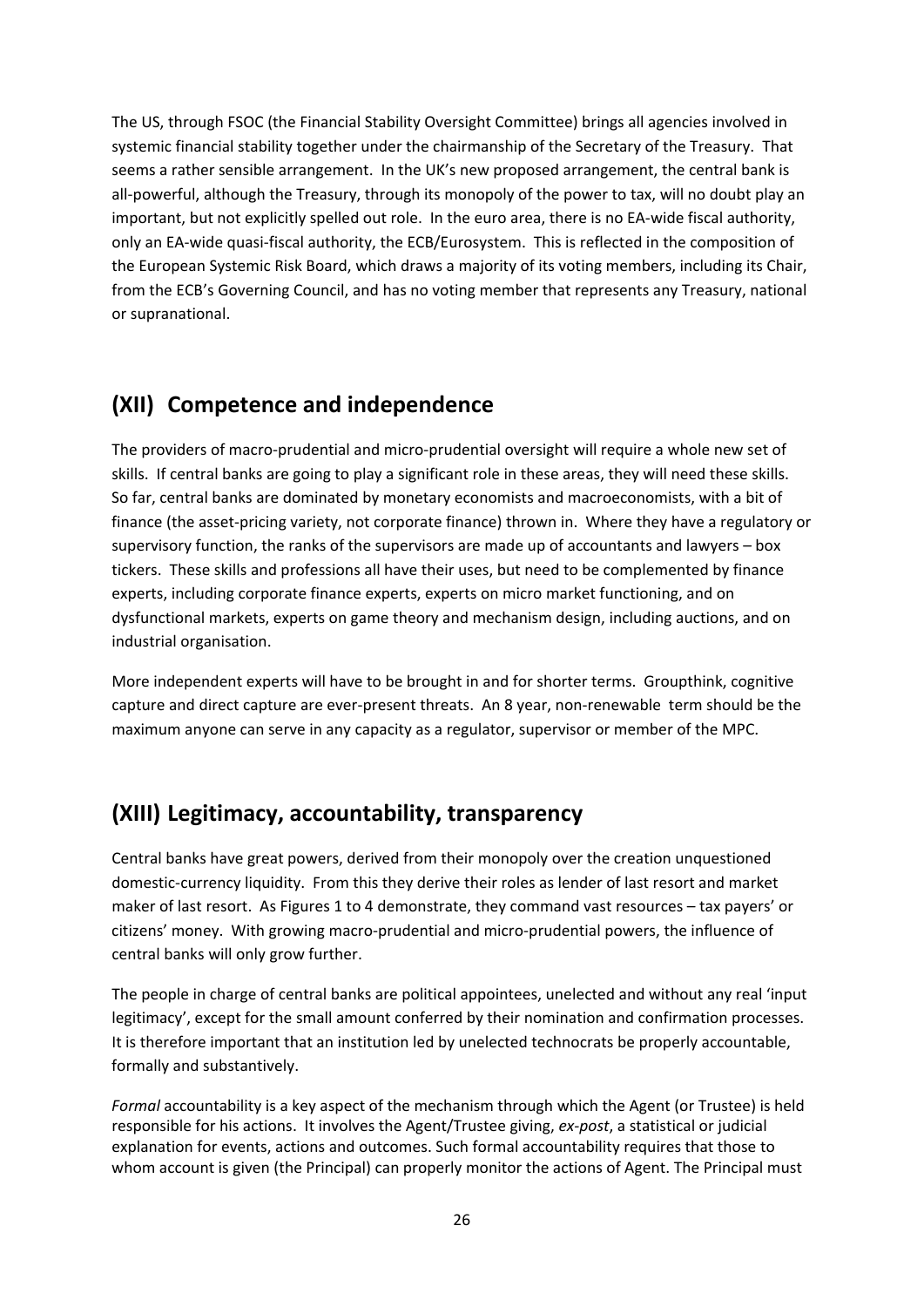have enough information to be able to make an informed judgment as to how well the Agent has performed.

Clear objectives for the Agent and the most complete possible information about the choice set and the actions of the Agent are necessary for formal accountability to be possible. Formal accountability requires openness and transparency, at least *ex‐post.* Whether, in the case of the ECB, it is enough to know the objectives of the ECB and to observe the narrowly defined actions of the monetary authority (typically the interest rate decisions), or whether more detailed and comprehensive information about the actions of the ECB (such as individual voting records, if voting takes place) and greater procedural transparency (minutes) are also required, continues to be a subject of disagreement (see e.g. Buiter (1999) and Issing (1999)).

*Substantive* accountability means that, following such reporting, explanation and justification, *judgment* (or other pleasant or unpleasant consequences for the Agent) may follow.

There is substantive accountability if the reporting, explanation and justification is 'payoff-relevant' for the party doing the reporting, that is, if there can be punishments, sanctions or rewards for those deemed responsible for actions or outcomes. It is clear from its own website, that the ECB has a minimalist, interpretation of formal accountability and considers substantive accountability inconsistent with independence. If one searches the ECB's website for 'Accountability', one can find a reasonable definition of formal accountability ('accountability' to the ECB) under the heading 'Accountability and Transparency':

### *"Accountability*

*To help the ECB carry out its mandate to guarantee price stability, it has been granted political independence. But this independence needs to be balanced with accountability. Accountability is the* legal and political obligation of the ECB to explain and justify its decisions to the citizens of Europe *and their elected representatives. Accountability is enhanced by a high degree of transparency."<sup>13</sup>*

A second statement on accountability can be found also.<sup>14</sup> From this statement it is clear that what I call formal accountability is identified with reporting obligations imposed by the Treaty (the Statute of the ESCB and of the ECB) and by appearances before the Committee on Economic and Monetary Affairs (ECON) of the European Parliament to give evidence.

The reporting obligations are minimal and the ECB does not go beyond them in any meaningful way. Quoting again from the ECB's website:

*"According to the Statute, the ECB is required to publish quarterly reports on the activities of the Eurosystem as well as a consolidated Weekly Financial Statement. In addition, it has to produce an* Annual Report on its activities and on the monetary policy of the previous and the current year. The *Annual Report has to be addressed to the European Parliament, the EU Council, the European Commission and the European Council.* 

*To fulfil the requirements of the Statute, the ECB publishes* 

- *a Monthly Bulletin*
- *a consolidated Weekly Financial Statement*

 <sup>13</sup> http://www.ecb.int/mopo/strategy/comm/html/accountability.en.html .

<sup>14</sup> http://www.ecb.int/ecb/orga/accountability/html/index.en.html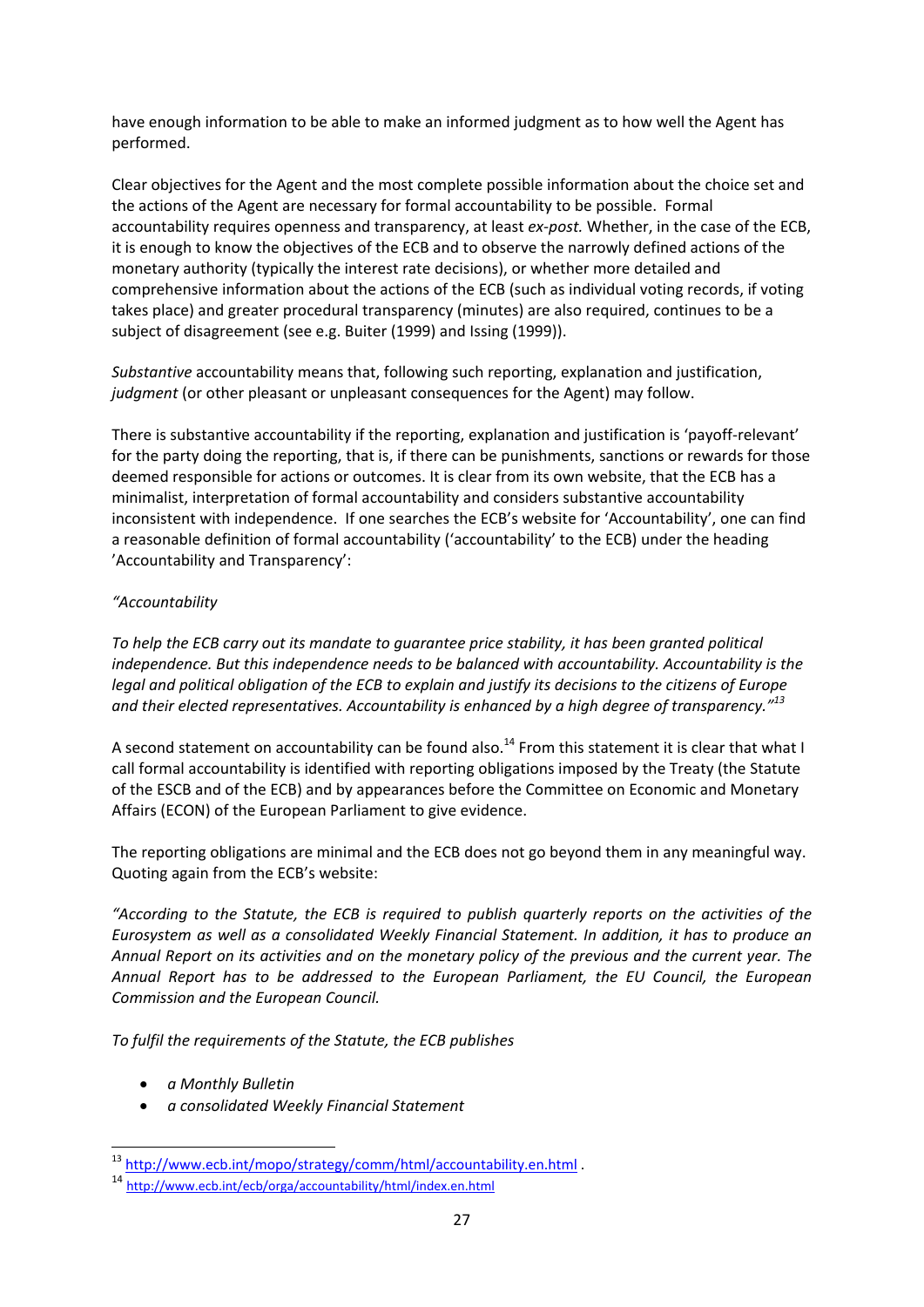*Annual Reports* 

### *Besides that, the ECB produces a range of other task‐related publications."<sup>15</sup>*

Note that, as discussed in Section IX, this interpretation of reporting obligations appears to be quite consistent, in the eyes of the ECB, with a refusal to provide any information that would allow outside parties to evaluate the quasi‐fiscal activities of the ECB/Eurosystem.

The fact that the ECB does not reveal the individual voting records of the members of its Governing Council, the freely admitted failure to have formal votes for interest rate decisions at all – these decisions apparently emerge 'by consensus'‐, and the absence of minutes or other records of the decision-taking meetings continue to be an anomaly standing in the way of judging the competency of the individual members, and of the degree to which they adhere to their commitment to serve the EMU‐wide interest rather than their national interests.

The Treaty makes the European Parliament the institution to which the ECB is formally accountable. The ECB describes its relations with the European Parliament in a way that suggests that there is a material degree of (formal) accountability through these interactions. <sup>16</sup>

In fact, the ECON and the European Parliament in general are woefully ineffective as regards holding the ECB to account. Past Presidents of the ECB have stonewalled awkward questions, refused to answer them point blank and generally run circles around the MEPs. It is therefore quite appropriate that the ECB tends to refer to the quarterly sessions with the ECON not as 'evidence sessions' 'hearings' or 'testimony' but as 'dialogues'. Dialogues occur between equals, not between Principal (the Parliament) and Agent or Trustee (the ECB). The party that is held to account is not the equal of the party to whom it is accountable.

The Fed and the Bank of England also have oral and written reporting obligations to, respectively, the US Congress and the UK Parliament. In the case of the Fed, there has been a significant increase in formal accountability since it engaged in multi-trillion dollar quasi-fiscal balance sheet operations in the first two years of the crisis. All other operationally independent central banks in representative democracies also have both oral and written reporting obligations that are rather more onerous than those of the ECB. For the Fed and the Bank of England, the oral reporting sessions/hearings/evidence sessions are rather more taxing affairs than for the ECB. There can be little doubt that the ECB has the lowest degree of formal accountability of any central bank in an advanced economy.

As regards substantive accountability, it is not surprising that truly operationally independent central banks have effectively no substantive accountability at all. Independence probably *has* to mean that those in charge of monetary policy cannot be fired except for incapacity or serious misconduct, and that financial remuneration and working conditions likewise cannot be used to reward or punish

<sup>&</sup>lt;sup>15</sup> http://www.ecb.int/ecb/orga/accountability/html/index.en.html

<sup>&</sup>lt;sup>16</sup> "The European Parliament, as the institution which derives its legitimacy directly from the citizens of the EU, *plays a key institutional role in holding the ECB to account. Since its establishment, the ECB has maintained a close and fruitful dialogue with the European Parliament. The President of the ECB regularly reports on the ECB´s monetary policy and its other tasks at his hearings before the European Parliament´s Committee on Economic and Monetary Affairs (ECON), which take place quarterly. Moreover, the President appears before the plenary session of the Parliament to present the ECB´s Annual Report, on which Parliament, as a rule, adopts a resolution. Other members of the ECB´s Executive Board also appear before the European Parliament. In addition, informal discussions take place between ECB representatives and members of the European Parliament on the policies of the ECB and other issues where the ECB has specific expertise. Beyond that, the ECB replies to written questions by MEPs, which are published together with the ECB´s answers in the Official Journal of the EU and on the ECB´s website."* http://www.ecb.int/ecb/orga/accountability/html/index.en.html .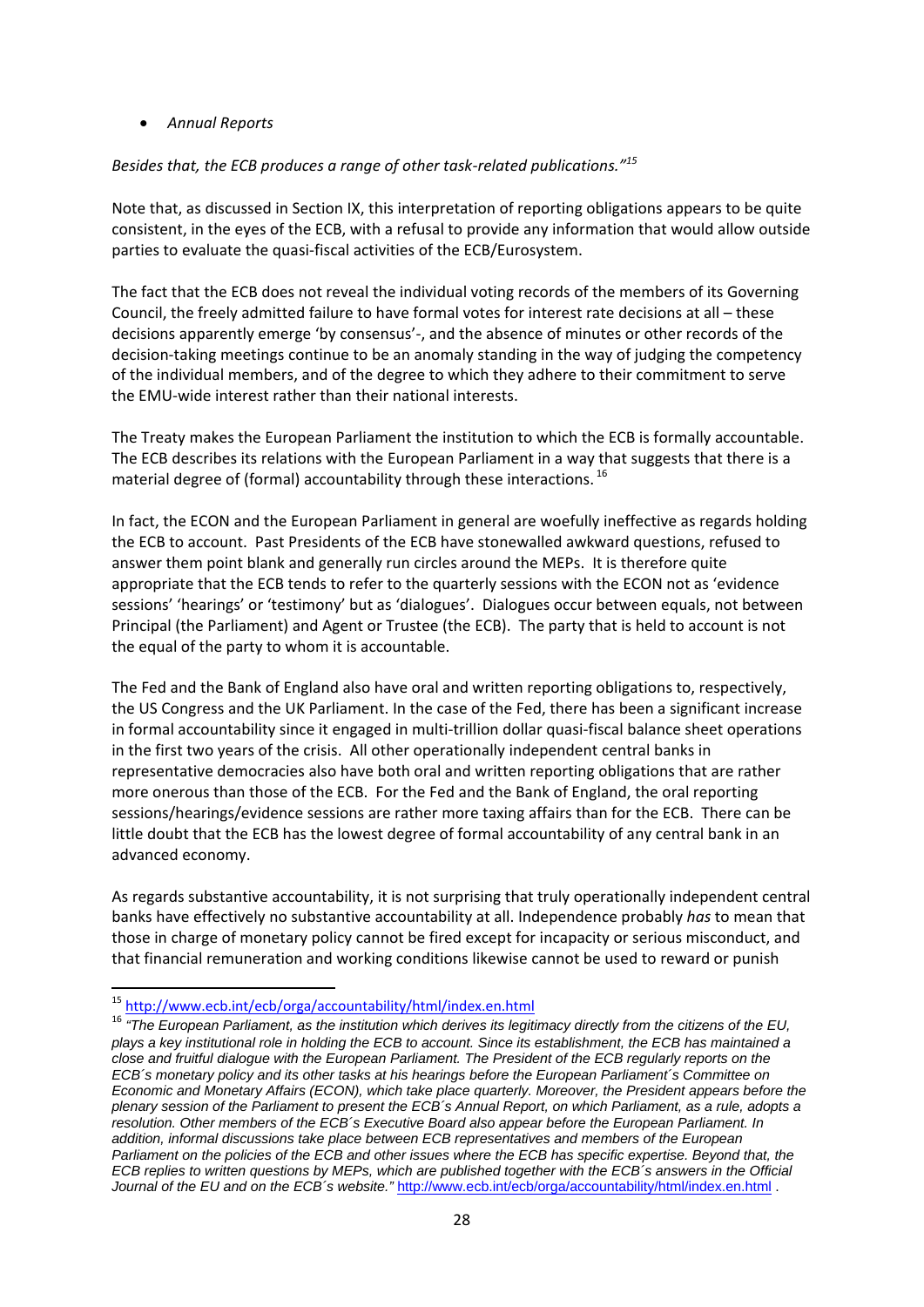them for mere incompetence. It ought to mean also that monetary policy makers cannot be sued in civil courts or be dragged into criminal courts for actions taken in their capacity as monetary policy makers. In the advanced industrial countries we have not (yet) witnessed recourse to the law by those disgruntled with the conduct of monetary policy. The legal immunities and liabilities of central bankers in the performance of their monetary policy making tasks are, however, an uncharted area in the advanced economies, although not in emerging markets and developing countries.

In the case of the ECB, substantive accountability (such as the right to fire ECB Executive Board members and NCB Governors for incompetence or to dock their pay for incompetence or a failure to faithfully implement their mandate) is non-existent. The protections enshrined in the Treaty are backed up by the fact that the European Court of Justice is the only body that can dismiss ECB Executive Board members. De facto the same absence of substantive accountability exists, as regards the risk of being fired, for the members of the Federal Reserve Board of Governors and for the members of the UK's MPC. It is perhaps not quite as clear that an enraged US Congress of House of Commons could not try to dock the pay of the national monetary policy makers.

The Fed and the Bank of England both have limited but material formal accountability and very limited substantive accountability. The ECB has very limited formal accountability and no substantive accountability. I fear that this will undermine the legitimacy and longer-term political viability of the institution, especially now that it has gained these comprehensive financial stability responsibilities and is engaging in such vast quasi‐fiscal operations.

The ECB asserts it has all the legitimacy it needs. It has input legitimacy because it is a creature of the European Treaties. It has process legitimacy because it is accountable. After all it regularly publishes the documents it is required to produce by the Treaty; its President and other Executive Board members have periodic dialogues with the Committee on Economic and Monetary Affairs of the European Parliament; its President presents the Annual Report to the whole European Parliament; and its entire Executive Board talk to the media. It has output legitimacy because it does a good job pursuing its price stability mandate, and does so in a verifiable way, with an operational, quantitative inflation measure

This kind of independence, limited formal accountability and absence of substantive accountability may be tolerable if all a central bank does is set interest rates. It is not adequate and will not remain politically tolerable if that central bank acts as lender of last resort, market maker of last resort and quasi‐fiscal actor on a huge scale. It would seem unavoidable that, sooner rather than later, the fact that the central bank is an agency of the state and that its resources are tax payers' money become politically relevant. Such central banks should be accountable substantively and formally to a much higher degree than has been the norm thus far, even in the US and the UK. The ECB will not be able to retain its independence if it continues as the least accountable central bank in the world while accumulating steadily greater regulatory powers and playing an ever‐expanding quasi‐fiscal role.

Subject to the requirement of temporary confidentiality for commercially sensitive and marketsensitive transactions, the public and Parliament or Congress should know every aspect of what the central bank has done.

- What securities it has bought outright, from whom and on what terms.
- What collateral it has accepted, from whom and on what terms
- Which counterparties it has agreed to deal with or turned down.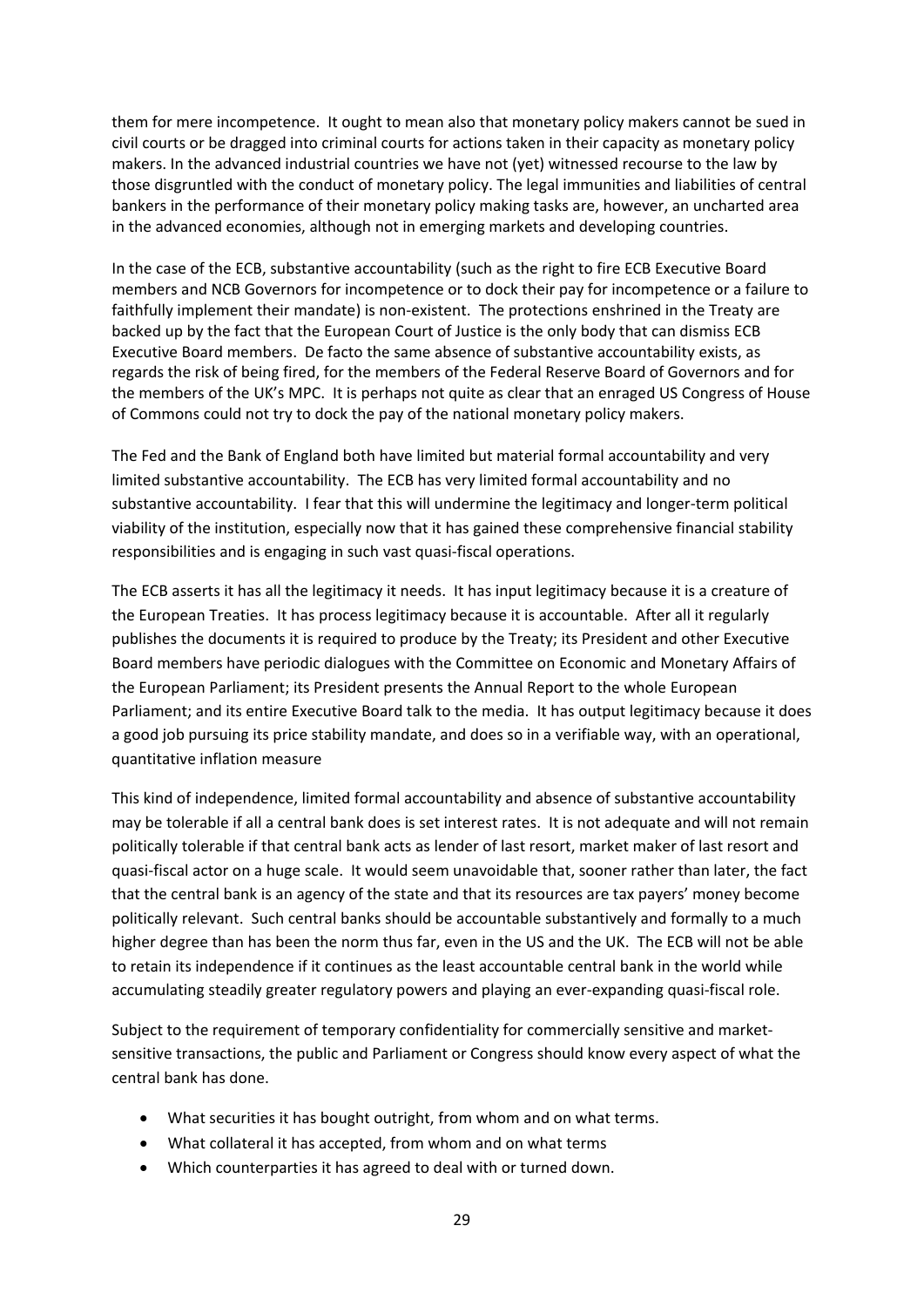The crisis of central bank accountability is in large part not of the central banks' making. Instead it reflects a failure of political institutions, processes and leadership. In the EA, the ECB is forced into a lender of last resort role vis-à-vis sovereigns and, even beyond that, into a position of having to fund likely or manifestly insolvent sovereigns, banks and other systemically important financial institutions because the alternative would be a financial catastrophe. The fundamental problem is that the EA and EU political leadership could not agree on the creation of a  $\epsilon$ 3 or  $\epsilon$ 4 trillion EFSF/ESM liquidity facility, and on the matching quid‐pro‐quo for such liquidity support: orderly restructuring of insolvent sovereigns and banks (with PSI), fiscal austerity and deep structural reform enforced through a (possibly temporary) loss of national sovereign over fiscal policy and wider economic policy for financial beneficiary countries, and the creation of a European banking union, with a common regulator/supervisor, a common resolution agency, a common bank recapitalisation facility and common deposit insurance arrangements.

In a more sensibly arranged future universe, the problem of reconciling central bank independence in the conduct of conventional monetary policy - interest rates and QE – which is probably desirable, with central bank accountability will be resolved by reducing the regulatory and supervisory roles of the central bank and by taking the central bank out of the quasi-fiscal game completely.

Eliminating the quasi‐fiscal role of the central bank will require that each central bank will require a full guarantee/indemnity from its sovereign (in the case of the ECB this should be a joint and several guarantee from all 17 EA sovereigns) for any credit risk the central bank takes on that is higher than that of its sovereign (in the case of the ECB for any credit risk it takes on that is higher than that of a joint and several guarantee from all 17 EA sovereigns). This means that the central bank will have an envelope or limit, beyond which it cannot go as regards credit risk exposure, without permission from the Treasury and without a full guarantee from its Treasury. The central bank may have to argue in public for an increase in its credit risk‐bearing capacity, but it cannot engage in any unilateral, non‐sovereign‐guaranteed increase in its credit risk exposure.

The terms and conditions associated with all the central bank's on‐balance sheet and off‐balance‐ sheet activities will have to be in the public domain, subject to a suitable time lag to allow for confidentiality concerns and market‐sensitivity.

This would put an end to most of the quasi‐fiscal activities of the central bank, this opaque form of taxation and subsidisation without representation. While it is highly desirable to put an end asp to this making of budgetary policy by the central bank without the approval of Parliament or Congress, it will have not happen while the current financial crisis continues. I hope that when the next financial crisis comes around, a comprehensive, legal, regulatory and institutional division of labour between the central bank, the Treasury and the regulatory/supervisory authorities will have been put in place in the euro area, the US, the UK and elsewhere to minimize – preferably eliminate – the need for an operationally independent and therefore substantively unaccountable central bank to engage in fundamentally inappropriate and illegitimate quasi‐fiscal actions.

The quasi‐fiscal activities of the Bank of England have been limited to the acceptance of illiquid collateral from eligible counterparties on terms not revealed to the public. The scale of this (relative to the size of the banking sector or GDP) has probably been much smaller than in the US or the euro area. Both the Fed and the ECB continue to engage in quasi-fiscal activities on a large scale. They did not seek this quasi‐fiscal role or want it. They were forced into it by a desire to prevent a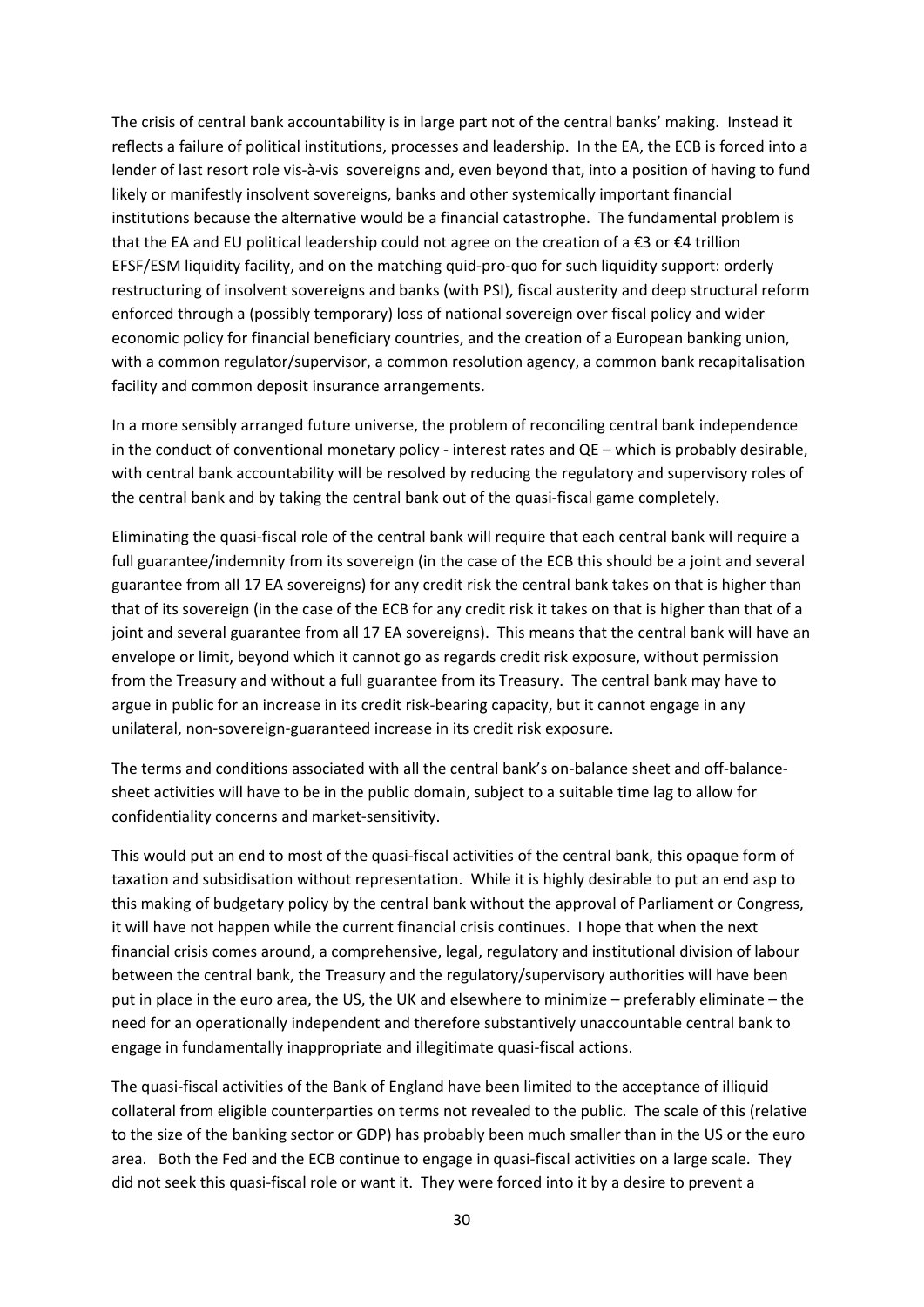financial disaster with potentially catastrophic consequences for the real economy. In the US, the real culprit is the fiscal gridlock and paralysis at the heart of the US Federal government. In the euro area, the defining problems are the institutional fiscal vacuum at the heart of the euro area and the lack of political leadership in the EU. There is no supranational, federal fiscal authority of any kind in the euro area. In the US, the combination of constitutional checks and balances and political polarisation produces a federal fiscal decision‐making process that is so dysfunctional, it resembles the euro area fiscal vacuum.

The quasi-fiscal actions of the ECB and the Fed are contributing to a democratic deficit and accountability crisis. We need to reform this perverse division of labour between unaccountable central banks lacking legitimacy and fiscal authorities that, although accountable and legitimate, lack the capacity to act. Central banks, because of a failure of institutional design, deep political pathologies and lack of foresight and political leadership have been and continue to be forced to perform tasks for which they are not suited and for which they lack the political legitimacy. It is time to restrict them again to the important but limited roles they were designed for.

# **(XIV) Conclusion**

The roles of central banks in the advanced economies have expanded and multiplied since the beginning of the crisis. The conventional monetary policy roles ‐ setting interest rates in the pursuit of macroeconomic stability and acting as lender of last resort (LLR) and market maker of last resort (MMLR) to provide funding liquidity and market liquidity to illiquid but insolvent counterparties ‐ have both been transformed. With official policy rates near or at the effective lower bound, the size of the central bank's balance sheet and the composition of its assets and liabilities have become the new, 'poor man's', monetary policy instruments. The lender of last resort and market maker of last resort roles have expanded to include solvency support for systemically important private financial institutions and, in the euro area, the provision of liquidity support and solvency support for sovereigns also.

Concentrating too many financial stability responsibilities, including macro‐prudential and micro‐prudential regulation, in the central bank risks undermining the independence of the central bank where it is likely to be useful – setting interest rates and the LLR and MMLR functions.

The non‐inflationary loss‐absorption capacity (NILAC) of the leading central banks is vast. For the ECB/Eurosystem we estimate it at no less than €3.2 trillion, for the Fed at over \$7 trillion. This is tax payers' money that is not under the effective control of the fiscal authorities. The central banks have used their balance sheets and their NILACs to engage in quasi‐fiscal actions that have been essential to prevent even greater financial turmoil and possible disaster, but that also have important distributional impacts between sectors, financial institutions, individuals and nations. The ECB was forced into this illegitimate role by the fiscal vacuum at the heart of the euro area; the Fed by the fiscal paralysis of the US Federal government institutions.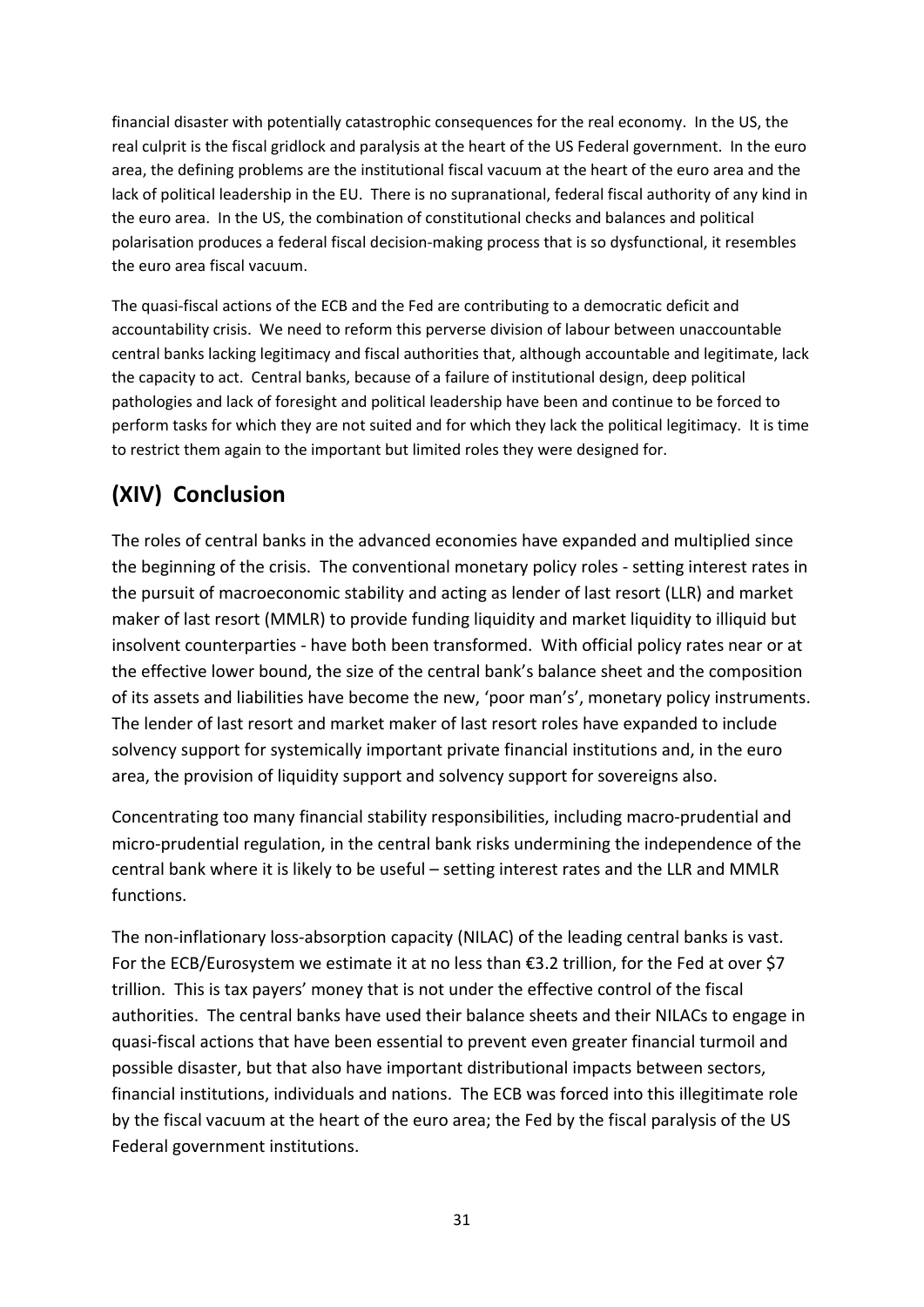### **References**

Bagehot, Walter (1873), *Lombard Street: A Description of the Money Market*, London: Henry S. King and Co.

Bernanke, Ben S. (2002): *Deflation: making sure "it" doesn't happen here*, remarks before the National Economists Club, Washington DC, 21 November.

Bernanke, Ben S. (2005): *The global saving glut and the US current account deficit*, remarks at the Sandridge Lecture, Virginia Association of Economics, Richmond, Virginia, 14 April.

Bernanke, Ben S. (2006) "Community Development Financial Institutions: Promoting Economic Growth and Opportunity", Speech given at the Opportunity Finance Network's Annual Conference, Washington, D.C., November 1.

Bernanke, Ben S. (2007a), "The Housing Market and Subprime Lending", Speech given via satellite to the 2007 International Monetary Conference, Cape Town, South Africa, June 5.

Bernanke, Ben S. (2007b), Opening Remarks, Housing, Housing Finance, and Monetary Policy. Speech at the Federal Reserve Bank of Kansas City Economic Symposium.

Bernanke, Ben S. and Mark Gertler (1999), 'Monetary Policy and Asset Price Volatility', Federal Reserve Bank of Kansas City, *Quarterly Review*, December 1999.

Bernanke, Ben S. and Mark Gertler (2001), 'How Should Central Bankers Respond to Asset Prices', *American Economic Review Papers and Proceedings*, 91: 253‐257.

Buiter, Willem H. (1999), "Alice in Euroland," *Journal of Common Market Studies* 37(2), June 1999, 181‐209.

Buiter, Willem H. (2003), "Overcoming the zero bound on nominal interest rates with negative interest on currency: Gesell's solution," with Nikolaos Panigirtzoglou, *Economic Journal* 113(490), Oct. 2003, 723-746. For working paper version, click here. For an abstract click here.

Buiter, Willem H. (2005), "Overcoming the zero bound: Gesell vs. Eisler: Discussion of Mitsuhiro Fukao's, "The effects of 'Gesell' (currency) taxes in promoting Japan's economic recovery," *International Economics and Economic Policy* 2(2‐3), Nov. 2005, 189‐200. For working paper version, click here.

Buiter, Willem H. (2007a), "Is numérairology the future of monetary economics? Unbundling numéraire and medium of exchange through a virtual currency with a shadow exchange rate," *Open Economies Review* 18(2), 2007, 127‐156.

Buiter, Willem H. (2007b), "Seigniorage," *Economics*, the Open‐Access, Open‐Assessment E‐Journal, 2007‐10.

Buiter, Willem H. (2008), "Central banks and financial crises," paper presented at the Federal Reserve Bank of Kansas City' s symposium on Maintaining Stability in a Changing Financial System, Jackson Hole, Wyoming, 21‐23 Aug., 2008.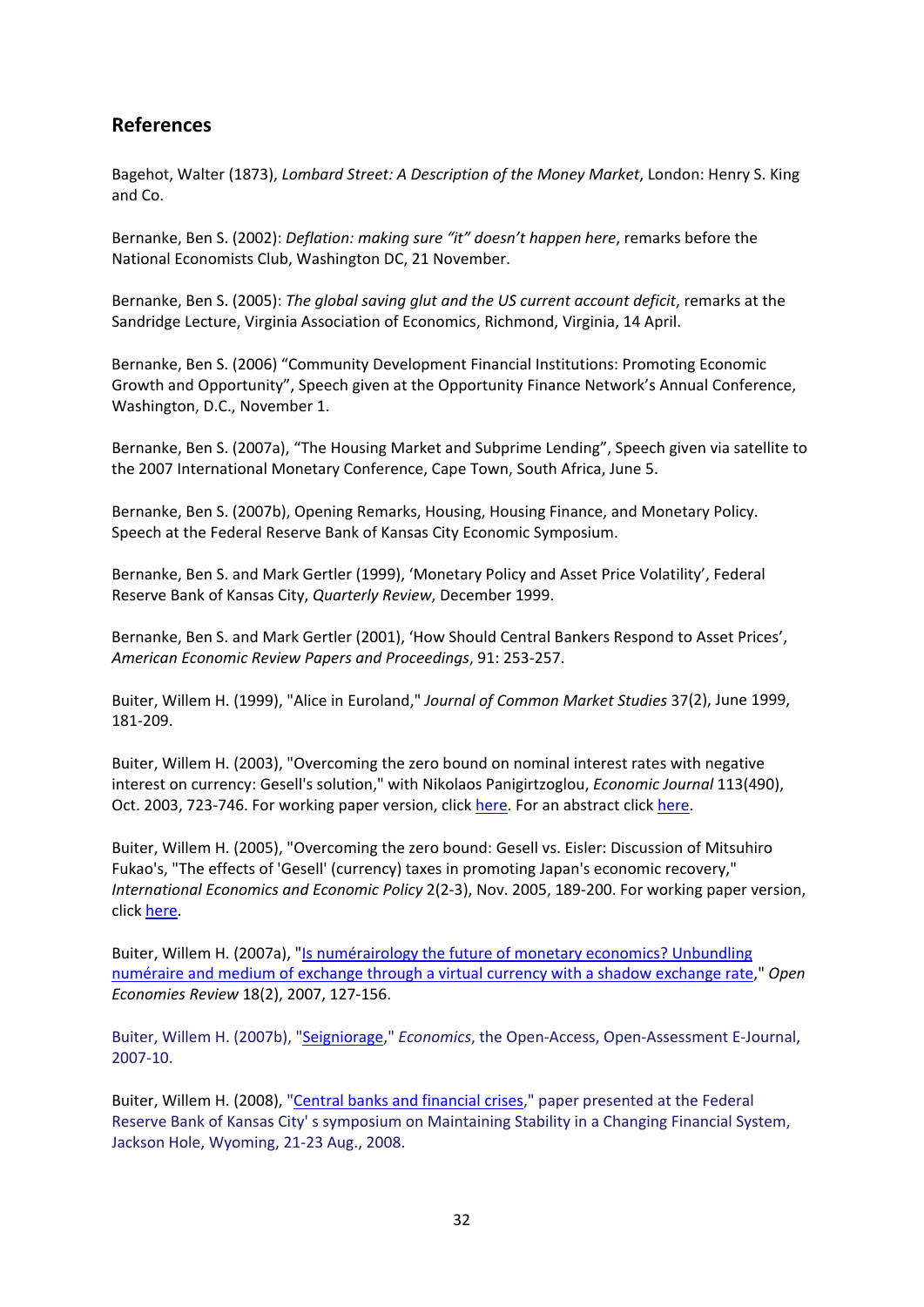Buiter, Willem H. (2009a), "The unfortunate uselessness of most 'state of the art' academic monetary economics", Maverecon Blog, Financial Times, March 3, reproduced by VoxEU, http://www.voxeu.org/index.php?q=node/3210 .

Buiter, Willem H. (2009b), "Negative Nominal Interest Rates: Three ways to overcome the zero lower bound", The North American Journal of Economics and Finance, available online 20 October 2009, hardcopy publication 2009‐2010.

Buiter, Willem H. (2010a), "Don't raise the inflation target, remove the zero bound on nominal interest rates instead," *Citi Economics, Global Macro View*, 5 Mar. 2010.

Buiter, Willem H. (2010b), "Games of chicken between the monetary and fiscal authority: Who will control the deep pockets of the central bank?" (long version) , *Citi Economics, Global Economics View* , 21 Jul. 2010.

Buiter, Willem H. (2011), "Accountability of the Bank of England", *Citi Economics, Global Economics View*, 1 June 2011.

Buiter, Willem H. and Nikolaos Panigirtzoglou (2001), "Liquidity traps: How to avoid them and how to escape them," in Wim F.V. Vanthoor and Joke Mooij, eds., *Reflections on Economics and Econometrics, Essays in Honour of Martin Fase*, De Nederlandsche Bank NV, Amsterdam, 2001, pp. 13‐58.

D'Amico, S and T King (2010): "Flow and stock effects of large-scale treasury purchases", *Federal Reserve Board Finance and Economics Discussion Series*, 2010–52.

ECB (2002), "The Accountability of the ECB", *Monthly Bulletin* November 2002 http://www.ecb.int/pub/pdf/other/pp45\_57\_mb200211en.pdf

Eisler, Robert (1932), *Stable Money: the remedy for the economic world crisis: a programme of financial reconstruction for the international conference 1933*; with a preface by Vincent C. Vickers. London: The Search Publishing Co.

Fukao, Mitsuhiro (2005), "The Effects of 'Gesell' (Currency) Taxes in Promoting Japan's Economic Recovery", Tokyo: Institute of Economic Research of the Hitotsubashi University, Discussion Paper Series No.94 / June 2005; http://hi‐stat.ier.hit‐u.ac.jp/

Gaitskell, H. (1969), *Four monetary heretics: Douglas ‐ Social Credit, Soddy – Bank Credit, Gesell ‐ Free Money, Eisler ‐ Stable Money*, with an introduction by M G Lloyd Pritchard. Christchurch : Lyn Christie & Son Ltd.

Gesell, Silvio (1916), *Die Natuerliche Wirtschaftsordnung*, Rudolf Zitzman Verlag, available in English as *The Natural Economic Order*, Peter Owen Ltd, London, 1958.

Goodfriend, Marvin (2000), "Overcoming the Zero Bound on Interest Rate Policy", in: *Journal of Money, Credit, and Banking*, Vol. 32(4)/2000, S. 1007 ‐ 1035.

Greenspan, Alan (2004), "Economic flexibility", speech to the HM Treasury Enterprise Conference, London, England (via satellite), January 26